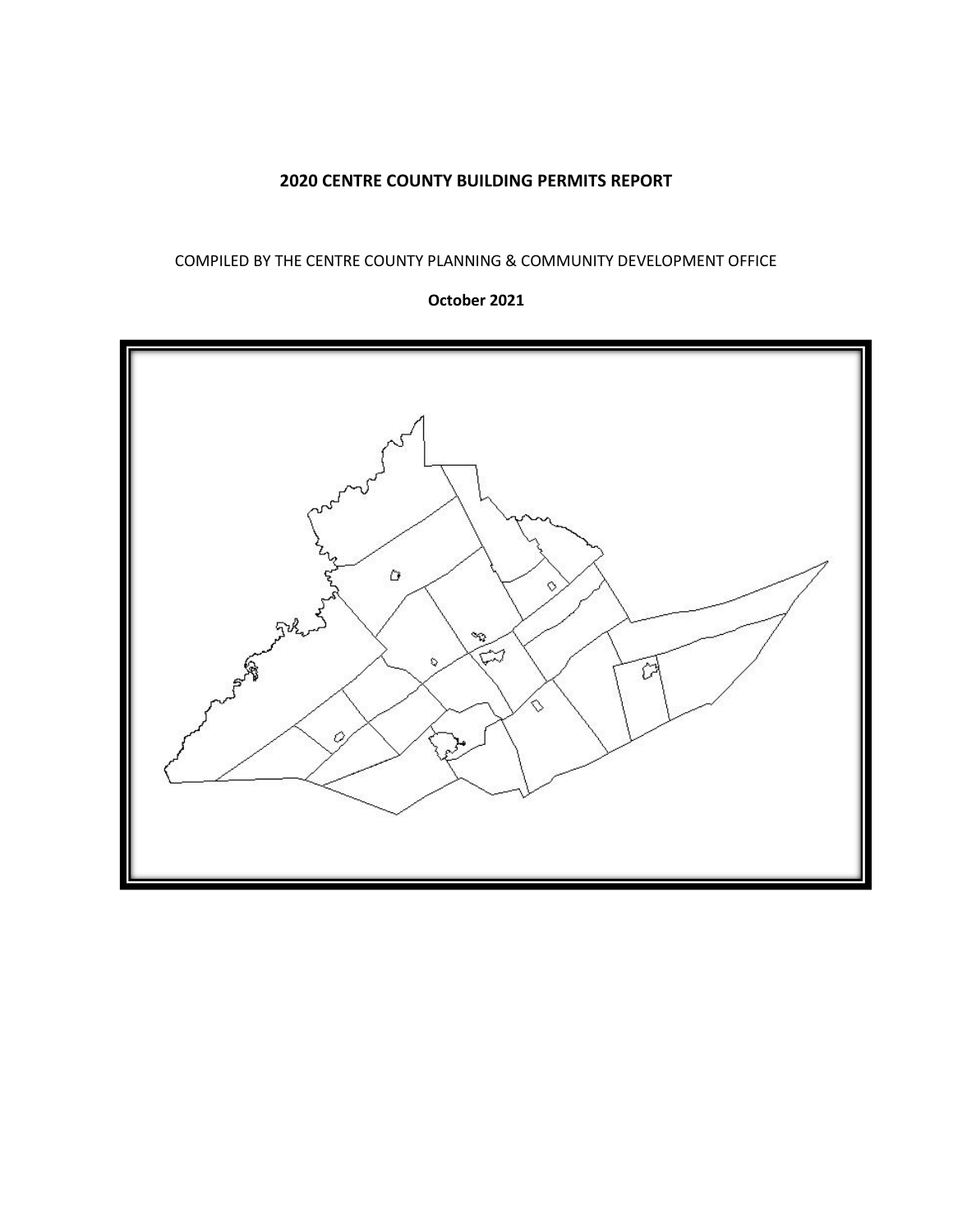### **2020 CENTRE COUNTY BUILDING PERMITS REPORT: INDEX**

|                                                                                                                                                                                                                                | <b>PAGE 2</b> |
|--------------------------------------------------------------------------------------------------------------------------------------------------------------------------------------------------------------------------------|---------------|
| <b>3-YEAR COMPARISON OF BUILDING PERMIT VALUES</b>                                                                                                                                                                             | PAGE 3        |
|                                                                                                                                                                                                                                | <b>PAGE 4</b> |
|                                                                                                                                                                                                                                | <b>PAGE 5</b> |
|                                                                                                                                                                                                                                |               |
|                                                                                                                                                                                                                                | PAGE 7        |
|                                                                                                                                                                                                                                | PAGE 8        |
|                                                                                                                                                                                                                                |               |
|                                                                                                                                                                                                                                |               |
|                                                                                                                                                                                                                                | PAGE 11       |
|                                                                                                                                                                                                                                | PAGE 12       |
|                                                                                                                                                                                                                                | PAGE 13       |
|                                                                                                                                                                                                                                |               |
|                                                                                                                                                                                                                                |               |
|                                                                                                                                                                                                                                | PAGE 16       |
|                                                                                                                                                                                                                                | PAGE 17       |
|                                                                                                                                                                                                                                | PAGE 18       |
| MOSHANNON VALLEY REGION TOTALS MELTICAL CONTRACT AND A CONTRACT A CONTRACT OF A CONTRACT OF A CONTRACT OF A CO                                                                                                                 | PAGE 19       |
|                                                                                                                                                                                                                                | PAGE 20       |
|                                                                                                                                                                                                                                | PAGE 21       |
| MOUNTAINTOP REGION TOTALS <b>And Account Container and Account Container and Account Container and Account Container</b>                                                                                                       | PAGE 22       |
| BURNSIDE TOWNSHIP                                                                                                                                                                                                              | PAGE 23       |
|                                                                                                                                                                                                                                | PAGE 24       |
|                                                                                                                                                                                                                                | PAGE 25       |
|                                                                                                                                                                                                                                | PAGE 26       |
|                                                                                                                                                                                                                                | PAGE 27       |
|                                                                                                                                                                                                                                |               |
|                                                                                                                                                                                                                                |               |
|                                                                                                                                                                                                                                |               |
|                                                                                                                                                                                                                                | PAGE 31       |
|                                                                                                                                                                                                                                | PAGE 32       |
|                                                                                                                                                                                                                                | PAGE 33       |
|                                                                                                                                                                                                                                | PAGE 34       |
|                                                                                                                                                                                                                                | PAGE 35       |
|                                                                                                                                                                                                                                | PAGE 36       |
|                                                                                                                                                                                                                                |               |
|                                                                                                                                                                                                                                |               |
| POTTER TOWNSHIP POTTER OWNER AND THE CONTRACT OF THE CONTRACT OF THE CONTRACT OF THE CONTRACT OF THE CONTRACT OF THE CONTRACT OF THE CONTRACT OF THE CONTRACT OF THE CONTRACT OF THE CONTRACT OF THE CONTRACT OF THE CONTRACT  | PAGE 39       |
|                                                                                                                                                                                                                                | PAGE 40       |
|                                                                                                                                                                                                                                | PAGE 41       |
| PORT MATILDA BOROUGH EXECUTIVE TO A SERVER THAT THE RESERVER. THE SERVER WAS SERVED ON THE SERVER OF THE SERVER OF THE SERVER OF THE SERVER OF THE SERVER OF THE SERVER OF THE SERVER OF THE SERVER OF THE SERVER OF THE SERVE | PAGE 42       |
|                                                                                                                                                                                                                                |               |
|                                                                                                                                                                                                                                |               |
|                                                                                                                                                                                                                                | PAGE 45       |
|                                                                                                                                                                                                                                | PAGE 46       |

**\*Values listed only for those which values were provided.**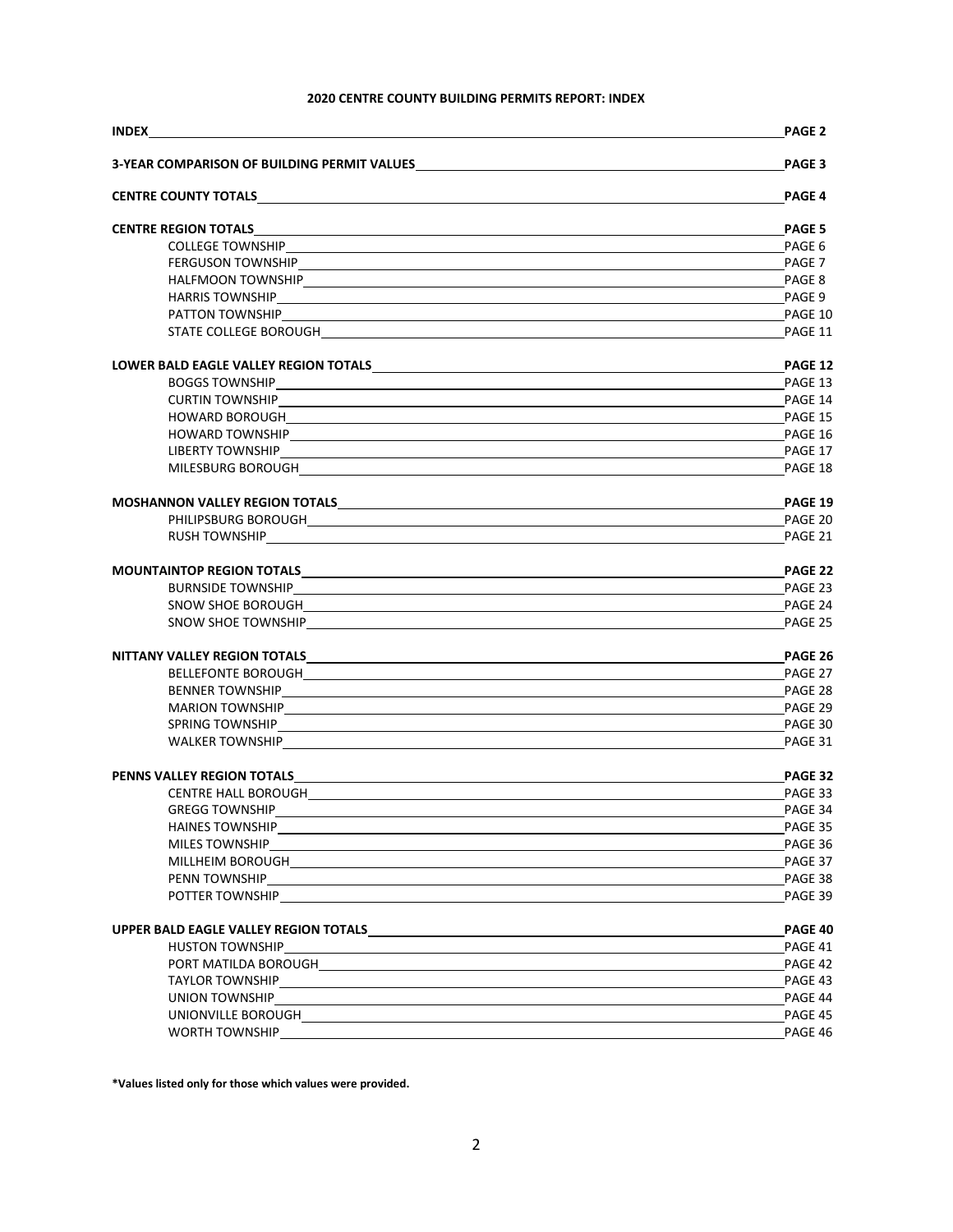**3-YEAR COMPARISON OF BUILDING PERMIT VALUES COUNTYWIDE: 2018, 2019 and 2020**



| (New)          | 2018          | 2019          | 2020          |
|----------------|---------------|---------------|---------------|
| Agriculture    | \$3,529,098   | \$1,995,000   | \$2,939,080   |
| Commercial     | \$34,372,244  | \$89,973,880  | \$38,847,419  |
| Public         | \$302,290     | \$6,077,157   | \$66,747,779  |
| Religious      | \$1,354,200   | \$450,000     | \$4,085,468   |
| Residential    | \$142,724,018 | \$204,750,462 | \$259,506,434 |
| <b>Schools</b> | \$16,188,802  | \$1,200,000   | \$16,128,806  |
| Seasonal       | \$492,000     | \$359,000     | \$983,640     |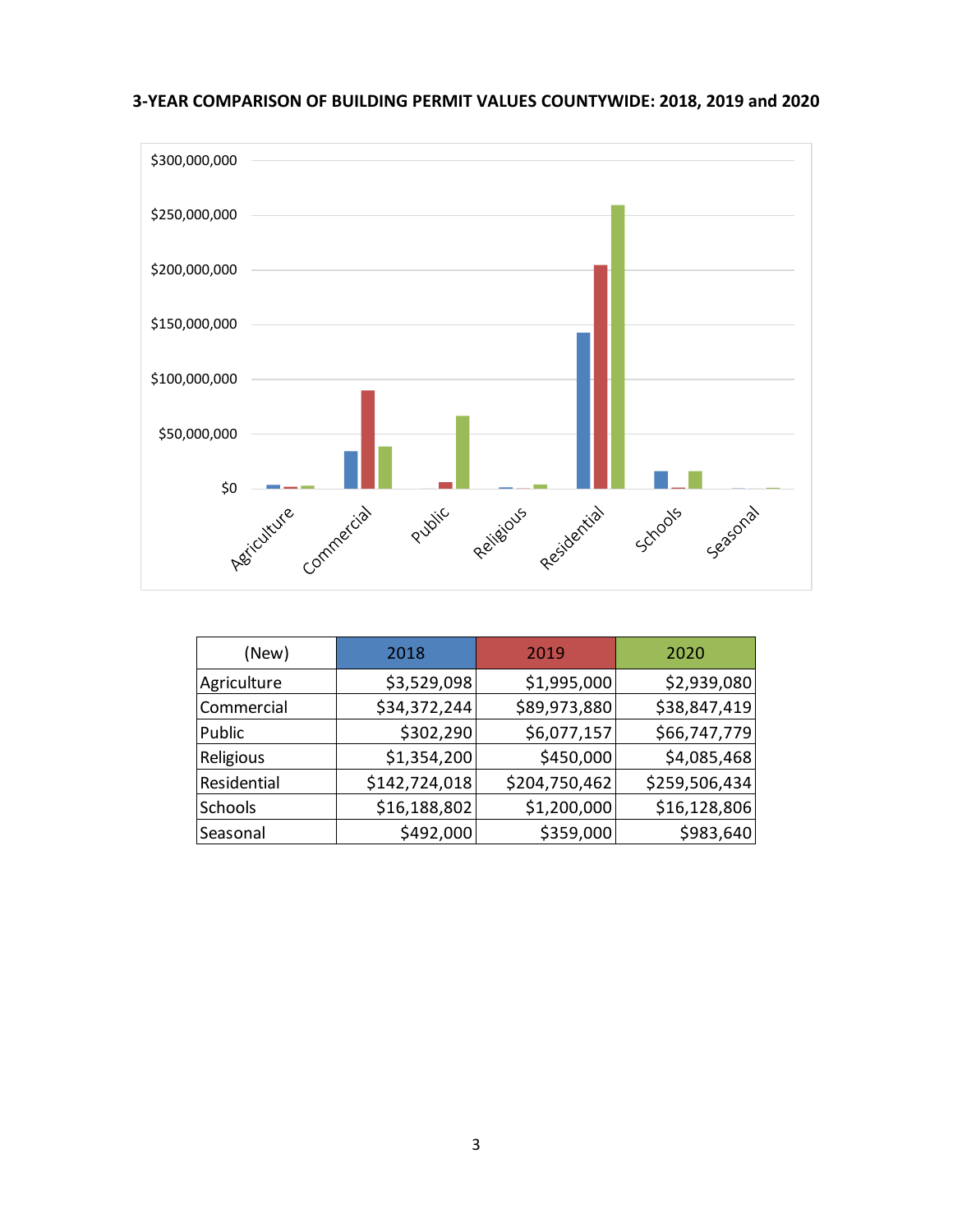| 2020 BUILDING PERMIT SUMMARY: CENTRE COUNTY TOTALS |                         |                         |                     |                    |                                 |  |  |  |  |
|----------------------------------------------------|-------------------------|-------------------------|---------------------|--------------------|---------------------------------|--|--|--|--|
|                                                    |                         |                         | <b>Total Square</b> | <b>Total Value</b> | <b>Unit Average</b>             |  |  |  |  |
| <b>Permit Type</b>                                 | # of Permits            | # Units                 | Feet                | of Permits         | Value                           |  |  |  |  |
| <b>Single Family Home (New)</b>                    | 213                     | 213                     | 722,333             | \$70,248,510       | \$<br>329,805                   |  |  |  |  |
| Duplex (New)                                       | 13                      | 19                      | 44,454              | 3,903,199<br>\$    | \$<br>205,432                   |  |  |  |  |
| <b>Apartments (New)</b>                            | 49                      | 715                     | 1,089,126           | \$181,882,574      | \$<br>254,381                   |  |  |  |  |
| <b>Townhouses (New)</b>                            | 15                      | 15                      | 27,720              | \$<br>2,562,475    | \$<br>170,832                   |  |  |  |  |
| <b>Mobile Home (New)</b>                           | 19                      | 19                      | 20,975              | \$<br>909,676      | \$<br>47,878                    |  |  |  |  |
| <b>Residential Totals:</b>                         | 309                     | 981                     | 1,904,608           | \$259,506,434      |                                 |  |  |  |  |
|                                                    |                         |                         |                     |                    |                                 |  |  |  |  |
| <b>Agricultural (New)</b>                          | 75                      | 84                      | 173,676             | 2,939,080<br>\$    | \$<br>34,989                    |  |  |  |  |
|                                                    |                         |                         |                     |                    |                                 |  |  |  |  |
| <b>Commercial (New)</b>                            | 26                      | 27                      | 313,027             | \$38,847,419       | \$<br>1,438,793                 |  |  |  |  |
|                                                    |                         |                         |                     |                    |                                 |  |  |  |  |
| <b>Public (New)</b>                                | 10                      | 10                      | 233,879             | \$66,747,779       | \$<br>6,674,778                 |  |  |  |  |
|                                                    |                         |                         |                     |                    |                                 |  |  |  |  |
| <b>Religious (New)</b>                             | $\overline{\mathbf{2}}$ | $\overline{\mathbf{2}}$ | 26,404              | \$<br>4,085,468    | \$<br>2,042,743                 |  |  |  |  |
|                                                    |                         |                         |                     |                    |                                 |  |  |  |  |
| <b>Schools (New)</b>                               | 1                       | $\mathbf{1}$            | 71,486              | \$16,128,806       | \$16,128,806                    |  |  |  |  |
|                                                    |                         |                         |                     |                    |                                 |  |  |  |  |
| Seasonal (New)                                     | 23                      | 23                      | 20,704              | \$<br>983,640      | \$<br>42,767                    |  |  |  |  |
|                                                    |                         |                         |                     |                    |                                 |  |  |  |  |
| <b>Additions:</b>                                  |                         |                         |                     |                    |                                 |  |  |  |  |
| <b>Commercial Additions</b>                        | 10                      | 10                      | 75,087              | \$10,383,796       | \$<br>1,038,838                 |  |  |  |  |
| <b>Public Additions</b>                            | 3                       | 4                       | 36,873              | \$13,598,300       | \$<br>3,399,575                 |  |  |  |  |
| <b>Religious Additions</b>                         | 1                       | 1                       | 7,105               | 650,000<br>\$      | \$<br>650,000                   |  |  |  |  |
| <b>Residential Additions</b>                       | 229                     | 229                     | 168,285             | \$19,003,653       | \$<br>82,985                    |  |  |  |  |
| <b>Seasonal Additions</b>                          | $\mathbf 0$             | 0                       | 0                   | \$                 | \$                              |  |  |  |  |
| <b>School Additions</b>                            | $\overline{2}$          | $\overline{2}$          | 7,899               | \$<br>7,700,000    | $\mathbf{\hat{s}}$<br>3,850,000 |  |  |  |  |
| <b>Addition Totals:</b>                            | 245                     | 246                     | 295,249             | \$51,335,749       |                                 |  |  |  |  |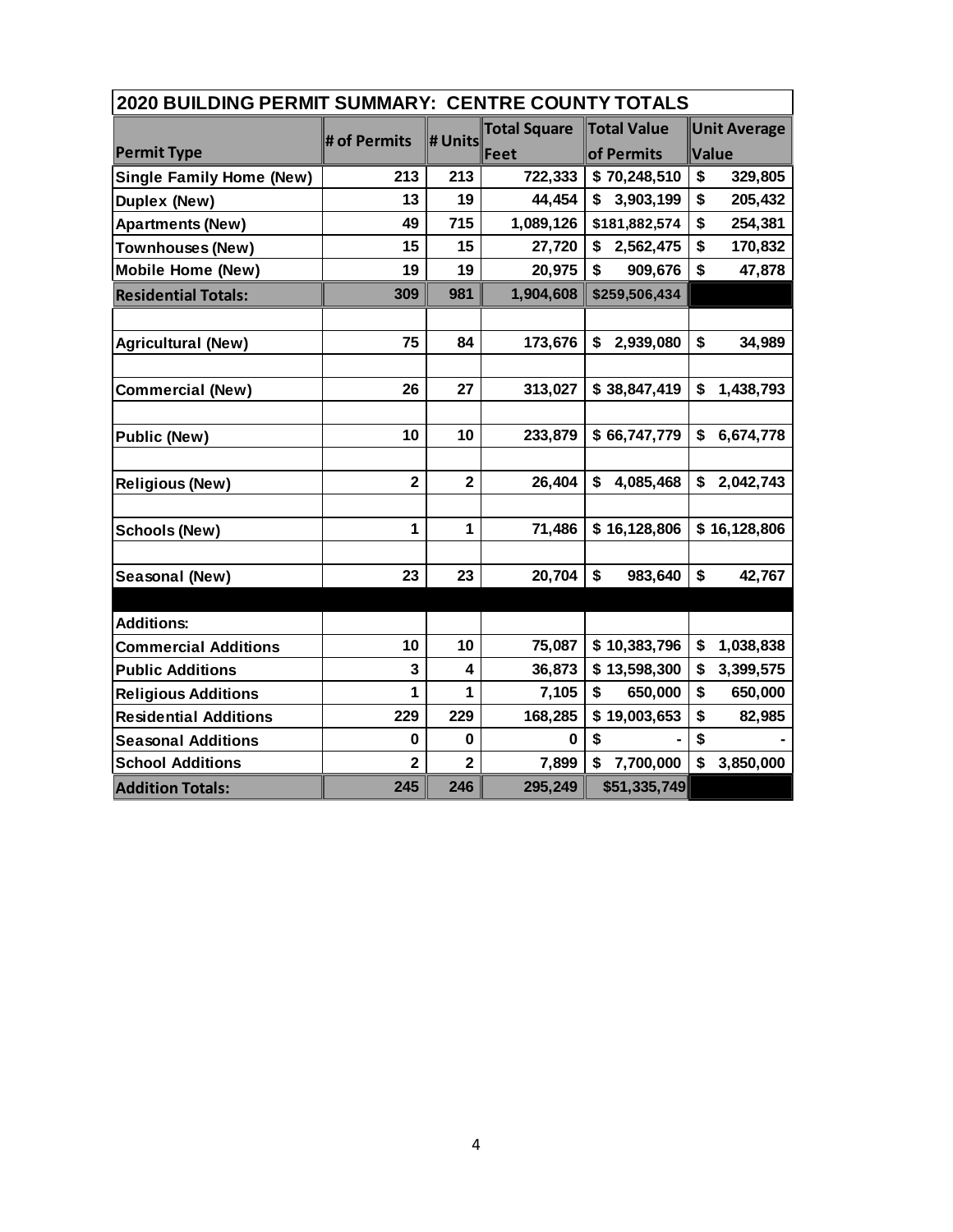| <b>2020 BUILDING PERMIT SUMMARY: CENTRE REGION</b> |              |              |                     |                    |                     |  |  |  |  |
|----------------------------------------------------|--------------|--------------|---------------------|--------------------|---------------------|--|--|--|--|
|                                                    |              |              | <b>Total Square</b> | <b>Total Value</b> | <b>Unit Average</b> |  |  |  |  |
| <b>Permit Type</b>                                 | # of Permits | # Units      | Feet                | of Permits         | Value               |  |  |  |  |
| <b>Single Family Home (New)</b>                    | 100          | 100          | 455,365             | \$45,898,573       | \$<br>458,986       |  |  |  |  |
| Duplex (New)                                       | 9            | 11           | 34,954              | \$<br>2,953,199    | \$<br>268,473       |  |  |  |  |
| <b>Apartments (New)</b>                            | 48           | 694          | 1,062,126           | \$180,382,574      | \$<br>259,917       |  |  |  |  |
| Townhouses (New)                                   | 11           | 11           | 21,020              | \$<br>2,082,475    | \$<br>189,316       |  |  |  |  |
| <b>Mobile Home (New)</b>                           | $\mathbf 0$  | $\bf{0}$     | 0                   | \$                 | \$                  |  |  |  |  |
| <b>Residential Totals:</b>                         | 210          | 791          | 1,573,465           | \$231,316,821      |                     |  |  |  |  |
|                                                    |              |              |                     |                    |                     |  |  |  |  |
| <b>Agricultural (New)</b>                          | 5            | 5            | 4,963               | \$<br>384,970      | \$<br>76,994        |  |  |  |  |
|                                                    |              |              |                     |                    |                     |  |  |  |  |
| <b>Commercial (New)</b>                            | 8            | 9            | 193,684             | \$31,660,821       | \$<br>3,517,869     |  |  |  |  |
|                                                    |              |              |                     |                    |                     |  |  |  |  |
| <b>Public (New)</b>                                | 5            | 5            | 202,929             | \$53,707,504       | \$10,741,501        |  |  |  |  |
|                                                    |              |              |                     |                    |                     |  |  |  |  |
| <b>Religious (New)</b>                             | 1            | 1            | 22,084              | 3,635,468<br>\$    | \$<br>3,635,468     |  |  |  |  |
|                                                    |              |              |                     |                    |                     |  |  |  |  |
| <b>Schools (New)</b>                               | $\mathbf{1}$ | $\mathbf{1}$ | 71,486              | \$16,128,806       | \$16,128,806        |  |  |  |  |
|                                                    |              |              |                     |                    |                     |  |  |  |  |
| Seasonal (New)                                     | 0            | $\bf{0}$     | $\bf{0}$            | \$                 | \$                  |  |  |  |  |
|                                                    |              |              |                     |                    |                     |  |  |  |  |
| <b>Additions:</b>                                  |              |              |                     |                    |                     |  |  |  |  |
| <b>Commercial Additions</b>                        | 4            | 4            | 60,362              | 8,758,896<br>\$    | \$<br>2,189,724     |  |  |  |  |
| <b>Public Additions</b>                            | 3            | 4            | 36,873              | \$13,598,300       | \$<br>3,399,575     |  |  |  |  |
| <b>Religious Additions</b>                         | 1            | 1            | 7,105               | \$<br>650,000      | \$<br>650,000       |  |  |  |  |
| <b>Residential Additions</b>                       | 104          | 104          | 68,774              | \$11,245,653       | \$<br>108,131       |  |  |  |  |
| <b>Seasonal Additions</b>                          | 0            | $\bf{0}$     | 0                   | \$                 | \$                  |  |  |  |  |
| <b>School Additions</b>                            | 1            | 1            | 543                 | \$<br>1,200,000    | \$<br>1,200,000     |  |  |  |  |
| <b>Addtion Totals:</b>                             | 113          | 114          | 173,657             | \$35,452,849       |                     |  |  |  |  |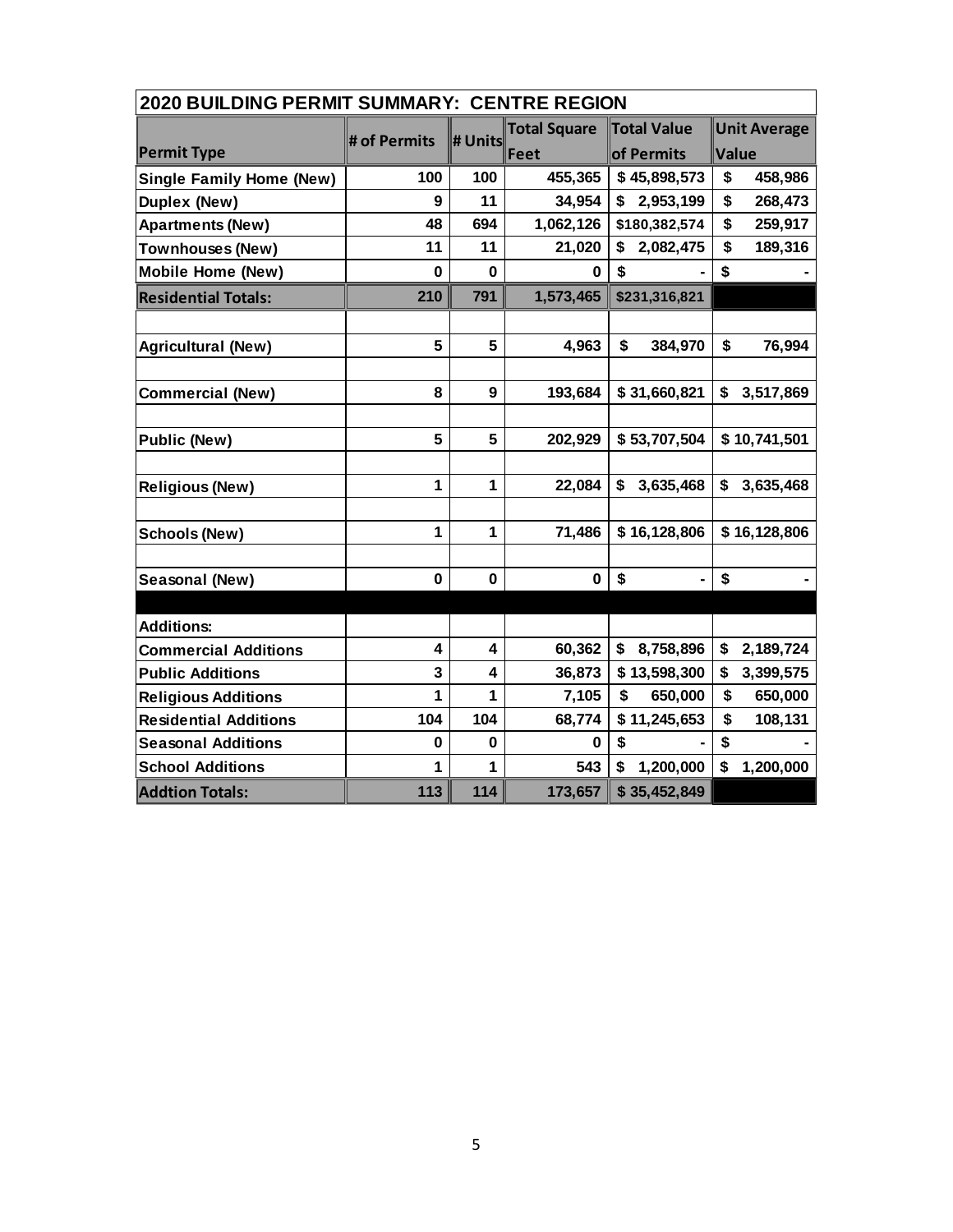| <b>2020 BUILDING PERMIT SUMMARY: COLLEGE TOWNSHIP</b> |                |                |                     |                                         |                     |  |  |  |  |
|-------------------------------------------------------|----------------|----------------|---------------------|-----------------------------------------|---------------------|--|--|--|--|
|                                                       |                |                | <b>Total Square</b> | Total Value of                          | <b>Unit Average</b> |  |  |  |  |
| <b>Permit Type</b>                                    | # of Permits   | # Units        | Feet                | Permits                                 | Value               |  |  |  |  |
| <b>Single Family Home (New)</b>                       | 16             | 16             | 82,302              | \$<br>8,595,494                         | \$<br>537,218       |  |  |  |  |
| Duplex (New)                                          | $\bf{0}$       | $\bf{0}$       | 0                   | \$                                      | \$                  |  |  |  |  |
| <b>Apartments (New)</b>                               | $\mathbf 0$    | $\mathbf 0$    | $\mathbf 0$         | \$                                      | \$                  |  |  |  |  |
| <b>Townhouses (New)</b>                               | $\mathbf 0$    | $\mathbf 0$    | $\mathbf 0$         | \$                                      | \$                  |  |  |  |  |
| <b>Mobile Home (New)</b>                              | $\mathbf{0}$   | $\mathbf{0}$   | 0                   | \$                                      | \$                  |  |  |  |  |
| <b>Residential Totals:</b>                            | 16             | 16             | 82,302              | $\boldsymbol{\mathsf{s}}$<br>8,595,494  |                     |  |  |  |  |
|                                                       |                |                |                     |                                         |                     |  |  |  |  |
| <b>Agricultural (New)</b>                             | $\mathbf 0$    | $\mathbf 0$    | $\mathbf 0$         | \$                                      | \$                  |  |  |  |  |
|                                                       |                |                |                     |                                         |                     |  |  |  |  |
| <b>Commercial (New)</b>                               | 1              | 1              | 62,415              | 8,500,000<br>\$                         | \$<br>8,500,000     |  |  |  |  |
|                                                       |                |                |                     |                                         |                     |  |  |  |  |
| <b>Public (New)</b>                                   | $\overline{2}$ | $\overline{2}$ | 169,284             | $\mathbf{\hat{s}}$<br>40,696,504        | \$20,348,252        |  |  |  |  |
|                                                       |                |                |                     |                                         |                     |  |  |  |  |
| <b>Religious (New)</b>                                | $\mathbf 0$    | $\mathbf 0$    | $\mathbf 0$         | \$<br>$\blacksquare$                    | \$                  |  |  |  |  |
|                                                       |                |                |                     |                                         |                     |  |  |  |  |
| <b>Schools (New)</b>                                  | 1              | 1              | 71,486              | \$<br>16,128,806                        | \$16,128,806        |  |  |  |  |
|                                                       |                |                |                     |                                         |                     |  |  |  |  |
| Seasonal (New)                                        | $\mathbf 0$    | 0              | 0                   | \$<br>$\frac{1}{2}$                     | \$                  |  |  |  |  |
|                                                       |                |                |                     |                                         |                     |  |  |  |  |
| <b>Additions:</b>                                     |                |                |                     |                                         |                     |  |  |  |  |
| <b>Commercial Additions</b>                           | $\mathbf{2}$   | $\mathbf{2}$   | 3,903               | \$<br>370,976                           | \$<br>185,488       |  |  |  |  |
| <b>Public Additions</b>                               | 3              | 4              | 36,873              | \$<br>13,598,300                        | \$<br>3,399,575     |  |  |  |  |
| <b>Religious Additions</b>                            | 1              | 1              | 7,105               | $\mathbf{\hat{s}}$<br>650,000           | \$<br>650,000       |  |  |  |  |
| <b>Residential Additions</b>                          | 19             | 19             | 8,904               | \$<br>1,991,841                         | \$<br>104,834       |  |  |  |  |
| <b>Seasonal Additions</b>                             | $\mathbf 0$    | $\mathbf 0$    | 0                   | \$                                      | \$                  |  |  |  |  |
| <b>School Additions</b>                               | 1              | 1              | 543                 | \$<br>1,200,000                         | \$<br>1,200,000     |  |  |  |  |
| <b>Addition Totals:</b>                               | 26             | 27             | 57,328              | $\boldsymbol{\mathsf{s}}$<br>17,811,117 |                     |  |  |  |  |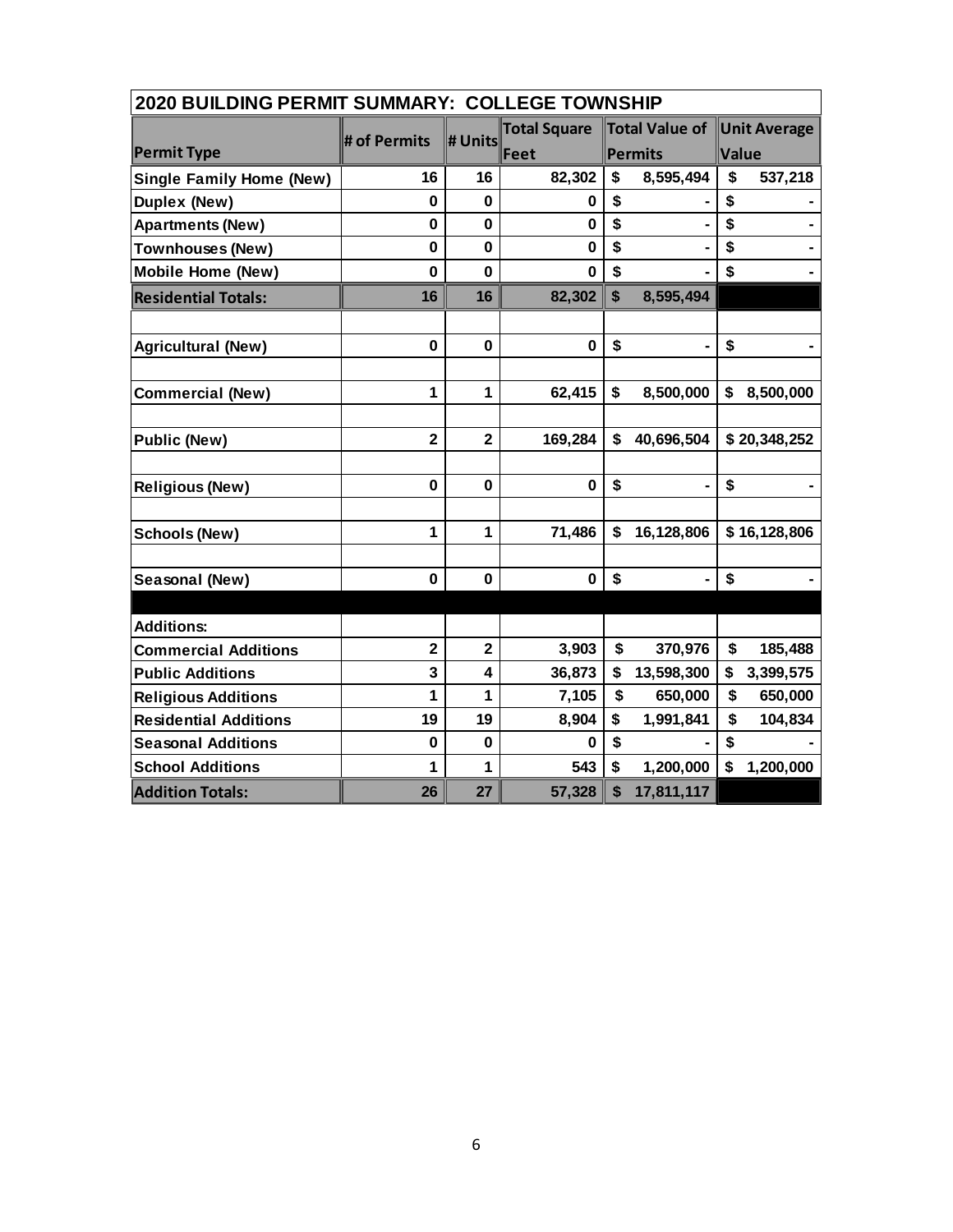| <b>2020 BUILDING PERMIT SUMMARY: FERGUSON TOWNSHIP</b> |              |                |                     |                           |                |       |                     |  |  |
|--------------------------------------------------------|--------------|----------------|---------------------|---------------------------|----------------|-------|---------------------|--|--|
|                                                        | # of Permits |                | <b>Total Square</b> |                           | Total Value of |       | <b>Unit Average</b> |  |  |
| <b>Permit Type</b>                                     |              | # Units        | Feet                |                           | Permits        | Value |                     |  |  |
| <b>Single Family Home (New)</b>                        | 8            | 8              | 33,962              | \$                        | 3,364,484      | \$    | 420,561             |  |  |
| Duplex (New)                                           | 1            | $\overline{2}$ | 2,780               | \$                        | 356,490        | \$    | 178,245             |  |  |
| <b>Apartments (New)</b>                                | 1            | 50             | 59,986              | \$                        | 7,000,000      | \$    | 140,000             |  |  |
| <b>Townhouses (New)</b>                                | $\mathbf 0$  | $\mathbf 0$    | 0                   | \$                        |                | \$    |                     |  |  |
| <b>Mobile Home (New)</b>                               | $\mathbf 0$  | $\mathbf{0}$   | 0                   | \$                        |                | \$    |                     |  |  |
| <b>Residential Totals:</b>                             | 10           | 60             | 96,728              | $\boldsymbol{\mathsf{s}}$ | 10,720,974     |       |                     |  |  |
|                                                        |              |                |                     |                           |                |       |                     |  |  |
| <b>Agricultural (New)</b>                              | $\bf{0}$     | $\mathbf 0$    | $\mathbf 0$         | \$                        |                | \$    |                     |  |  |
|                                                        |              |                |                     |                           |                |       |                     |  |  |
| <b>Commercial (New)</b>                                | 1            | 1              | 39,758              | \$                        | 7,000,000      | \$    | 7,000,000           |  |  |
|                                                        |              |                |                     |                           |                |       |                     |  |  |
| <b>Public (New)</b>                                    | 3            | 3              | 33,645              | \$                        | 13,011,000     | \$    | 4,337,000           |  |  |
|                                                        |              |                |                     |                           |                |       |                     |  |  |
| <b>Religious (New)</b>                                 | $\mathbf 0$  | $\mathbf 0$    | $\mathbf 0$         | \$                        | $\blacksquare$ | \$    |                     |  |  |
|                                                        |              |                |                     |                           |                |       |                     |  |  |
| <b>Schools (New)</b>                                   | $\bf{0}$     | 0              | 0                   | \$                        | $\blacksquare$ | \$    |                     |  |  |
|                                                        |              |                |                     |                           |                |       |                     |  |  |
| Seasonal (New)                                         | $\bf{0}$     | $\mathbf 0$    | $\mathbf 0$         | \$                        | $\blacksquare$ | \$    |                     |  |  |
|                                                        |              |                |                     |                           |                |       |                     |  |  |
| <b>Additions:</b>                                      |              |                |                     |                           |                |       |                     |  |  |
| <b>Commercial Additions</b>                            | $\mathbf 0$  | $\mathbf 0$    | 0                   | \$                        | -              | \$    |                     |  |  |
| <b>Public Additions</b>                                | $\bf{0}$     | 0              | 0                   | \$                        |                | \$    |                     |  |  |
| <b>Religious Additions</b>                             | $\bf{0}$     | 0              | 0                   | \$                        |                | \$    |                     |  |  |
| <b>Residential Additions</b>                           | 16           | 16             | 5,831               | \$                        | 1,201,632      | \$    | 75,102              |  |  |
| <b>Seasonal Additions</b>                              | $\mathbf 0$  | $\mathbf 0$    | $\bf{0}$            | \$                        |                | \$    |                     |  |  |
| <b>School Additions</b>                                | $\mathbf{0}$ | $\mathbf{0}$   | 0                   | \$                        |                | \$    |                     |  |  |
| <b>Addition Totals:</b>                                | 16           | 16             | 5,831               | \$                        | 1,201,632      |       |                     |  |  |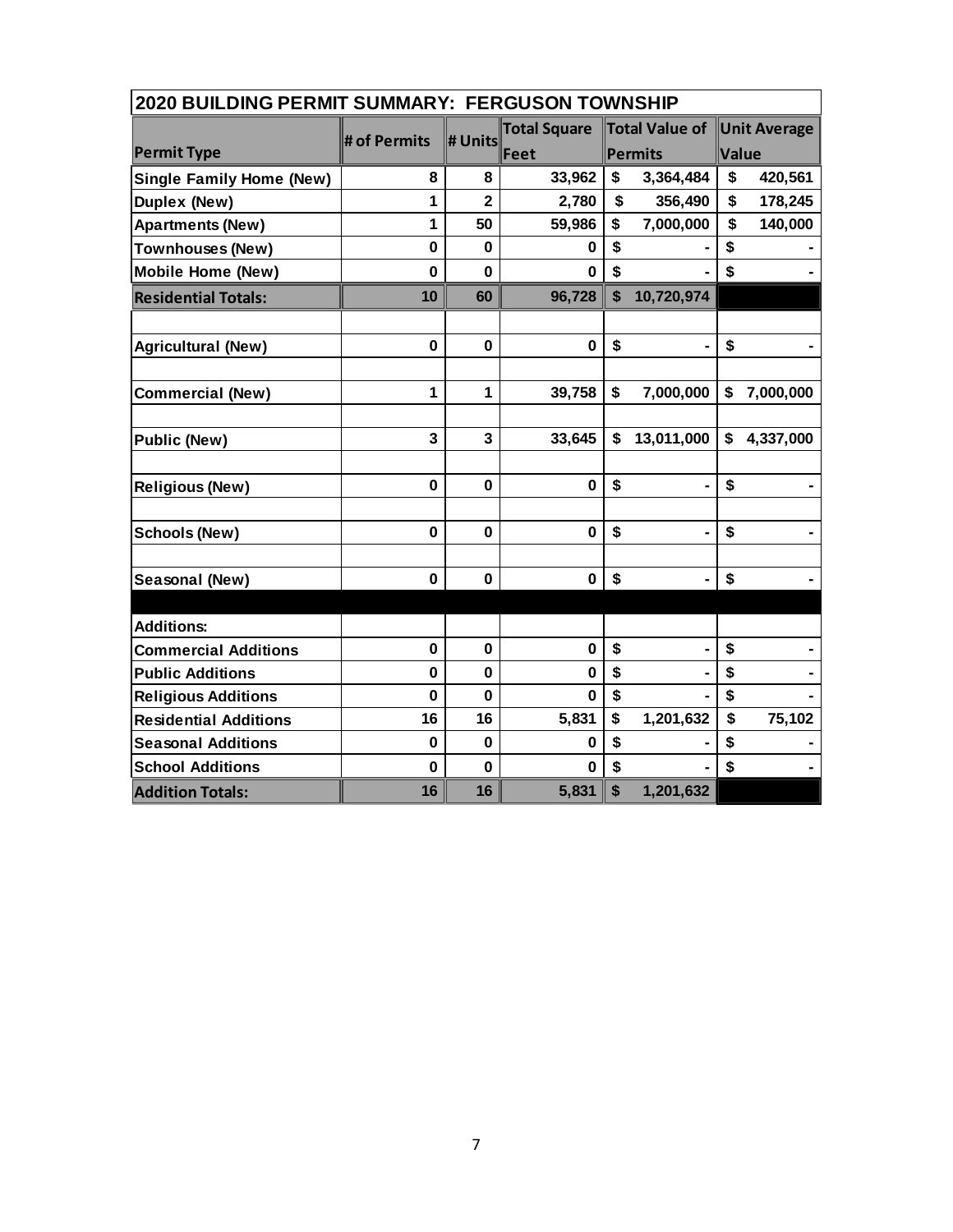| 2020 BUILDING PERMIT SUMMARY: HALFMOON TOWNSHIP |                |                |                     |    |                    |                     |         |  |
|-------------------------------------------------|----------------|----------------|---------------------|----|--------------------|---------------------|---------|--|
|                                                 |                |                | <b>Total Square</b> |    | <b>Total Value</b> | <b>Unit Average</b> |         |  |
| <b>Permit Type</b>                              | # of Permits   | # Units        | Feet                |    | of Permits         | Value               |         |  |
| <b>Single Family Home (New)</b>                 | 7              | 7              | 30,445              | \$ | 2,758,814          | \$                  | 394,116 |  |
| Duplex (New)                                    | $\mathbf 0$    | $\mathbf 0$    | 0                   | \$ |                    | \$                  |         |  |
| <b>Apartments (New)</b>                         | $\mathbf 0$    | $\mathbf 0$    | $\mathbf 0$         | \$ | $\blacksquare$     | \$                  |         |  |
| Townhouses (New)                                | $\mathbf 0$    | $\mathbf 0$    | $\mathbf 0$         | \$ |                    | \$                  |         |  |
| <b>Mobile Home (New)</b>                        | $\mathbf 0$    | $\mathbf 0$    | 0                   | \$ |                    | \$                  |         |  |
| <b>Residential Totals:</b>                      | $\overline{7}$ | $\overline{7}$ | 30,445              | \$ | 2,758,814          |                     |         |  |
|                                                 |                |                |                     |    |                    |                     |         |  |
| <b>Agricultural (New)</b>                       | 1              | 1              | 2,400               | \$ | 114,720            | \$                  | 114,720 |  |
| <b>Commercial (New)</b>                         | $\mathbf 0$    | $\mathbf 0$    | $\mathbf 0$         | \$ | $\blacksquare$     | \$                  |         |  |
|                                                 |                |                |                     |    |                    |                     |         |  |
| <b>Public (New)</b>                             | $\mathbf 0$    | $\mathbf 0$    | $\mathbf 0$         | \$ |                    | \$                  |         |  |
| <b>Religious (New)</b>                          | $\mathbf 0$    | $\mathbf 0$    | $\mathbf 0$         | \$ | $\blacksquare$     | \$                  |         |  |
| <b>Schools (New)</b>                            | $\mathbf 0$    | $\mathbf 0$    | $\mathbf 0$         | \$ | $\blacksquare$     | \$                  |         |  |
| Seasonal (New)                                  | $\mathbf 0$    | $\mathbf 0$    | $\mathbf 0$         | \$ | $\blacksquare$     | \$                  |         |  |
| <b>Additions:</b>                               |                |                |                     |    |                    |                     |         |  |
| <b>Commercial Additions</b>                     | $\mathbf 0$    | $\mathbf 0$    | $\bf{0}$            | \$ | ä,                 | \$                  |         |  |
| <b>Public Additions</b>                         | $\bf{0}$       | $\mathbf 0$    | 0                   | \$ |                    | \$                  |         |  |
| <b>Religious Additions</b>                      | $\mathbf 0$    | $\bf{0}$       | 0                   | \$ |                    | \$                  |         |  |
| <b>Residential Additions</b>                    | 8              | 8              | 4,296               | \$ | 410,483            | \$                  | 51,310  |  |
| <b>Seasonal Additions</b>                       | $\mathbf 0$    | $\mathbf 0$    | 0                   | \$ |                    | \$                  |         |  |
| <b>School Additions</b>                         | $\mathbf 0$    | $\mathbf 0$    | $\bf{0}$            | \$ |                    | \$                  |         |  |
| <b>Addition Totals:</b>                         | 8              | 8              | 4,296               | \$ | 410,483            |                     |         |  |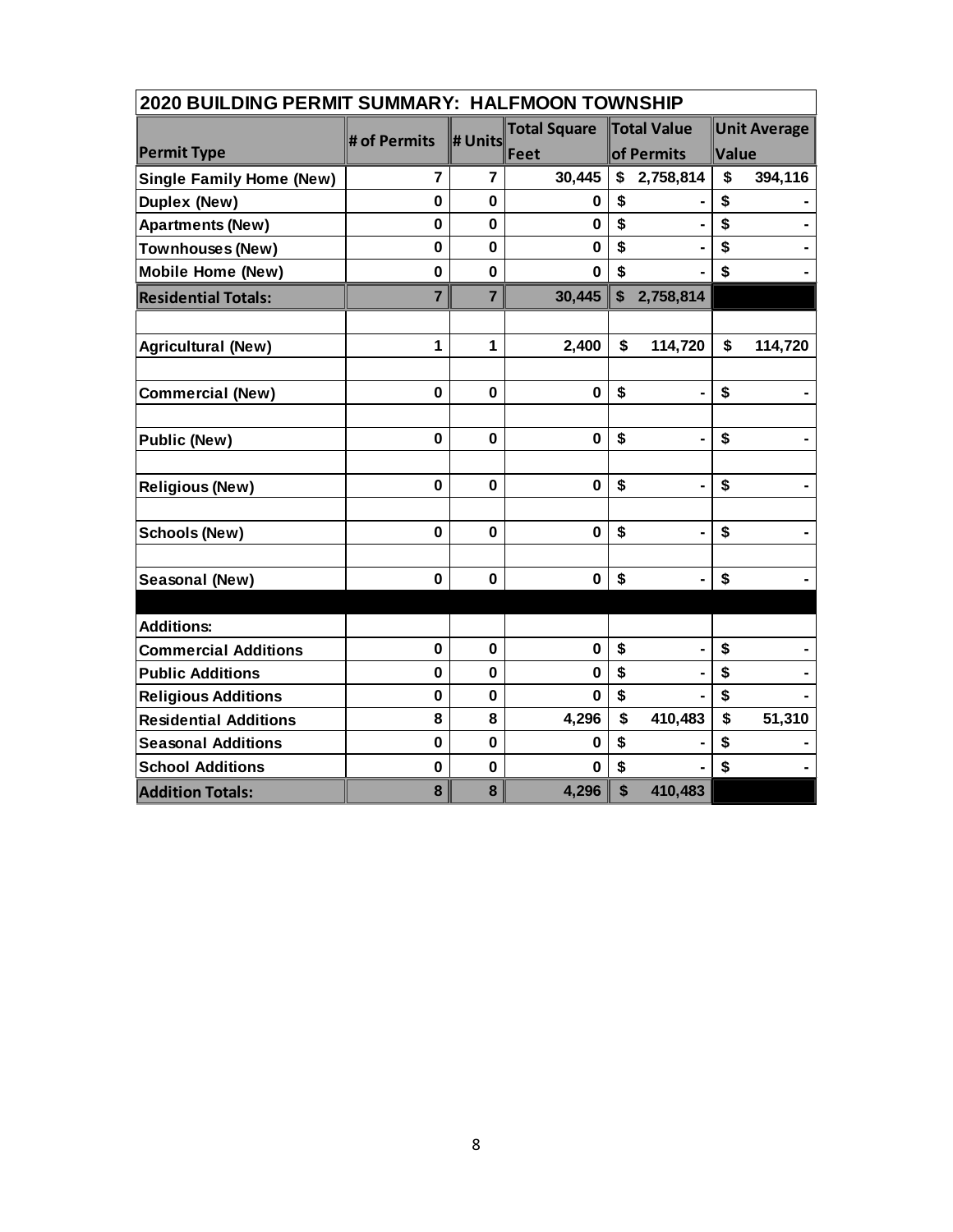| 2020 BUILDING PERMIT SUMMARY: HARRIS TOWNSHIP |              |             |                     |                           |                |                             |           |  |  |
|-----------------------------------------------|--------------|-------------|---------------------|---------------------------|----------------|-----------------------------|-----------|--|--|
|                                               | # of Permits |             | <b>Total Square</b> |                           |                | Total Value of Unit Average |           |  |  |
| <b>Permit Type</b>                            |              | # Units     | Feet                |                           | Permits        | Value                       |           |  |  |
| <b>Single Family Home (New)</b>               | 30           | 30          | 141,721             | \$                        | 15,816,320     | \$                          | 527,211   |  |  |
| Duplex (New)                                  | 0            | 0           | 0                   | \$                        |                | \$                          |           |  |  |
| <b>Apartments (New)</b>                       | $\bf{0}$     | 0           | $\mathbf 0$         | \$                        |                | \$                          |           |  |  |
| Townhouses (New)                              | $\bf{0}$     | $\bf{0}$    | 0                   | \$                        |                | \$                          |           |  |  |
| <b>Mobile Home (New)</b>                      | 0            | $\mathbf 0$ | 0                   | \$                        |                | \$                          |           |  |  |
| <b>Residential Totals:</b>                    | 30           | 30          | 141,721             | \$                        | 15,816,320     |                             |           |  |  |
|                                               |              |             |                     |                           |                |                             |           |  |  |
| <b>Agricultural (New)</b>                     | 3            | 3           | 1,700               | \$                        | 185,720        | \$                          | 61,907    |  |  |
|                                               |              |             |                     |                           |                |                             |           |  |  |
| <b>Commercial (New)</b>                       | 4            | 4           | 59,386              | $\boldsymbol{\hat{s}}$    | 9,858,684      | $\boldsymbol{\mathsf{s}}$   | 2,464,671 |  |  |
|                                               |              |             |                     |                           |                |                             |           |  |  |
| <b>Public (New)</b>                           | $\mathbf 0$  | $\mathbf 0$ | $\mathbf 0$         | \$                        | $\blacksquare$ | \$                          |           |  |  |
|                                               |              |             |                     |                           |                |                             |           |  |  |
| <b>Religious (New)</b>                        | $\bf{0}$     | $\mathbf 0$ | $\mathbf 0$         | \$                        | $\blacksquare$ | \$                          |           |  |  |
|                                               |              |             |                     |                           |                |                             |           |  |  |
| <b>Schools (New)</b>                          | $\bf{0}$     | $\mathbf 0$ | 0                   | \$                        | $\blacksquare$ | \$                          |           |  |  |
|                                               |              |             |                     |                           |                |                             |           |  |  |
| Seasonal (New)                                | 0            | $\bf{0}$    | $\mathbf 0$         | \$                        |                | \$                          |           |  |  |
|                                               |              |             |                     |                           |                |                             |           |  |  |
| <b>Additions:</b>                             |              |             |                     |                           |                |                             |           |  |  |
| <b>Commercial Additions</b>                   | $\mathbf 0$  | $\mathbf 0$ | $\mathbf 0$         | \$                        | $\blacksquare$ | \$                          |           |  |  |
| <b>Public Additions</b>                       | $\mathbf 0$  | $\mathbf 0$ | $\bf{0}$            | \$                        |                | \$                          |           |  |  |
| <b>Religious Additions</b>                    | $\bf{0}$     | $\bf{0}$    | 0                   | \$                        |                | \$                          |           |  |  |
| <b>Residential Additions</b>                  | 16           | 16          | 14,398              | \$                        | 2,395,274      | \$                          | 149,705   |  |  |
| <b>Seasonal Additions</b>                     | $\mathbf 0$  | $\mathbf 0$ | 0                   | \$                        |                | \$                          |           |  |  |
| <b>School Additions</b>                       | $\mathbf 0$  | $\mathbf 0$ | 0                   | \$                        |                | \$                          |           |  |  |
| <b>Addition Totals:</b>                       | 16           | 16          | 14,398              | $\boldsymbol{\mathsf{s}}$ | 2,395,274      |                             |           |  |  |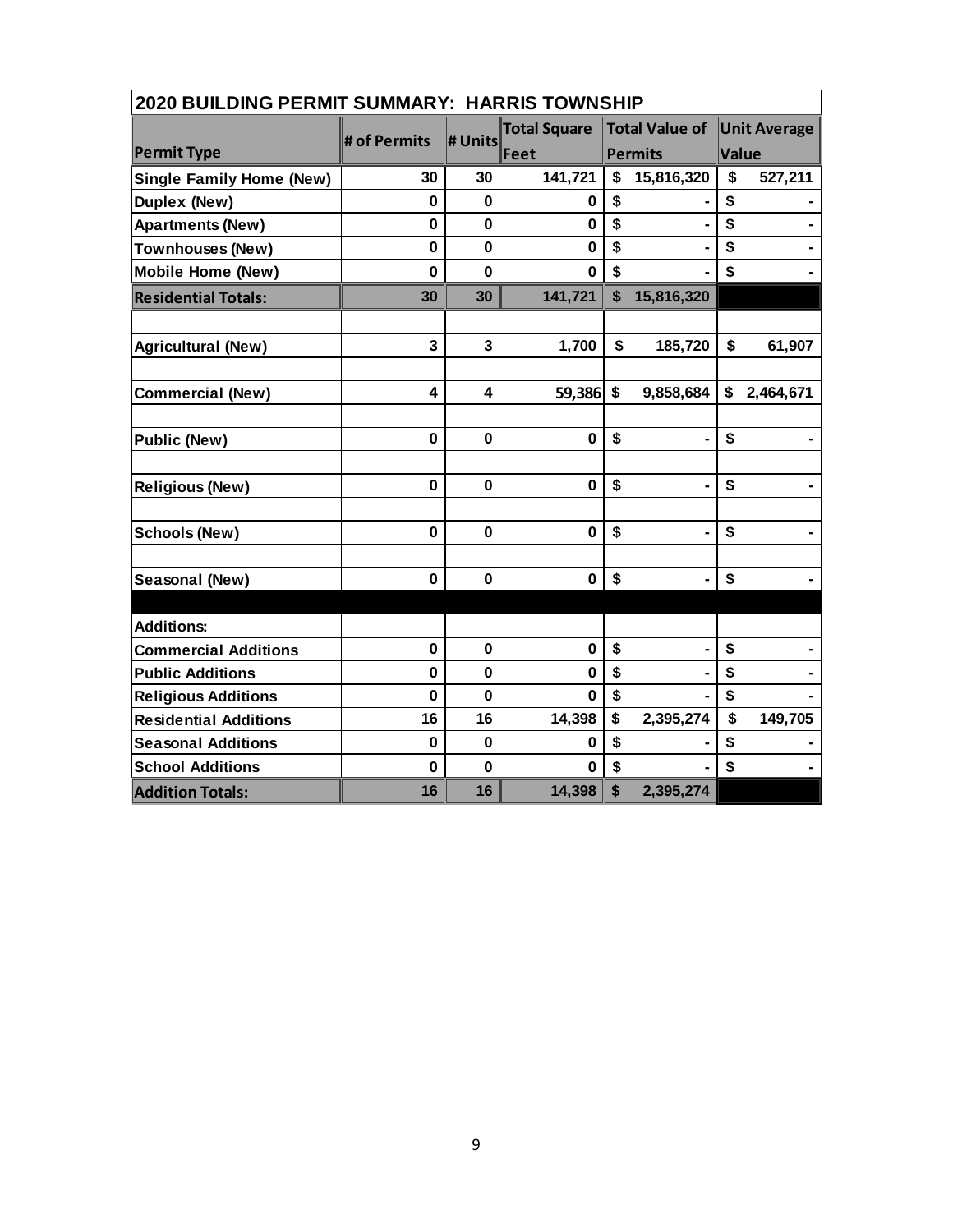| <b>2020 BUILDING PERMIT SUMMARY: PATTON TOWNSHIP</b> |                         |                         |                     |                           |                |                           |           |  |  |
|------------------------------------------------------|-------------------------|-------------------------|---------------------|---------------------------|----------------|---------------------------|-----------|--|--|
|                                                      |                         |                         | <b>Total Square</b> |                           | Total Value of | <b>Unit Average</b>       |           |  |  |
| <b>Permit Type</b>                                   | # of Permits            | # Units                 | Feet                |                           | Permits        | <b>Value</b>              |           |  |  |
| <b>Single Family Home (New)</b>                      | 37                      | 37                      | 155,357             | \$                        | 13,963,461     | \$                        | 377,390   |  |  |
| Duplex (New)                                         | 8                       | 9                       | 32,174              | \$                        | 2,596,709      | \$                        | 288,523   |  |  |
| <b>Apartments (New)</b>                              | 44                      | 160                     | 312,617             | \$                        | 32,771,205     | \$                        | 204,820   |  |  |
| <b>Townhouses (New)</b>                              | 11                      | 11                      | 21,020              | \$                        | 2,082,475      | \$                        | 189,316   |  |  |
| <b>Mobile Home (New)</b>                             | $\bf{0}$                | 0                       | 0                   | \$                        |                | \$                        |           |  |  |
| <b>Residential Totals:</b>                           | 100                     | 217                     | 521,168             | $\boldsymbol{\mathsf{s}}$ | 51,413,850     |                           |           |  |  |
|                                                      |                         |                         |                     |                           |                |                           |           |  |  |
| <b>Agricultural (New)</b>                            | 1                       | 1                       | 863                 | \$                        | 84,530         | \$                        | 84,530    |  |  |
|                                                      |                         |                         |                     |                           |                |                           |           |  |  |
| <b>Commercial (New)</b>                              | 1                       | 1                       | 14,035              | \$                        | 1,953,331      | $\boldsymbol{\mathsf{s}}$ | 1,953,331 |  |  |
|                                                      |                         |                         |                     |                           |                |                           |           |  |  |
| <b>Public (New)</b>                                  | $\bf{0}$                | 0                       | 0                   | \$                        |                | \$                        |           |  |  |
|                                                      |                         |                         |                     |                           |                |                           |           |  |  |
| <b>Religious (New)</b>                               | 1                       | $\mathbf{1}$            | 22,084              | \$                        | 3,635,468      | \$                        | 3,635,468 |  |  |
|                                                      |                         |                         |                     |                           |                |                           |           |  |  |
| <b>Schools (New)</b>                                 | $\mathbf 0$             | $\mathbf 0$             | $\mathbf 0$         | \$                        | $\blacksquare$ | \$                        |           |  |  |
|                                                      |                         |                         |                     |                           |                |                           |           |  |  |
| Seasonal (New)                                       | 0                       | 0                       | 0                   | \$                        | $\blacksquare$ | \$                        |           |  |  |
|                                                      |                         |                         |                     |                           |                |                           |           |  |  |
| <b>Additions:</b>                                    |                         |                         |                     |                           |                |                           |           |  |  |
| <b>Commercial Additions</b>                          | $\overline{\mathbf{2}}$ | $\overline{\mathbf{2}}$ | 56,459              | \$                        | 8,387,920      | \$                        | 4,193,960 |  |  |
| <b>Public Additions</b>                              | $\bf{0}$                | $\mathbf 0$             | 0                   | \$                        |                | \$                        |           |  |  |
| <b>Religious Additions</b>                           | $\mathbf 0$             | $\mathbf 0$             | 0                   | \$                        |                | \$                        |           |  |  |
| <b>Residential Additions</b>                         | 16                      | 16                      | 13,380              | \$                        | 1,714,852      | \$                        | 107,178   |  |  |
| <b>Seasonal Additions</b>                            | $\mathbf 0$             | $\mathbf 0$             | 0                   | \$                        |                | \$                        |           |  |  |
| <b>School Additions</b>                              | $\bf{0}$                | $\mathbf{0}$            | 0                   | \$                        |                | \$                        |           |  |  |
| <b>Addition Totals:</b>                              | 18                      | 18                      | 69,839              | \$                        | 10,102,772     |                           |           |  |  |

## 10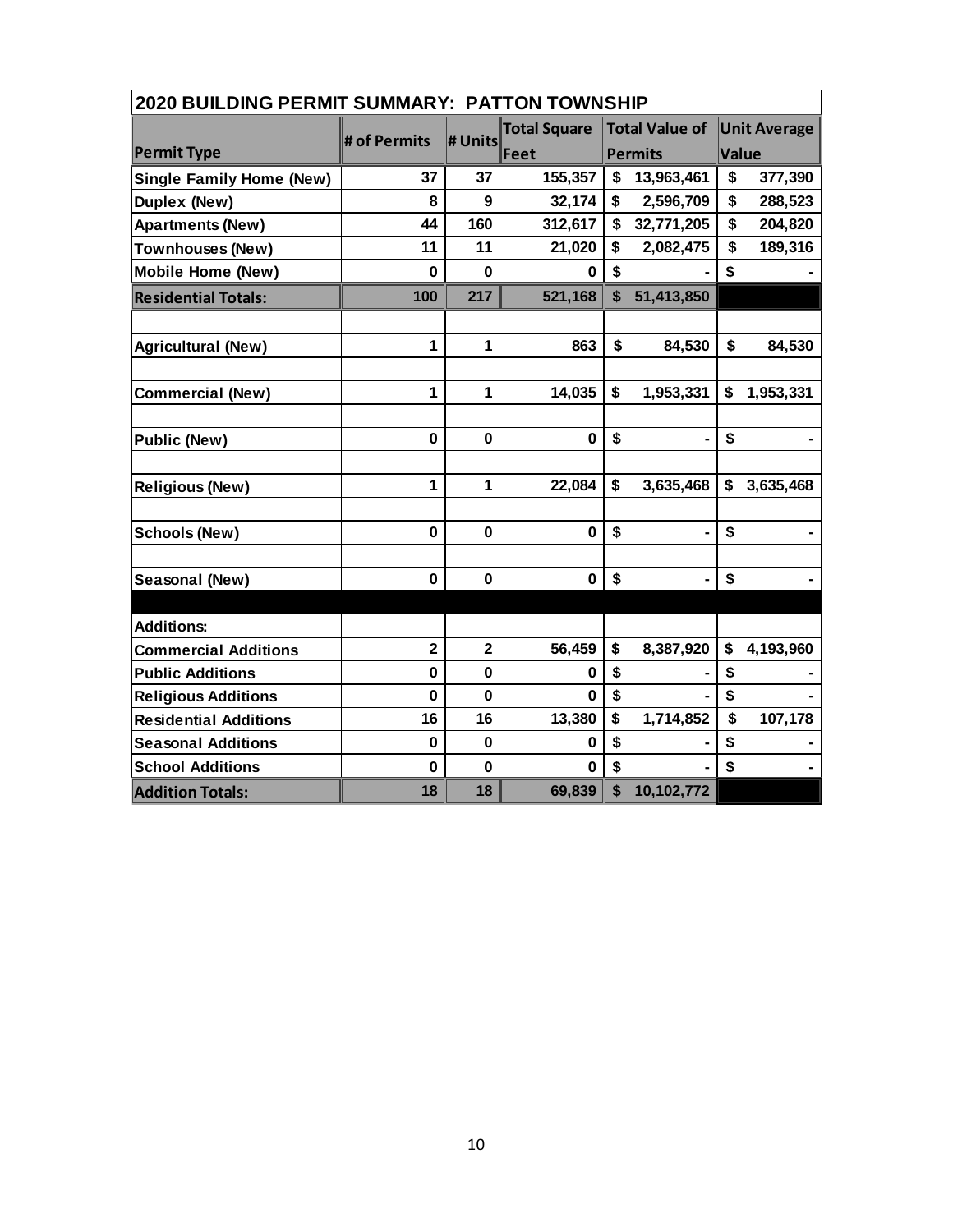| 2020 BUILDING PERMIT SUMMARY: STATE COLLEGE BOROUGH |                                           |                         |             |                      |                            |  |  |  |
|-----------------------------------------------------|-------------------------------------------|-------------------------|-------------|----------------------|----------------------------|--|--|--|
|                                                     | <b>Total Square</b><br><b>Total Value</b> |                         |             | <b>Unit Average</b>  |                            |  |  |  |
| <b>Permit Type</b>                                  | # of Permits                              | # Units                 | Feet        | of Permits           | Value                      |  |  |  |
| <b>Single Family Home (New)</b>                     | $\mathbf 2$                               | $\mathbf 2$             | 11,578      | 1,400,000<br>\$      | \$<br>700,000              |  |  |  |
| Duplex (New)                                        | $\mathbf 0$                               | $\bf{0}$                | 0           | \$                   | \$                         |  |  |  |
| <b>Apartments (New)</b>                             | 3                                         | 484                     | 689,523     | \$140,611,369        | \$<br>290,519              |  |  |  |
| <b>Townhouses (New)</b>                             | $\mathbf 0$                               | $\bf{0}$                | 0           | \$                   | \$                         |  |  |  |
| <b>Mobile Home (New)</b>                            | $\bf{0}$                                  | 0                       | U           | \$                   | \$                         |  |  |  |
| <b>Residential Totals:</b>                          | 3                                         | 475                     | 537,899     | \$142,011,369        |                            |  |  |  |
|                                                     |                                           |                         |             |                      |                            |  |  |  |
| <b>Agricultural (New)</b>                           | $\mathbf 0$                               | $\mathbf 0$             | $\mathbf 0$ | \$                   | \$                         |  |  |  |
| <b>Commercial (New)</b>                             | $\mathbf{1}$                              | $\overline{\mathbf{2}}$ | 18,090      | \$<br>4,348,806      | $\mathsf{\$}$<br>2,174,403 |  |  |  |
|                                                     |                                           |                         |             |                      |                            |  |  |  |
| <b>Public (New)</b>                                 | $\mathbf 0$                               | $\mathbf 0$             | $\mathbf 0$ | \$                   | \$                         |  |  |  |
|                                                     |                                           |                         |             |                      |                            |  |  |  |
| <b>Religious (New)</b>                              | $\mathbf 0$                               | $\mathbf 0$             | $\mathbf 0$ | \$<br>$\blacksquare$ | \$                         |  |  |  |
| <b>Schools (New)</b>                                | $\mathbf 0$                               | $\mathbf 0$             | $\bf{0}$    | \$<br>$\blacksquare$ | \$                         |  |  |  |
|                                                     |                                           |                         |             |                      |                            |  |  |  |
| Seasonal (New)                                      | $\mathbf 0$                               | $\mathbf 0$             | $\mathbf 0$ | \$<br>$\blacksquare$ | \$                         |  |  |  |
|                                                     |                                           |                         |             |                      |                            |  |  |  |
| <b>Additions:</b>                                   |                                           |                         |             |                      |                            |  |  |  |
| <b>Commercial Additions</b>                         | $\mathbf 0$                               | $\mathbf 0$             | $\mathbf 0$ | \$<br>ä,             | \$                         |  |  |  |
| <b>Public Additions</b>                             | $\mathbf 0$                               | $\mathbf 0$             | 0           | \$                   | \$                         |  |  |  |
| <b>Religious Additions</b>                          | $\bf{0}$                                  | 0                       | 0           | \$                   | \$                         |  |  |  |
| <b>Residential Additions</b>                        | 29                                        | 29                      | 21,965      | \$<br>3,531,571      | \$<br>121,778              |  |  |  |
| <b>Seasonal Additions</b>                           | $\bf{0}$                                  | $\bf{0}$                | 0           | \$                   | \$                         |  |  |  |
| <b>School Additions</b>                             | $\mathbf 0$                               | $\mathbf 0$             | $\bf{0}$    | \$                   | \$                         |  |  |  |
| <b>Addition Totals:</b>                             | 11                                        | 11                      | 21,965      | \$<br>3,531,571      |                            |  |  |  |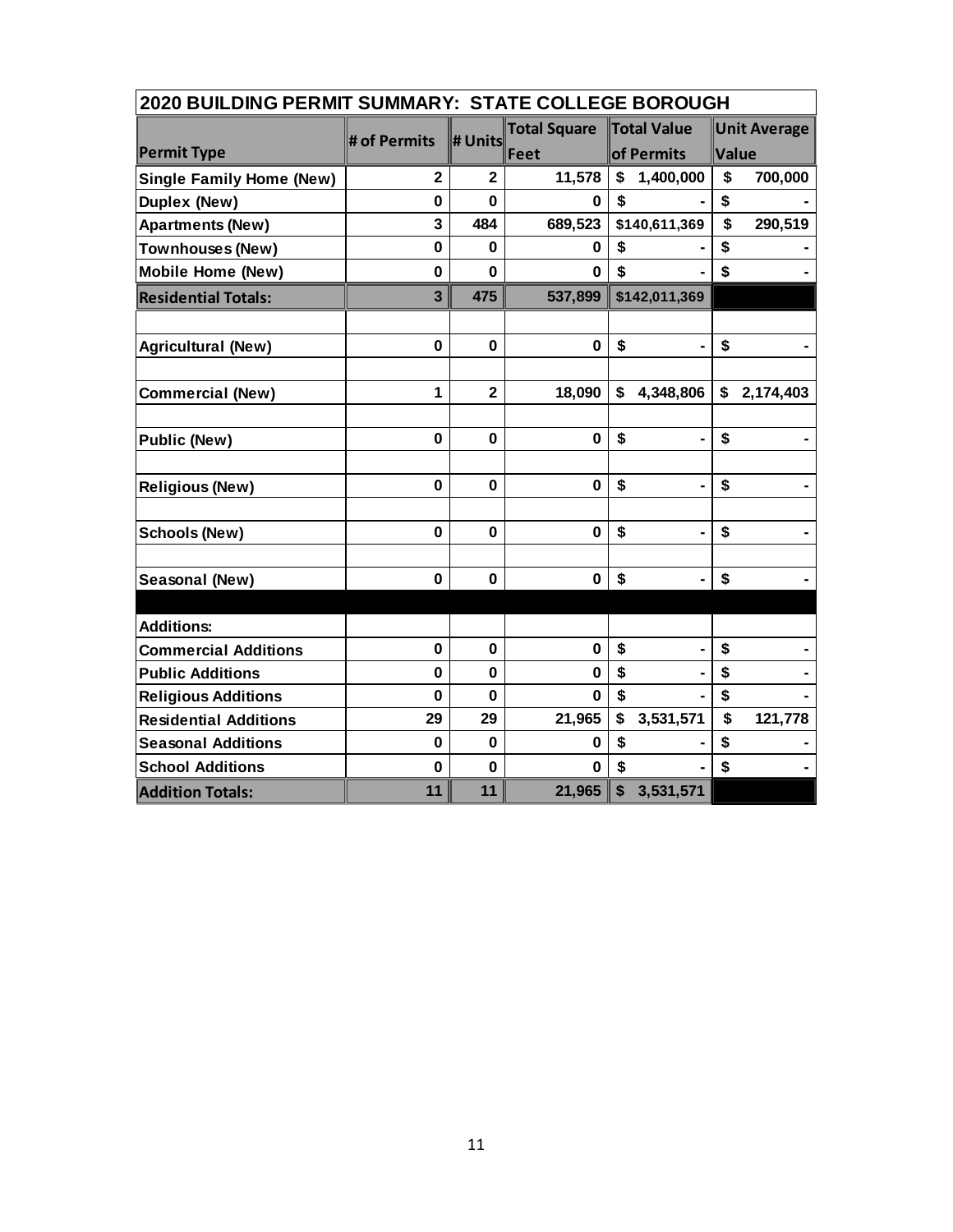| 2020 BUILDING PERMIT SUMMARY: LOWER BALD EAGLE VALLEY REGION |                |                         |                     |    |             |       |                     |  |
|--------------------------------------------------------------|----------------|-------------------------|---------------------|----|-------------|-------|---------------------|--|
|                                                              | # of Permits   | # Units                 | <b>Total Square</b> |    | Total Value |       | <b>Unit Average</b> |  |
| <b>Permit Type</b>                                           |                |                         | Feet                |    | of Permits  | Value |                     |  |
| <b>Single Family Home (New)</b>                              | 15             | 15                      | 30,317              | \$ | 2,408,150   | \$    | 160,543             |  |
| <b>Duplex (New)</b>                                          | $\bf{0}$       | 0                       | 0                   | \$ |             | \$    |                     |  |
| <b>Apartments (New)</b>                                      | $\mathbf 0$    | $\mathbf 0$             | $\bf{0}$            | \$ |             | \$    |                     |  |
| <b>Townhouses (New)</b>                                      | $\mathbf 0$    | $\mathbf 0$             | $\mathbf 0$         | \$ |             | \$    |                     |  |
| <b>Mobile Home (New)</b>                                     | $\overline{2}$ | $\overline{\mathbf{2}}$ | 2,240               | \$ | 122,000     | \$    | 61,000              |  |
| <b>Residential Totals:</b>                                   | 17             | 17                      | 32,557              | \$ | 2,530,150   |       |                     |  |
|                                                              |                |                         |                     |    |             |       |                     |  |
| <b>Agricultural (New)</b>                                    | 9              | 9                       | 32,288              | \$ | 338,152     | \$    | 37,572              |  |
|                                                              |                |                         |                     |    |             |       |                     |  |
| <b>Commercial (New)</b>                                      | $\overline{2}$ | $\overline{2}$          | 968                 | \$ | 13,000      | \$    | 6,500               |  |
|                                                              |                |                         |                     |    |             |       |                     |  |
| <b>Public (New)</b>                                          | 0              | $\mathbf 0$             | $\bf{0}$            | \$ |             | \$    |                     |  |
|                                                              |                |                         |                     |    |             |       |                     |  |
| <b>Religious (New)</b>                                       | 0              | $\mathbf 0$             | $\mathbf 0$         | \$ |             | \$    |                     |  |
|                                                              |                |                         |                     |    |             |       |                     |  |
| <b>Schools (New)</b>                                         | 0              | 0                       | $\mathbf 0$         | \$ |             | \$    |                     |  |
|                                                              |                |                         |                     |    |             |       |                     |  |
| Seasonal (New)                                               | 1              | 1                       | 624                 | \$ | 48,000      | \$    | 48,000              |  |
|                                                              |                |                         |                     |    |             |       |                     |  |
| <b>Additions:</b>                                            |                |                         |                     |    |             |       |                     |  |
| <b>Commercial Additions</b>                                  | $\mathbf 0$    | $\mathbf 0$             | $\bf{0}$            | \$ |             | \$    |                     |  |
| <b>Public Additions</b>                                      | $\mathbf 0$    | 0                       | 0                   | \$ |             | \$    |                     |  |
| <b>Religious Additions</b>                                   | $\mathbf 0$    | $\bf{0}$                | $\Omega$            | \$ |             | \$    |                     |  |
| <b>Residential Additions</b>                                 | 27             | 27                      | 19,815              | \$ | 1,559,660   | \$    | 57,765              |  |
| <b>Seasonal Additions</b>                                    | $\bf{0}$       | $\mathbf 0$             | 0                   | \$ |             | \$    |                     |  |
| <b>School Additions</b>                                      | $\mathbf 0$    | $\bf{0}$                | 0                   | \$ |             | \$    |                     |  |
| <b>Addition Totals:</b>                                      | 27             | 27                      | 19,815              | \$ | 1,559,660   |       |                     |  |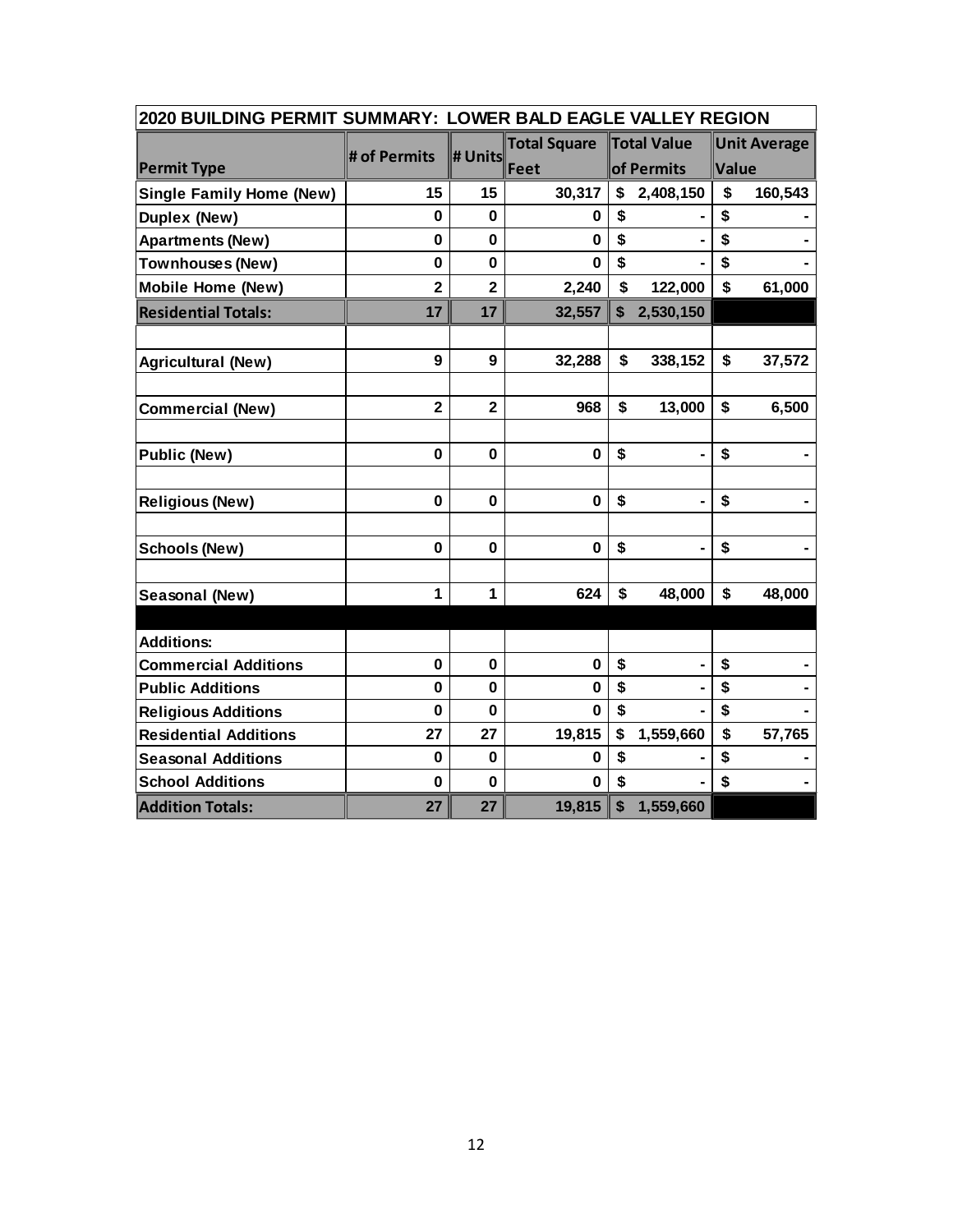| 2020 BUILDING PERMIT SUMMARY: BOGGS TOWNSHIP |                         |                         |                     |    |                    |       |                     |  |
|----------------------------------------------|-------------------------|-------------------------|---------------------|----|--------------------|-------|---------------------|--|
|                                              |                         |                         | <b>Total Square</b> |    | <b>Total Value</b> |       | <b>Unit Average</b> |  |
| <b>Permit Type</b>                           | # of Permits            | # Units                 | Feet                |    | of Permits         | Value |                     |  |
| <b>Single Family Home (New)</b>              | 4                       | 4                       | 8,609               | \$ | 702,560            | \$    | 175,640             |  |
| Duplex (New)                                 | $\mathbf 0$             | $\mathbf 0$             | 0                   | \$ |                    | \$    |                     |  |
| <b>Apartments (New)</b>                      | $\mathbf 0$             | $\mathbf 0$             | $\mathbf 0$         | \$ |                    | \$    |                     |  |
| Townhouses (New)                             | $\mathbf 0$             | $\bf{0}$                | $\bf{0}$            | \$ |                    | \$    |                     |  |
| <b>Mobile Home (New)</b>                     | $\overline{\mathbf{2}}$ | $\overline{\mathbf{2}}$ | 2,240               | \$ | 122,000            | \$    | 61,000              |  |
| <b>Residential Totals:</b>                   | $6\phantom{1}$          | $6\phantom{1}$          | 10,849              | \$ | 824,560            |       |                     |  |
|                                              |                         |                         |                     |    |                    |       |                     |  |
| <b>Agricultural (New)</b>                    | 5                       | 5                       | 9,980               | \$ | 104,152            | \$    | 20,830              |  |
| <b>Commercial (New)</b>                      | $\mathbf 0$             | $\mathbf 0$             | $\mathbf 0$         | \$ | $\blacksquare$     | \$    |                     |  |
|                                              |                         |                         |                     |    |                    |       |                     |  |
| <b>Public (New)</b>                          | $\mathbf 0$             | $\mathbf 0$             | $\mathbf 0$         | \$ | $\blacksquare$     | \$    |                     |  |
| <b>Religious (New)</b>                       | $\mathbf 0$             | $\mathbf 0$             | $\mathbf 0$         | \$ | $\blacksquare$     | \$    |                     |  |
|                                              |                         |                         |                     |    |                    |       |                     |  |
| <b>Schools (New)</b>                         | $\mathbf 0$             | $\mathbf 0$             | $\mathbf 0$         | \$ | $\blacksquare$     | \$    |                     |  |
| Seasonal (New)                               | $\mathbf 0$             | $\mathbf 0$             | $\mathbf 0$         | \$ | $\blacksquare$     | \$    |                     |  |
|                                              |                         |                         |                     |    |                    |       |                     |  |
| <b>Additions:</b>                            |                         |                         |                     |    |                    |       |                     |  |
| <b>Commercial Additions</b>                  | $\mathbf 0$             | $\mathbf 0$             | $\bf{0}$            | \$ | ä,                 | \$    |                     |  |
| <b>Public Additions</b>                      | $\bf{0}$                | $\mathbf 0$             | 0                   | \$ |                    | \$    |                     |  |
| <b>Religious Additions</b>                   | $\mathbf 0$             | $\bf{0}$                | 0                   | \$ |                    | \$    |                     |  |
| <b>Residential Additions</b>                 | $\overline{7}$          | $\overline{7}$          | 2,512               | \$ | 358,560            | \$    | 51,223              |  |
| <b>Seasonal Additions</b>                    | $\mathbf 0$             | $\mathbf 0$             | 0                   | \$ |                    | \$    |                     |  |
| <b>School Additions</b>                      | $\mathbf 0$             | $\mathbf 0$             | $\bf{0}$            | \$ |                    | \$    |                     |  |
| <b>Addition Totals:</b>                      | $\overline{7}$          | $\overline{7}$          | 2,512               | \$ | 358,560            |       |                     |  |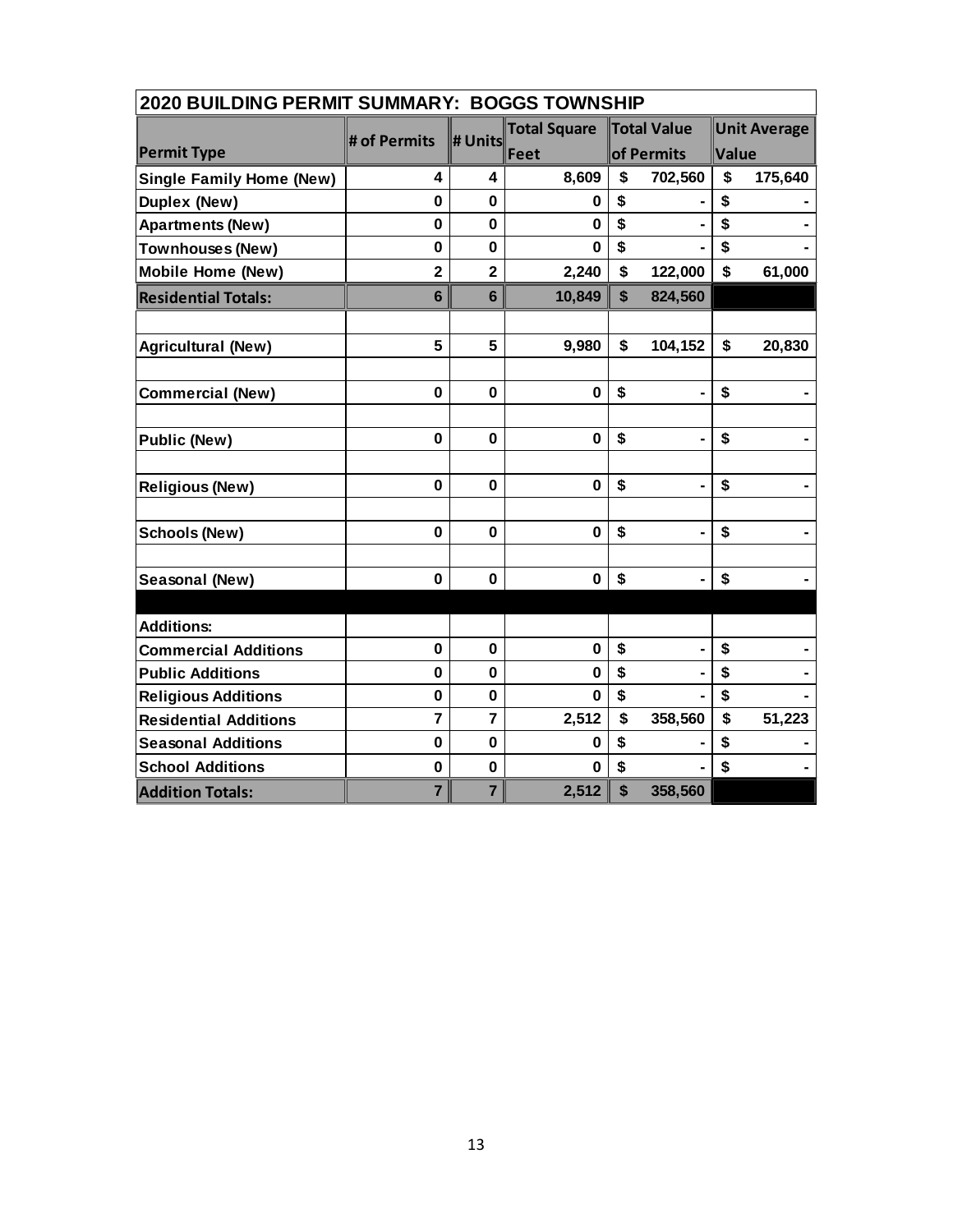| 2020 BUILDING PERMIT SUMMARY: CURTIN TOWNSHIP |              |              |                     |                      |                     |  |  |  |
|-----------------------------------------------|--------------|--------------|---------------------|----------------------|---------------------|--|--|--|
|                                               |              |              | <b>Total Square</b> | <b>Total Value</b>   | <b>Unit Average</b> |  |  |  |
| <b>Permit Type</b>                            | # of Permits | # Units      | Feet                | of Permits           | Value               |  |  |  |
| <b>Single Family Home (New)</b>               | 0            | $\bf{0}$     | $\bf{0}$            | \$<br>٠              | \$                  |  |  |  |
| Duplex (New)                                  | $\mathbf{0}$ | $\mathbf{0}$ | 0                   | \$<br>ä,             | \$                  |  |  |  |
| <b>Apartments (New)</b>                       | $\mathbf 0$  | $\mathbf 0$  | 0                   | \$<br>$\blacksquare$ | \$                  |  |  |  |
| <b>Townhouses (New)</b>                       | $\mathbf 0$  | $\mathbf 0$  | $\mathbf 0$         | \$                   | $\mathbf S$         |  |  |  |
| <b>Mobile Home (New)</b>                      | $\bf{0}$     | $\bf{0}$     | 0                   | \$<br>$\blacksquare$ | \$                  |  |  |  |
| <b>Residential Totals:</b>                    | $\bf{0}$     | $\bf{0}$     | $\bf{0}$            | \$<br>-              |                     |  |  |  |
|                                               |              |              |                     |                      |                     |  |  |  |
| <b>Agricultural (New)</b>                     | $\mathbf 0$  | $\mathbf{0}$ | $\mathbf 0$         | \$<br>$\blacksquare$ | \$                  |  |  |  |
|                                               |              |              |                     |                      |                     |  |  |  |
| <b>Commercial (New)</b>                       | $\mathbf 0$  | $\mathbf 0$  | $\mathbf 0$         | \$<br>$\blacksquare$ | \$                  |  |  |  |
| <b>Public (New)</b>                           | $\bf{0}$     | 0            | $\mathbf 0$         | \$<br>$\blacksquare$ | \$                  |  |  |  |
|                                               |              |              |                     |                      |                     |  |  |  |
| <b>Religious (New)</b>                        | $\mathbf 0$  | $\mathbf 0$  | $\mathbf 0$         | \$<br>ä,             | \$                  |  |  |  |
|                                               |              |              |                     |                      |                     |  |  |  |
| <b>Schools (New)</b>                          | $\mathbf 0$  | $\bf{0}$     | $\mathbf 0$         | \$<br>$\blacksquare$ | \$                  |  |  |  |
|                                               |              |              |                     |                      |                     |  |  |  |
| Seasonal (New)                                | $\mathbf 0$  | $\mathbf 0$  | 0                   | \$<br>$\blacksquare$ | \$                  |  |  |  |
|                                               |              |              |                     |                      |                     |  |  |  |
| <b>Additions:</b>                             |              |              |                     |                      |                     |  |  |  |
| <b>Commercial Additions</b>                   | $\mathbf 0$  | $\mathbf 0$  | $\mathbf 0$         | \$<br>$\blacksquare$ | \$                  |  |  |  |
| <b>Public Additions</b>                       | $\bf{0}$     | $\bf{0}$     | $\mathbf 0$         | \$<br>$\blacksquare$ | \$                  |  |  |  |
| <b>Religious Additions</b>                    | $\mathbf 0$  | $\mathbf 0$  | 0                   | \$<br>$\blacksquare$ | \$                  |  |  |  |
| <b>Residential Additions</b>                  | $\mathbf 0$  | $\mathbf 0$  | 0                   | \$                   | \$                  |  |  |  |
| <b>Seasonal Additions</b>                     | $\bf{0}$     | $\mathbf 0$  | $\mathbf 0$         | \$                   | \$                  |  |  |  |
| <b>School Additions</b>                       | $\mathbf 0$  | $\mathbf 0$  | 0                   | \$<br>$\blacksquare$ | \$                  |  |  |  |
| <b>Addition Totals:</b>                       | $\bf{0}$     | $\bf{0}$     | $\bf{0}$            | \$                   |                     |  |  |  |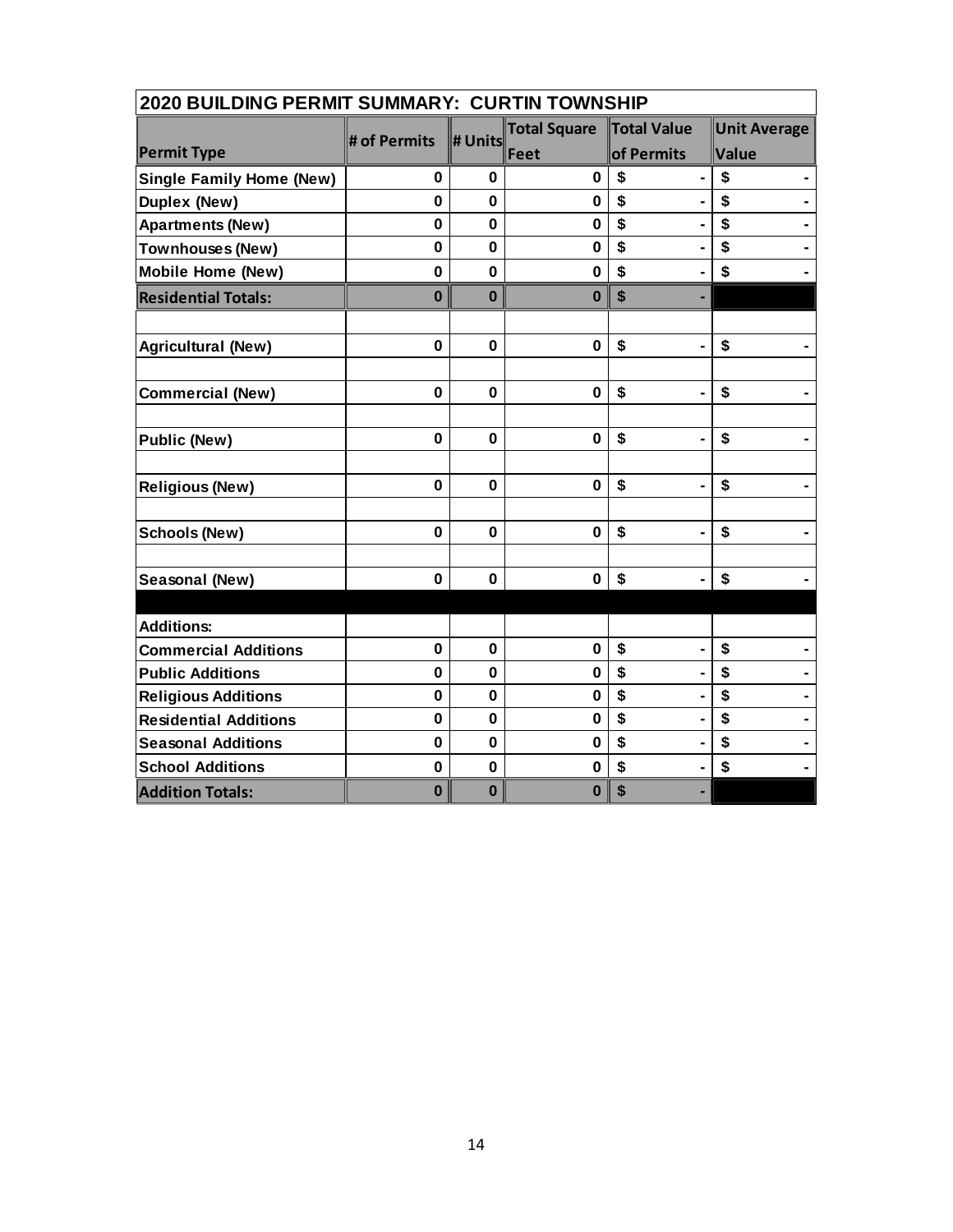| 2020 BUILDING PERMIT SUMMARY: HOWARD BOROUGH |                        |                           |                                    |                                         |                              |                              |        |
|----------------------------------------------|------------------------|---------------------------|------------------------------------|-----------------------------------------|------------------------------|------------------------------|--------|
| <b>Permit Type</b>                           | # of<br><b>Permits</b> | #<br>Unit<br>$\mathsf{s}$ | <b>Total Square</b><br><b>Feet</b> | <b>Total Value of</b><br><b>Permits</b> |                              | <b>Unit Average</b><br>Value |        |
| <b>Single Family Home</b><br>(New)           | 0                      | $\bf{0}$                  | $\mathbf 0$                        | \$                                      |                              | \$                           |        |
| <b>Duplex (New)</b>                          | $\mathbf 0$            | $\mathbf 0$               | $\mathbf 0$                        | \$                                      |                              | \$                           |        |
| <b>Apartments (New)</b>                      | $\mathbf 0$            | $\mathbf 0$               | $\mathbf 0$                        | \$                                      | $\blacksquare$               | \$                           |        |
| <b>Townhouses (New)</b>                      | $\mathbf 0$            | $\mathbf 0$               | $\mathbf 0$                        | \$                                      |                              | \$                           |        |
| <b>Mobile Home (New)</b>                     | $\mathbf 0$            | $\mathbf 0$               | $\mathbf 0$                        | \$                                      |                              | \$                           |        |
| <b>Residential Totals:</b>                   | $\bf{0}$               | $\mathbf 0$               | $\mathbf 0$                        | \$                                      | ٠                            |                              |        |
|                                              |                        |                           |                                    |                                         |                              |                              |        |
| <b>Agricultural (New)</b>                    | $\mathbf 0$            | $\mathbf{0}$              | $\mathbf 0$                        | \$                                      | $\blacksquare$               | \$                           |        |
|                                              |                        |                           |                                    |                                         |                              |                              |        |
| <b>Commercial (New)</b>                      | $\mathbf 0$            | $\mathbf 0$               | $\mathbf 0$                        | \$                                      |                              | \$                           |        |
|                                              |                        |                           |                                    |                                         |                              |                              |        |
| <b>Public (New)</b>                          | $\mathbf 0$            | $\bf{0}$                  | $\mathbf 0$                        | \$                                      | $\qquad \qquad \blacksquare$ | \$                           |        |
|                                              |                        |                           |                                    |                                         |                              |                              |        |
| <b>Religious (New)</b>                       | $\mathbf 0$            | $\mathbf 0$               | $\mathbf 0$                        | \$                                      | $\blacksquare$               | \$                           |        |
|                                              |                        |                           |                                    |                                         |                              |                              |        |
| <b>Schools (New)</b>                         | $\mathbf 0$            | $\bf{0}$                  | $\mathbf 0$                        | \$                                      |                              | \$                           |        |
|                                              |                        |                           |                                    |                                         |                              |                              |        |
| <b>Seasonal (New)</b>                        | $\mathbf 0$            | $\bf{0}$                  | $\mathbf 0$                        | \$                                      |                              | \$                           |        |
|                                              |                        |                           |                                    |                                         |                              |                              |        |
| <b>Additions:</b>                            |                        |                           |                                    |                                         |                              |                              |        |
| <b>Commercial Additions</b>                  | $\mathbf 0$            | $\mathbf 0$               | $\mathbf 0$                        | \$                                      |                              | \$                           |        |
| <b>Public Additions</b>                      | 0                      | $\mathbf 0$               | 0                                  | \$                                      |                              | \$                           |        |
| <b>Religious Additions</b>                   | $\mathbf 0$            | 0                         | $\mathbf 0$                        | \$                                      |                              | \$                           |        |
| <b>Residential Additions</b>                 | 1                      | 1                         | 128                                | \$                                      | 25,800                       | \$                           | 25,800 |
| <b>Seasonal Additions</b>                    | $\mathbf 0$            | $\mathbf 0$               | $\mathbf 0$                        | \$                                      |                              | \$                           |        |
| <b>School Additions</b>                      | $\mathbf 0$            | $\mathbf 0$               | $\mathbf 0$                        | \$                                      |                              | \$                           |        |
| <b>Addition Totals:</b>                      | 1                      | 1                         | 128                                | \$                                      | 25,800                       |                              |        |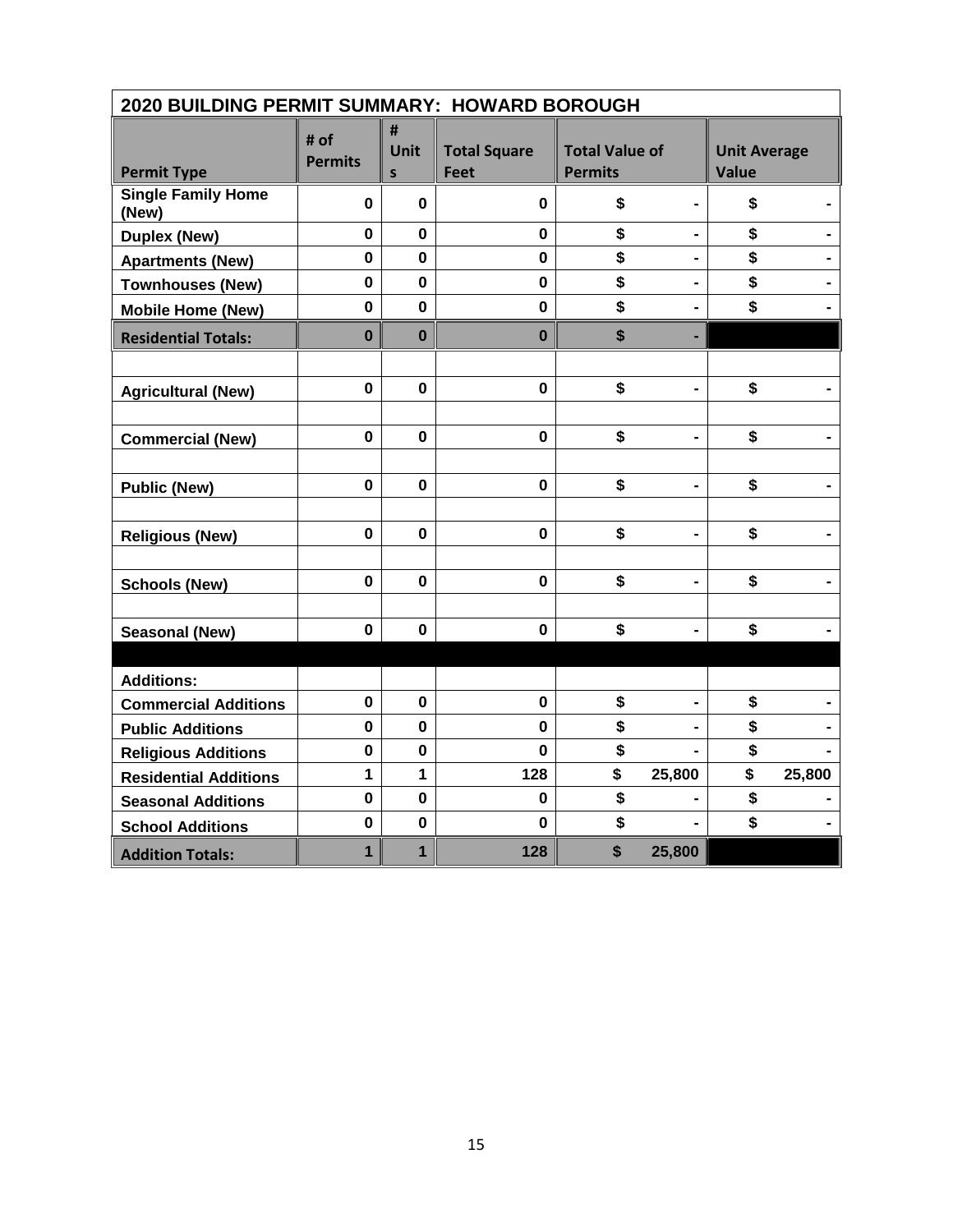| 2020 BUILDING PERMIT SUMMARY: HOWARD TOWNSHIP |                         |                |                     |    |                    |             |                     |  |
|-----------------------------------------------|-------------------------|----------------|---------------------|----|--------------------|-------------|---------------------|--|
|                                               |                         |                | <b>Total Square</b> |    | <b>Total Value</b> |             | <b>Unit Average</b> |  |
| <b>Permit Type</b>                            | # of Permits            | # Units        | Feet                |    | of Permits         | Value       |                     |  |
| <b>Single Family Home (New)</b>               | 6                       | 6              | 9,984               | \$ | 739,390            | \$          | 123,323             |  |
| Duplex (New)                                  | $\mathbf 0$             | $\mathbf 0$    | 0                   | \$ |                    | \$          |                     |  |
| <b>Apartments (New)</b>                       | $\mathbf 0$             | $\mathbf 0$    | 0                   | \$ | ä,                 | \$          |                     |  |
| <b>Townhouses (New)</b>                       | $\mathbf 0$             | $\bf{0}$       | $\bf{0}$            | \$ |                    | \$          |                     |  |
| <b>Mobile Home (New)</b>                      | $\mathbf 0$             | $\mathbf 0$    | 0                   | \$ |                    | \$          |                     |  |
| <b>Residential Totals:</b>                    | $6\phantom{1}$          | $6\phantom{1}$ | 9,984               | \$ | 739,390            |             |                     |  |
|                                               | $\overline{\mathbf{2}}$ | $\overline{2}$ | 708                 | \$ | 4,000              | \$          |                     |  |
| <b>Agricultural (New)</b>                     |                         |                |                     |    |                    |             | 2,000               |  |
| <b>Commercial (New)</b>                       | $\mathbf 0$             | $\mathbf 0$    | $\mathbf 0$         | \$ | $\blacksquare$     | \$          |                     |  |
|                                               | $\mathbf 0$             | $\bf{0}$       | $\bf{0}$            | \$ |                    | \$          |                     |  |
| <b>Public (New)</b>                           |                         |                |                     |    |                    |             |                     |  |
| <b>Religious (New)</b>                        | $\bf{0}$                | $\bf{0}$       | $\mathbf 0$         | \$ | ä,                 | \$          |                     |  |
|                                               | $\bf{0}$                | $\bf{0}$       |                     |    |                    |             |                     |  |
| <b>Schools (New)</b>                          |                         |                | $\bf{0}$            | \$ |                    | \$          |                     |  |
| Seasonal (New)                                | $\mathbf{1}$            | 1              | 624                 | \$ | 48,000             | $\mathbf S$ | 48,000              |  |
|                                               |                         |                |                     |    |                    |             |                     |  |
| <b>Additions:</b>                             |                         |                |                     |    |                    |             |                     |  |
| <b>Commercial Additions</b>                   | $\mathbf 0$             | $\bf{0}$       | $\bf{0}$            | \$ | $\blacksquare$     | \$          |                     |  |
| <b>Public Additions</b>                       | $\mathbf 0$             | $\mathbf 0$    | 0                   | \$ |                    | \$          |                     |  |
| <b>Religious Additions</b>                    | $\mathbf 0$             | $\bf{0}$       | $\mathbf{0}$        | \$ |                    | \$          |                     |  |
| <b>Residential Additions</b>                  | $\overline{7}$          | $\overline{7}$ | 5,756               | \$ | 622,000            | \$          | 88,857              |  |
| <b>Seasonal Additions</b>                     | $\mathbf 0$             | $\mathbf 0$    | 0                   | \$ |                    | \$          |                     |  |
| <b>School Additions</b>                       | $\mathbf 0$             | $\mathbf 0$    | O                   | \$ |                    | \$          |                     |  |
| <b>Addition Totals:</b>                       | $\overline{7}$          | $\overline{7}$ | 5,756               | \$ | 622,000            |             |                     |  |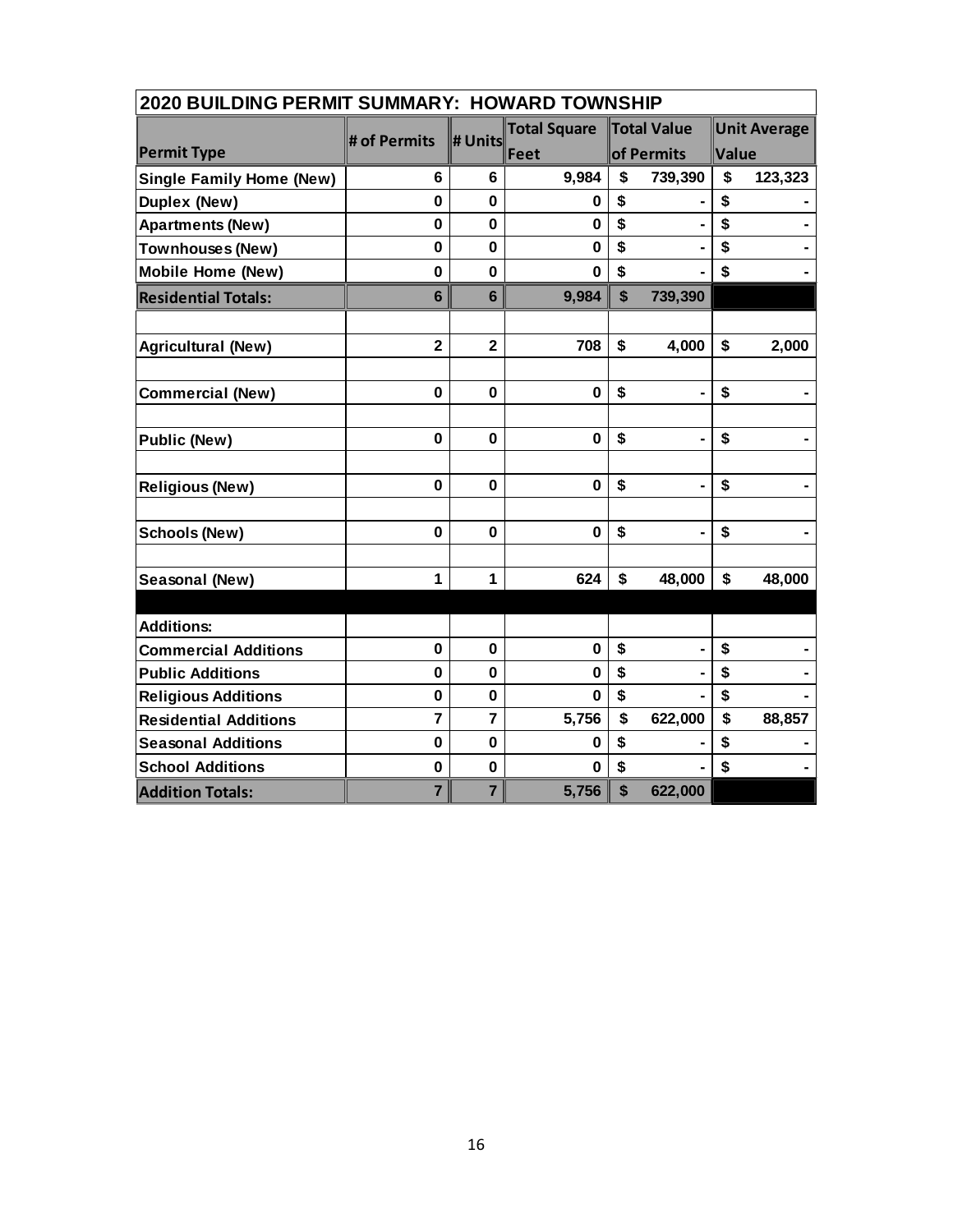| 2020 BUILDING PERMIT SUMMARY: LIBERTY TOWNSHIP |                |                         |                     |            |                    |       |                     |  |
|------------------------------------------------|----------------|-------------------------|---------------------|------------|--------------------|-------|---------------------|--|
|                                                | # of Permits   | # Units                 | <b>Total Square</b> |            | <b>Total Value</b> |       | <b>Unit Average</b> |  |
| <b>Permit Type</b>                             |                |                         | Feet                | of Permits |                    | Value |                     |  |
| <b>Single Family Home (New)</b>                | 5              | 5                       | 11,724              | \$         | 966,200            | \$    | 193,240             |  |
| Duplex (New)                                   | $\mathbf 0$    | $\mathbf 0$             | 0                   | \$         |                    | \$    |                     |  |
| <b>Apartments (New)</b>                        | 0              | $\mathbf 0$             | $\bf{0}$            | \$         |                    | \$    |                     |  |
| <b>Townhouses (New)</b>                        | 0              | $\mathbf 0$             | $\bf{0}$            | \$         |                    | \$    |                     |  |
| <b>Mobile Home (New)</b>                       | 0              | $\mathbf 0$             | $\bf{0}$            | \$         |                    | \$    |                     |  |
| <b>Residential Totals:</b>                     | $\bf{0}$       | $\bf{0}$                | 11,724              | \$         | 966,200            |       |                     |  |
|                                                |                |                         |                     |            |                    |       |                     |  |
| <b>Agricultural (New)</b>                      | $\overline{2}$ | $\overline{2}$          | 21,600              | \$         | 230,000            | \$    | 115,000             |  |
|                                                |                |                         |                     |            |                    |       |                     |  |
| <b>Commercial (New)</b>                        | $\overline{2}$ | $\overline{\mathbf{2}}$ | 968                 | \$         | 13,000             | \$    | 6,500               |  |
|                                                |                |                         |                     |            |                    |       |                     |  |
| <b>Public (New)</b>                            | $\mathbf 0$    | $\mathbf 0$             | $\bf{0}$            | \$         |                    | \$    |                     |  |
|                                                |                |                         |                     |            |                    |       |                     |  |
| <b>Religious (New)</b>                         | 0              | 0                       | 0                   | \$         |                    | \$    |                     |  |
|                                                |                |                         |                     |            |                    |       |                     |  |
| <b>Schools (New)</b>                           | $\mathbf 0$    | $\mathbf 0$             | $\bf{0}$            | \$         |                    | \$    |                     |  |
|                                                |                |                         |                     |            |                    |       |                     |  |
| Seasonal (New)                                 | $\mathbf 0$    | $\mathbf 0$             | $\bf{0}$            | \$         |                    | \$    |                     |  |
|                                                |                |                         |                     |            |                    |       |                     |  |
| <b>Additions:</b>                              |                |                         |                     |            |                    |       |                     |  |
| <b>Commercial Additions</b>                    | $\mathbf 0$    | 0                       | $\bf{0}$            | \$         |                    | \$    |                     |  |
| <b>Public Additions</b>                        | $\mathbf 0$    | $\mathbf 0$             | $\bf{0}$            | \$         |                    | \$    |                     |  |
| <b>Religious Additions</b>                     | $\mathbf 0$    | $\mathbf 0$             | $\bf{0}$            | \$         |                    | \$    |                     |  |
| <b>Residential Additions</b>                   | 10             | 10                      | 10,535              | \$         | 507,300            | \$    | 50,730              |  |
| <b>Seasonal Additions</b>                      | $\mathbf 0$    | $\mathbf 0$             | 0                   | \$         |                    | \$    |                     |  |
| <b>School Additions</b>                        | $\bf{0}$       | $\mathbf 0$             | $\bf{0}$            | \$         |                    | \$    |                     |  |
| <b>Addition Totals:</b>                        | 10             | 10                      | 10,525              | \$         | 507,300            |       |                     |  |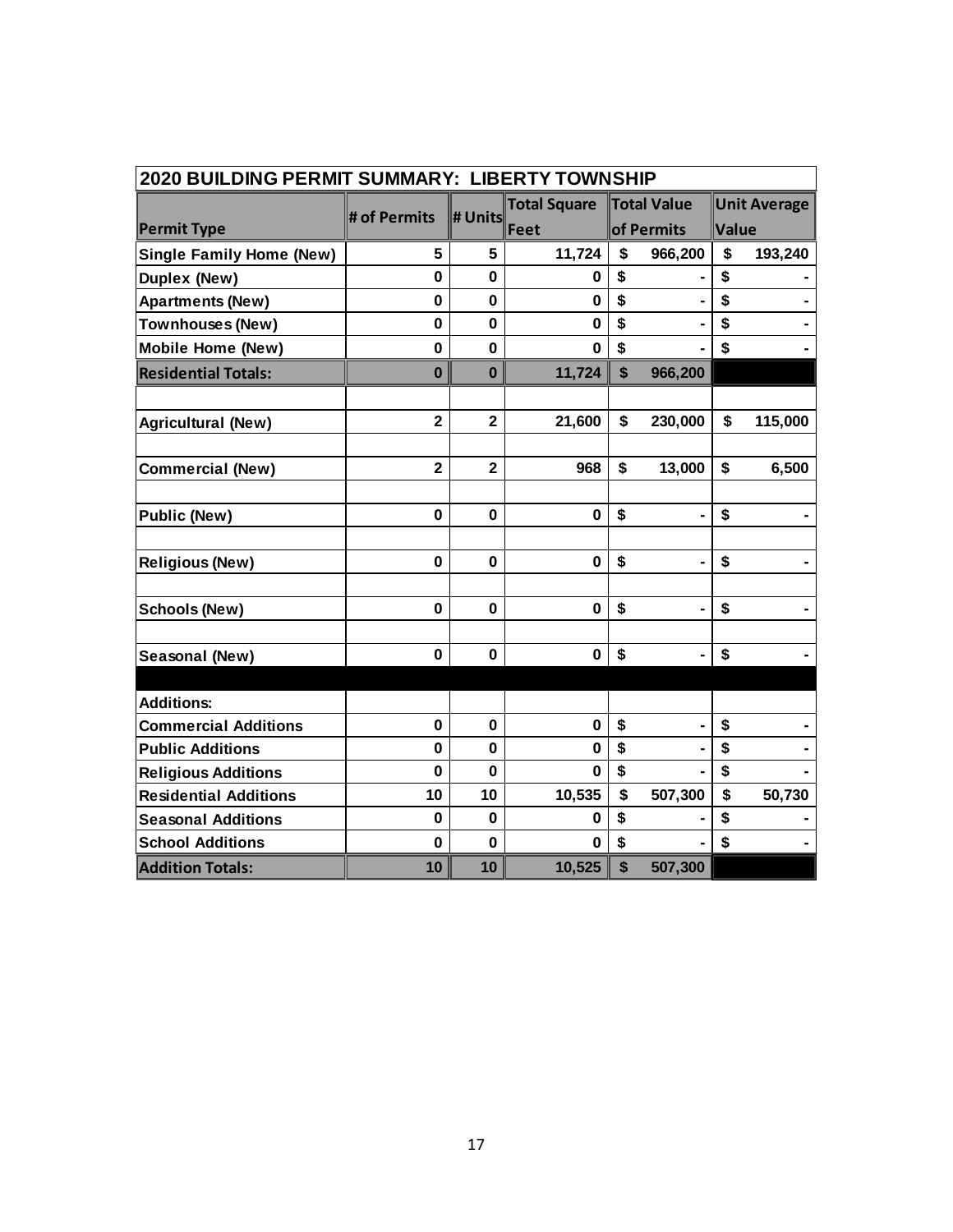| 2020 BUILDING PERMIT SUMMARY: MILESBURG BOROUGH |                |                         |                     |                      |                     |  |  |  |  |
|-------------------------------------------------|----------------|-------------------------|---------------------|----------------------|---------------------|--|--|--|--|
|                                                 | # of Permits   | # Units                 | <b>Total Square</b> | Total Value          | <b>Unit Average</b> |  |  |  |  |
| <b>Permit Type</b>                              |                |                         | Feet                | of Permits           | Value               |  |  |  |  |
| <b>Single Family Home (New)</b>                 | $\mathbf 0$    | $\mathbf 0$             | $\bf{0}$            | \$                   | \$                  |  |  |  |  |
| Duplex (New)                                    | $\mathbf 0$    | $\mathbf 0$             | $\bf{0}$            | \$                   | \$                  |  |  |  |  |
| <b>Apartments (New)</b>                         | $\mathbf{0}$   | $\mathbf 0$             | $\mathbf 0$         | \$                   | \$                  |  |  |  |  |
| <b>Townhouses (New)</b>                         | $\mathbf 0$    | $\mathbf 0$             | $\mathbf 0$         | \$                   | \$                  |  |  |  |  |
| <b>Mobile Home (New)</b>                        | $\mathbf{0}$   | $\mathbf 0$             | $\bf{0}$            | \$                   | \$                  |  |  |  |  |
| <b>Residential Totals:</b>                      | $\mathbf 0$    | $\bf{0}$                | $\bf{0}$            | \$                   |                     |  |  |  |  |
|                                                 |                |                         |                     |                      |                     |  |  |  |  |
| <b>Agricultural (New)</b>                       | $\mathbf 0$    | $\mathbf 0$             | $\mathbf 0$         | \$                   | \$                  |  |  |  |  |
|                                                 |                |                         |                     |                      |                     |  |  |  |  |
| <b>Commercial (New)</b>                         | $\mathbf 0$    | $\mathbf 0$             | $\mathbf 0$         | \$                   | \$                  |  |  |  |  |
| <b>Public (New)</b>                             | $\mathbf 0$    | $\mathbf 0$             | $\bf{0}$            | \$                   | \$                  |  |  |  |  |
|                                                 |                |                         |                     |                      |                     |  |  |  |  |
| <b>Religious (New)</b>                          | $\mathbf 0$    | $\mathbf 0$             | $\bf{0}$            | \$                   | \$                  |  |  |  |  |
| <b>Schools (New)</b>                            | $\mathbf 0$    | 0                       | $\bf{0}$            | \$<br>$\blacksquare$ | \$                  |  |  |  |  |
|                                                 |                |                         |                     |                      |                     |  |  |  |  |
| Seasonal (New)                                  | $\mathbf 0$    | 0                       | $\mathbf 0$         | \$                   | \$                  |  |  |  |  |
|                                                 |                |                         |                     |                      |                     |  |  |  |  |
| <b>Additions:</b>                               |                |                         |                     |                      |                     |  |  |  |  |
| <b>Commercial Additions</b>                     | $\mathbf 0$    | $\mathbf 0$             | $\mathbf 0$         | \$                   | \$                  |  |  |  |  |
| <b>Public Additions</b>                         | $\mathbf 0$    | $\mathbf 0$             | $\bf{0}$            | \$                   | \$                  |  |  |  |  |
| <b>Religious Additions</b>                      | $\bf{0}$       | $\mathbf 0$             | $\bf{0}$            | \$                   | \$                  |  |  |  |  |
| <b>Residential Additions</b>                    | $\overline{2}$ | $\overline{\mathbf{2}}$ | 884                 | \$<br>46,000         | \$<br>23,000        |  |  |  |  |
| <b>Seasonal Additions</b>                       | 0              | $\mathbf 0$             | $\bf{0}$            | \$                   | \$                  |  |  |  |  |
| <b>School Additions</b>                         | $\mathbf 0$    | $\mathbf 0$             | $\bf{0}$            | \$                   | \$                  |  |  |  |  |
| <b>Addition Totals:</b>                         | $\overline{2}$ | $\overline{2}$          | 884                 | \$<br>46,000         |                     |  |  |  |  |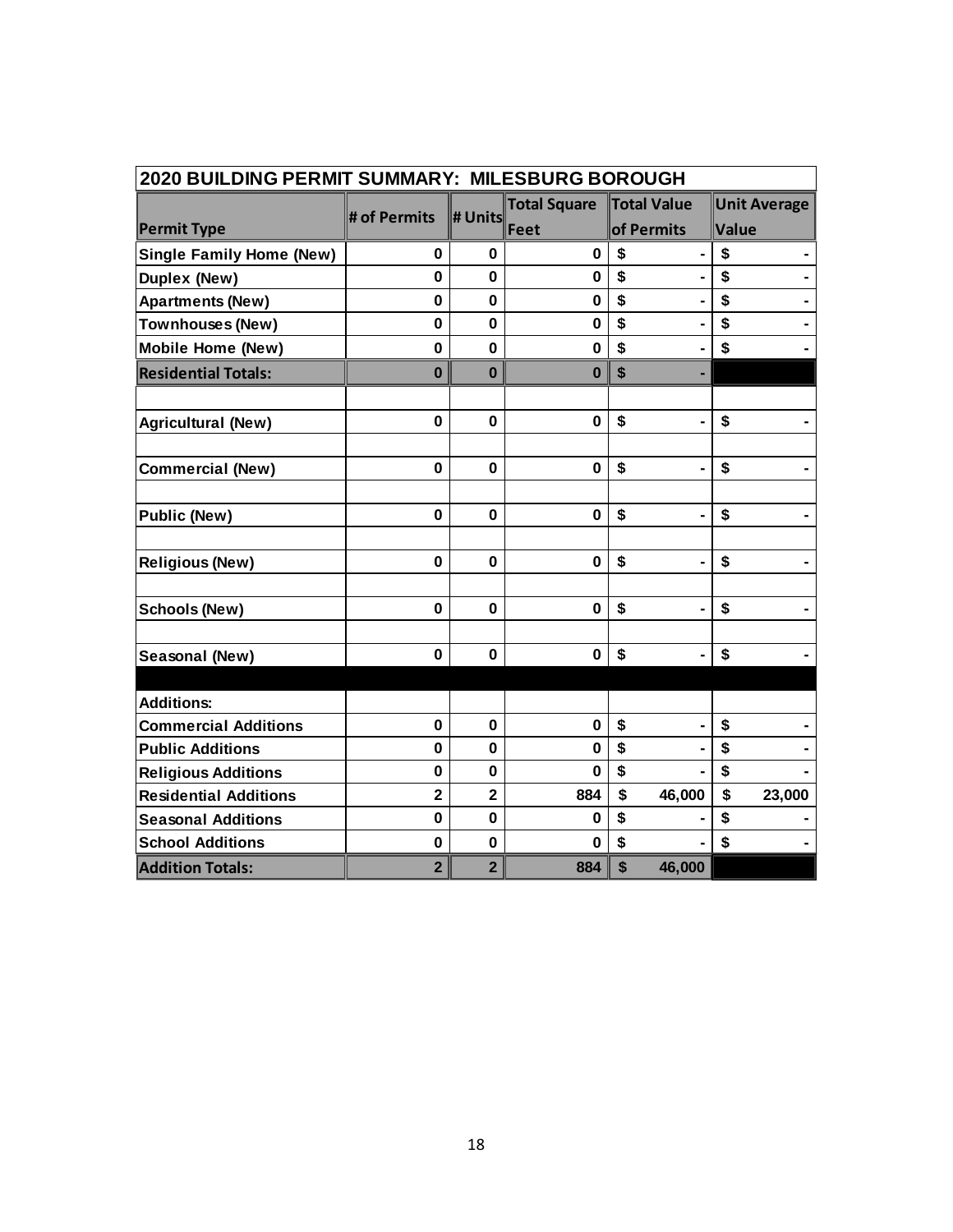| 2020 BUILDING PERMIT SUMMARY: MOSHANNON VALLEY REGION |                |                |                     |                           |                              |                     |         |  |
|-------------------------------------------------------|----------------|----------------|---------------------|---------------------------|------------------------------|---------------------|---------|--|
|                                                       | # of Permits   | # Units        | <b>Total Square</b> |                           | Total Value                  | <b>Unit Average</b> |         |  |
| <b>Permit Type</b>                                    |                |                | Feet                |                           | of Permits                   | Value               |         |  |
| <b>Single Family Home (New)</b>                       | 5              | 5              | 10,137              | \$                        | 1,483,464                    | \$                  | 296,692 |  |
| Duplex (New)                                          | 0              | $\mathbf 0$    | 0                   | \$                        |                              | \$                  |         |  |
| <b>Apartments (New)</b>                               | 0              | $\mathbf{0}$   | $\bf{0}$            | \$                        |                              | \$                  |         |  |
| <b>Townhouses (New)</b>                               | 0              | 0              | 0                   | \$                        |                              | \$                  |         |  |
| <b>Mobile Home (New)</b>                              | 1              | 1              | 980                 | \$                        | 5,500                        | \$                  | 63,100  |  |
| <b>Residential Totals:</b>                            | $6\phantom{1}$ | $6\phantom{1}$ | 11,117              | $\boldsymbol{\mathsf{s}}$ | 1,488,964                    |                     |         |  |
|                                                       |                |                |                     |                           |                              |                     |         |  |
| <b>Agricultural (New)</b>                             | $\mathbf{0}$   | $\mathbf{0}$   | $\mathbf 0$         | \$                        |                              | \$                  |         |  |
|                                                       |                |                |                     |                           |                              |                     |         |  |
| <b>Commercial (New)</b>                               | 1              | 1              | 14,960              | \$                        | 860,750                      | \$                  | 860,750 |  |
|                                                       |                |                |                     |                           |                              |                     |         |  |
| <b>Public (New)</b>                                   | 0              | 0              | $\mathbf 0$         | \$                        |                              | \$                  |         |  |
|                                                       |                |                |                     |                           |                              |                     |         |  |
| <b>Religious (New)</b>                                | 0              | 0              | $\mathbf 0$         | \$                        | $\blacksquare$               | \$                  |         |  |
|                                                       |                |                |                     |                           |                              |                     |         |  |
| <b>Schools (New)</b>                                  | 0              | 0              | $\mathbf 0$         | \$                        |                              | \$                  |         |  |
| Seasonal (New)                                        | $\bf{0}$       | $\mathbf 0$    | $\bf{0}$            | \$                        | $\qquad \qquad \blacksquare$ | \$                  |         |  |
|                                                       |                |                |                     |                           |                              |                     |         |  |
| <b>Additions:</b>                                     |                |                |                     |                           |                              |                     |         |  |
| <b>Commercial Additions</b>                           | $\mathbf 0$    | $\mathbf 0$    | $\mathbf 0$         | \$                        |                              | \$                  |         |  |
| <b>Public Additions</b>                               | $\mathbf 0$    | 0              | $\bf{0}$            | \$                        |                              | \$                  |         |  |
| <b>Religious Additions</b>                            | $\bf{0}$       | $\mathbf 0$    | 0                   | \$                        |                              | \$                  |         |  |
| <b>Residential Additions</b>                          | 9              | 9              | 3,812               | \$                        | 242,500                      | \$                  | 26,944  |  |
| <b>Seasonal Additions</b>                             | $\mathbf 0$    | 0              | 0                   | \$                        |                              | \$                  |         |  |
| <b>School Additions</b>                               | $\mathbf 0$    | $\mathbf 0$    | $\bf{0}$            | \$                        |                              | \$                  |         |  |
| <b>Addition Totals:</b>                               | 9              | 9              | 3,812               |                           | \$242,500                    |                     |         |  |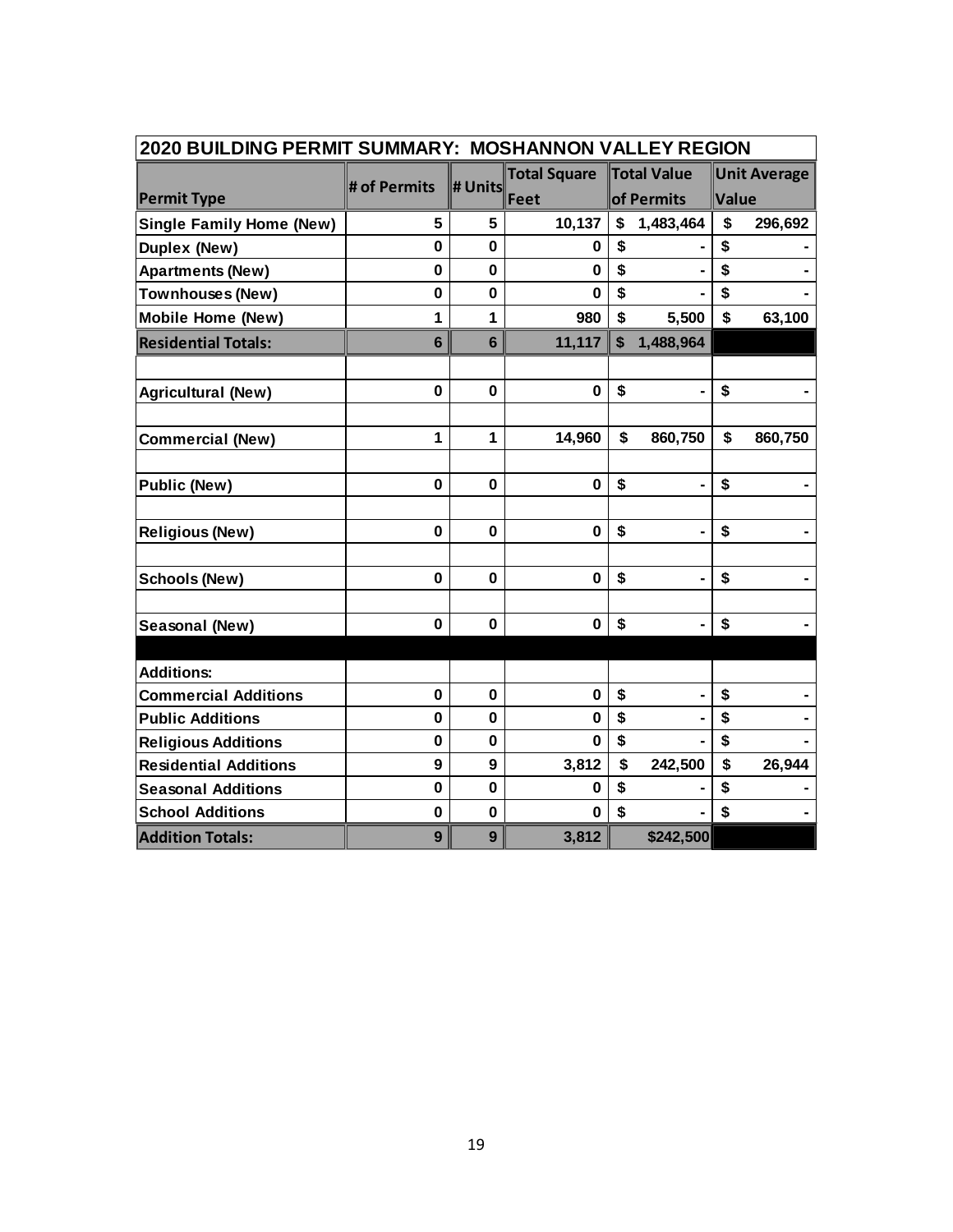| 2020 BUILDING PERMIT SUMMARY: PHILIPSBURG BOROUGH |                |                |                     |    |                |       |                     |  |
|---------------------------------------------------|----------------|----------------|---------------------|----|----------------|-------|---------------------|--|
|                                                   | # of Permits   | # Units        | <b>Total Square</b> |    | Total Value    |       | <b>Unit Average</b> |  |
| <b>Permit Type</b>                                |                |                | Feet                |    | of Permits     | Value |                     |  |
| <b>Single Family Home (New)</b>                   | 1              | 1              | 1,900               | \$ | 247,464        | \$    | 247,464             |  |
| Duplex (New)                                      | $\mathbf 0$    | 0              | 0                   | \$ |                | \$    |                     |  |
| <b>Apartments (New)</b>                           | $\mathbf 0$    | $\mathbf 0$    | $\bf{0}$            | \$ |                | \$    |                     |  |
| <b>Townhouses (New)</b>                           | $\mathbf 0$    | $\mathbf 0$    | $\bf{0}$            | \$ |                | \$    |                     |  |
| <b>Mobile Home (New)</b>                          | 0              | $\mathbf 0$    | 0                   | \$ |                | \$    |                     |  |
| <b>Residential Totals:</b>                        | 1              | $\mathbf{1}$   | 1,900               | \$ | 247,464        |       |                     |  |
|                                                   |                |                |                     |    |                |       |                     |  |
| <b>Agricultural (New)</b>                         | $\bf{0}$       | $\mathbf 0$    | $\bf{0}$            | \$ |                | \$    |                     |  |
|                                                   |                |                |                     |    |                |       |                     |  |
| <b>Commercial (New)</b>                           | 0              | 0              | $\mathbf 0$         | \$ | $\blacksquare$ | \$    |                     |  |
|                                                   |                |                |                     |    |                |       |                     |  |
| <b>Public (New)</b>                               | $\bf{0}$       | 0              | $\bf{0}$            | \$ |                | \$    |                     |  |
| <b>Religious (New)</b>                            | 0              | $\mathbf 0$    | $\bf{0}$            | \$ |                | \$    |                     |  |
|                                                   |                |                |                     |    |                |       |                     |  |
| <b>Schools (New)</b>                              | 0              | 0              | $\bf{0}$            | \$ |                | \$    |                     |  |
| Seasonal (New)                                    | $\bf{0}$       | $\mathbf 0$    | $\bf{0}$            | \$ |                | \$    |                     |  |
|                                                   |                |                |                     |    |                |       |                     |  |
| <b>Additions:</b>                                 |                |                |                     |    |                |       |                     |  |
| <b>Commercial Additions</b>                       | $\bf{0}$       | $\mathbf 0$    | $\mathbf 0$         | \$ |                | \$    |                     |  |
| <b>Public Additions</b>                           | $\mathbf 0$    | $\mathbf 0$    | $\bf{0}$            | \$ |                | \$    |                     |  |
| <b>Religious Additions</b>                        | 0              | $\bf{0}$       | 0                   | \$ |                | \$    |                     |  |
| <b>Residential Additions</b>                      | $\overline{2}$ | $\overline{2}$ | 420                 | \$ | 60,500         | \$    | 30,250              |  |
| <b>Seasonal Additions</b>                         | $\bf{0}$       | $\mathbf 0$    | $\bf{0}$            | \$ |                | \$    |                     |  |
| <b>School Additions</b>                           | $\mathbf 0$    | $\mathbf 0$    | $\bf{0}$            | \$ |                | \$    |                     |  |
| <b>Additon Totals:</b>                            | $\overline{2}$ | $\overline{2}$ | 420                 | \$ | 60,500         |       |                     |  |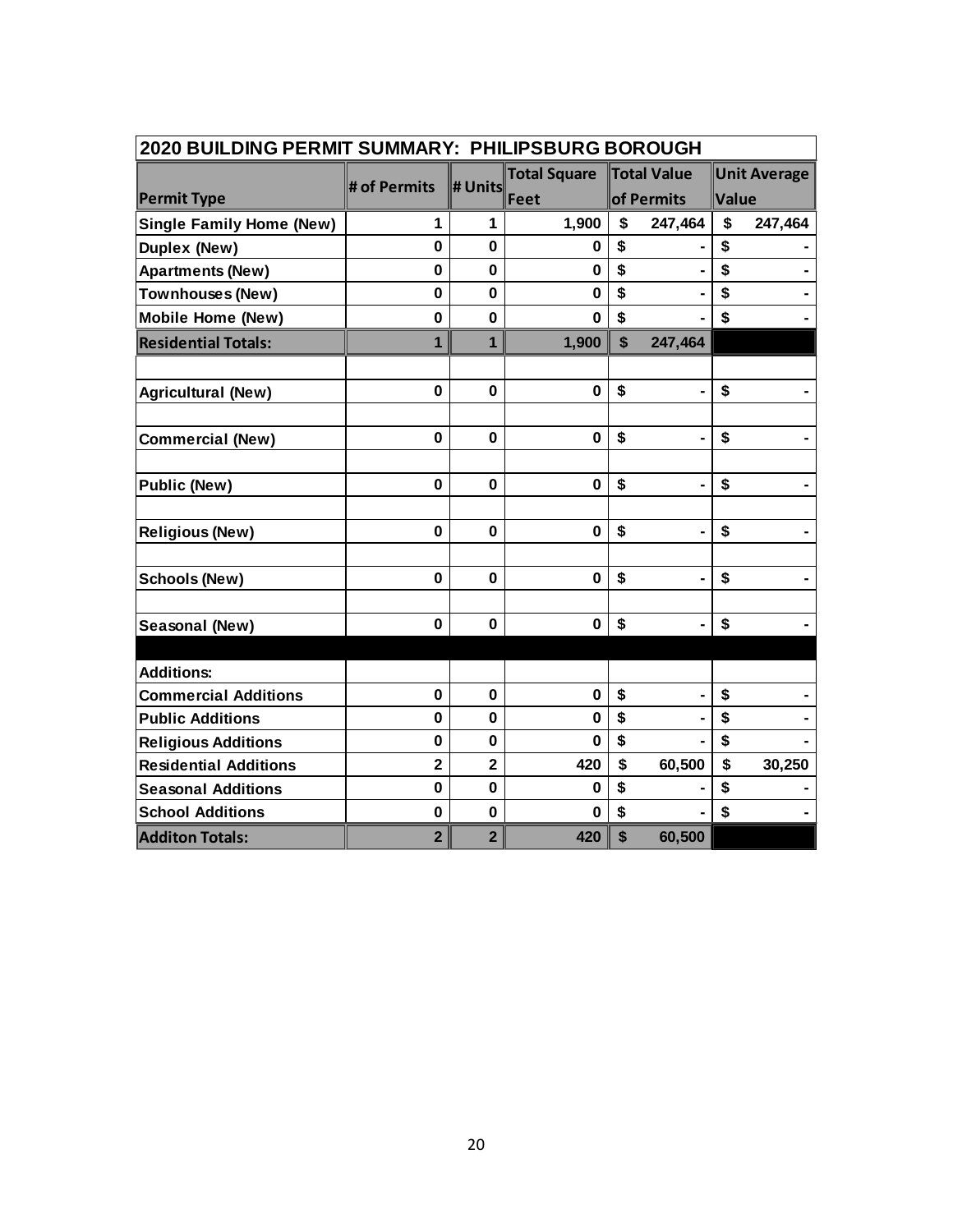| 2020 BUILDING PERMIT SUMMARY: RUSH TOWNSHIP |                         |                |                     |    |                    |             |                     |  |
|---------------------------------------------|-------------------------|----------------|---------------------|----|--------------------|-------------|---------------------|--|
|                                             | # of Permits            | # Units        | <b>Total Square</b> |    | <b>Total Value</b> |             | <b>Unit Average</b> |  |
| <b>Permit Type</b>                          |                         |                | Feet                |    | of Permits         | Value       |                     |  |
| <b>Single Family Home (New)</b>             | 4                       | 4              | 8,237               | \$ | 1,236,000          | \$          | 309,000             |  |
| <b>Duplex (New)</b>                         | $\mathbf{0}$            | 0              | 0                   | \$ |                    | \$          |                     |  |
| <b>Apartments (New)</b>                     | $\mathbf 0$             | 0              | $\bf{0}$            | \$ |                    | \$          |                     |  |
| <b>Townhouses (New)</b>                     | $\mathbf 0$             | $\mathbf 0$    | $\bf{0}$            | \$ |                    | \$          |                     |  |
| <b>Mobile Home (New)</b>                    | 1                       | 1              | 980                 | \$ | 5,500              | \$          | 5,500               |  |
| <b>Residential Totals:</b>                  | 5                       | 5              | 9,217               | \$ | 1,241,500          |             |                     |  |
|                                             |                         |                |                     |    |                    |             |                     |  |
| <b>Agricultural (New)</b>                   | 0                       | $\mathbf 0$    | $\bf{0}$            | \$ |                    | \$          |                     |  |
|                                             | 1                       | 1              |                     | \$ |                    | $\mathbf S$ |                     |  |
| <b>Commercial (New)</b>                     |                         |                | 14,960              |    | 860,750            |             | 860,750             |  |
| <b>Public (New)</b>                         | $\mathbf{0}$            | $\bf{0}$       | $\mathbf 0$         | \$ |                    | \$          |                     |  |
|                                             |                         |                |                     |    |                    |             |                     |  |
| <b>Religious (New)</b>                      | $\mathbf 0$             | $\mathbf 0$    | $\mathbf 0$         | \$ |                    | \$          |                     |  |
| <b>Schools (New)</b>                        | 0                       | $\bf{0}$       | $\bf{0}$            | \$ |                    | \$          |                     |  |
|                                             |                         |                |                     |    |                    |             |                     |  |
| Seasonal (New)                              | 0                       | 0              | $\bf{0}$            | \$ |                    | \$          |                     |  |
|                                             |                         |                |                     |    |                    |             |                     |  |
| <b>Additions:</b>                           |                         |                |                     |    |                    |             |                     |  |
| <b>Commercial Additions</b>                 | $\mathbf 0$             | $\mathbf 0$    | $\bf{0}$            | \$ |                    | \$          |                     |  |
| <b>Public Additions</b>                     | $\mathbf 0$             | 0              | $\bf{0}$            | \$ |                    | \$          |                     |  |
| <b>Religious Additions</b>                  | $\mathbf 0$             | 0              | $\bf{0}$            | \$ |                    | \$          |                     |  |
| <b>Residential Additions</b>                | $\overline{\mathbf{r}}$ | $\overline{7}$ | 3,392               | \$ | 182,000            | \$          | 26,000              |  |
| <b>Seasonal Additions</b>                   | 0                       | $\mathbf 0$    | 0                   | \$ |                    | \$          |                     |  |
| <b>School Additions</b>                     | $\mathbf 0$             | $\mathbf 0$    | $\bf{0}$            | \$ |                    | \$          |                     |  |
| <b>Addition Totals:</b>                     | $\overline{7}$          | $\overline{7}$ | 3,392               |    | \$182,000          |             |                     |  |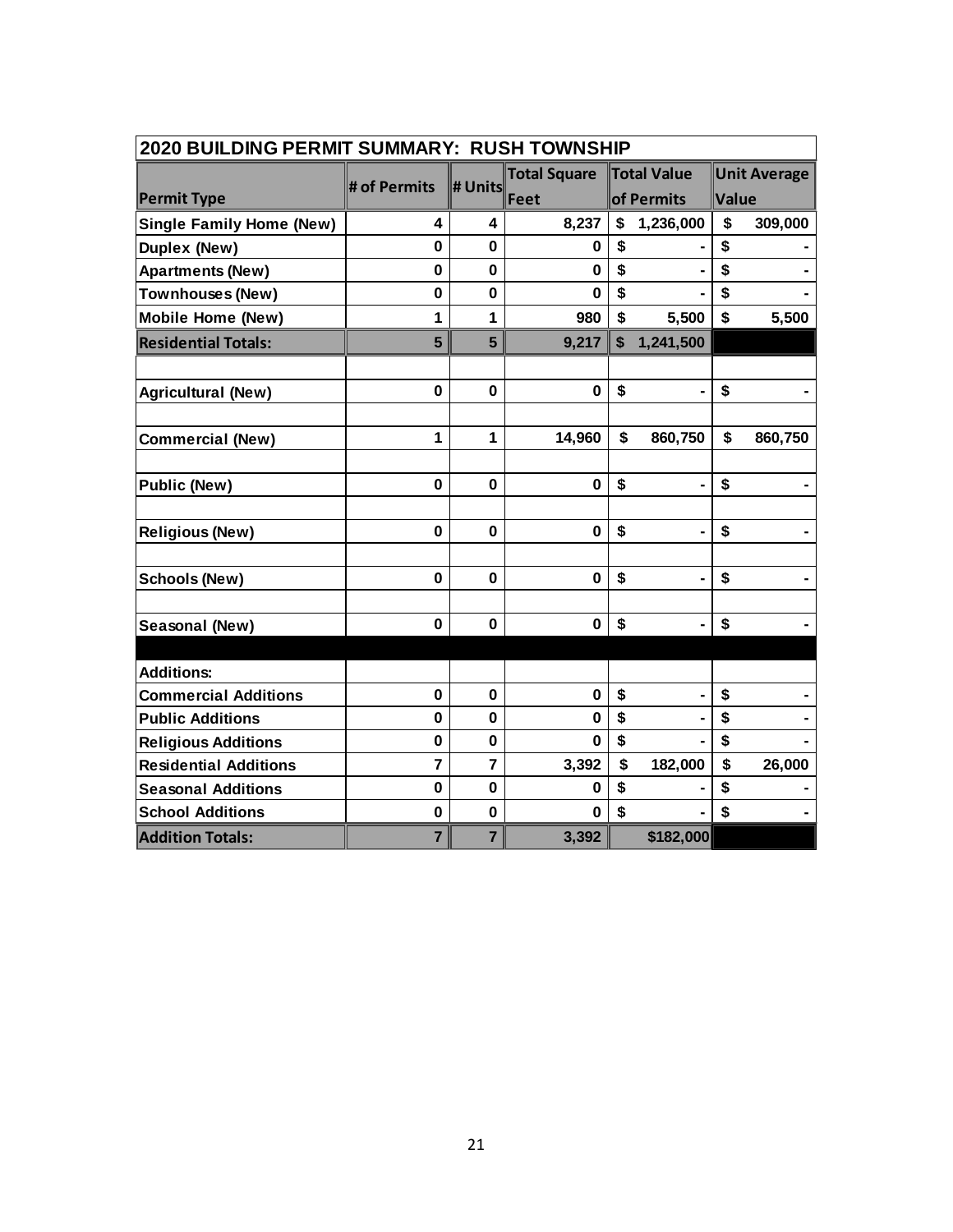| 2020 BUILDING PERMIT SUMMARY: MOUNTAINTOP REGION |                         |                         |                     |                           |             |       |                     |
|--------------------------------------------------|-------------------------|-------------------------|---------------------|---------------------------|-------------|-------|---------------------|
|                                                  | # of Permits            | # Units                 | <b>Total Square</b> |                           | Total Value |       | <b>Unit Average</b> |
| <b>Permit Type</b>                               |                         |                         | Feet                |                           | of Permits  | Value |                     |
| <b>Single Family Home (New)</b>                  | 6                       | 6                       | 18,933              | \$                        | 967,000     | \$    | 161,167             |
| <b>Duplex (New)</b>                              | $\bf{0}$                | 0                       | O                   | \$                        |             | \$    |                     |
| <b>Apartments (New)</b>                          | 0                       | 0                       | 0                   | \$                        |             | \$    |                     |
| <b>Townhouses (New)</b>                          | $\bf{0}$                | $\bf{0}$                | 0                   | \$                        |             | \$    |                     |
| <b>Mobile Home (New)</b>                         | $\overline{2}$          | $\overline{2}$          | 2,328               | \$                        | 112,000     | \$    | 56,000              |
| <b>Residential Totals:</b>                       | 8                       | 8                       | 21,261              | $\boldsymbol{\mathsf{s}}$ | 1,079,000   |       |                     |
|                                                  |                         |                         |                     |                           |             |       |                     |
| <b>Agricultural (New)</b>                        | $\overline{\mathbf{2}}$ | $\overline{2}$          | 1,668               | \$                        | 1,900       | \$    | 950                 |
|                                                  |                         |                         |                     |                           |             |       |                     |
| <b>Commercial (New)</b>                          | $\overline{\mathbf{2}}$ | $\overline{\mathbf{2}}$ | 5,600               | \$                        | 120,000     | \$    | 60,000              |
|                                                  |                         |                         |                     |                           |             |       |                     |
| <b>Public (New)</b>                              | 0                       | $\mathbf{0}$            | $\mathbf 0$         | \$                        |             | \$    |                     |
| <b>Religious (New)</b>                           | $\mathbf 0$             | $\mathbf 0$             | $\mathbf 0$         | \$                        |             | \$    |                     |
|                                                  |                         |                         |                     |                           |             |       |                     |
| <b>Schools (New)</b>                             | 0                       | $\bf{0}$                | $\bf{0}$            | \$                        |             | \$    |                     |
|                                                  |                         |                         |                     |                           |             |       |                     |
| Seasonal (New)                                   | 16                      | 16                      | 11,816              | \$                        | 626,500     | \$    | 39,156              |
|                                                  |                         |                         |                     |                           |             |       |                     |
| <b>Additions:</b>                                | $\mathbf 0$             | $\mathbf 0$             | $\bf{0}$            | \$                        |             | \$    |                     |
| <b>Commercial Additions</b>                      | 0                       |                         |                     | \$                        |             | \$    |                     |
| <b>Public Additions</b>                          |                         | 0                       | 0<br>$\bf{0}$       | \$                        |             | \$    |                     |
| <b>Religious Additions</b>                       | $\mathbf 0$             | $\bf{0}$                |                     |                           |             | \$    |                     |
| <b>Residential Additions</b>                     | 5                       | 5                       | 3,578               | \$                        | 179,000     |       | 35,800              |
| <b>Seasonal Additions</b>                        | $\bf{0}$                | 0                       | 0                   | \$                        |             | \$    |                     |
| <b>School Additions</b>                          | $\bf{0}$                | 0                       | 0                   | \$                        |             | \$    |                     |
| <b>Addition Totals:</b>                          | 5                       | 5                       | 3,578               | \$                        | 179,000     |       |                     |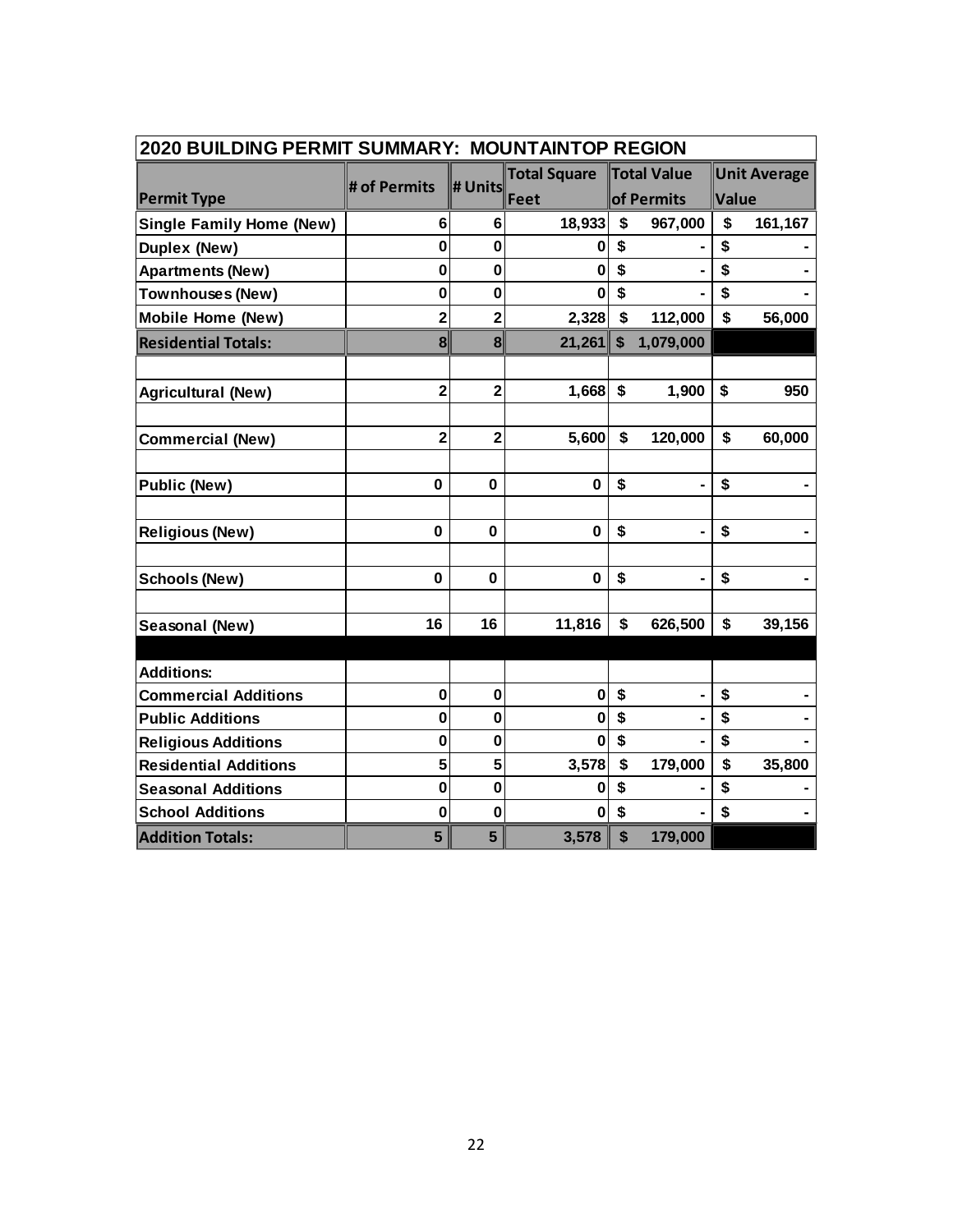|                                 | 2020 BUILDING PERMIT SUMMARY: BURNSIDE TOWNSHIP |                |                     |                                     |                     |  |  |  |  |  |
|---------------------------------|-------------------------------------------------|----------------|---------------------|-------------------------------------|---------------------|--|--|--|--|--|
|                                 | # of Permits                                    | # Units        | <b>Total Square</b> | Total Value                         | <b>Unit Average</b> |  |  |  |  |  |
| <b>Permit Type</b>              |                                                 |                | Feet                | of Permits                          | Value               |  |  |  |  |  |
| <b>Single Family Home (New)</b> | 0                                               | 0              | 0                   | \$<br>$\blacksquare$                | \$                  |  |  |  |  |  |
| <b>Duplex (New)</b>             | 0                                               | 0              | 0                   | \$                                  | \$                  |  |  |  |  |  |
| <b>Apartments (New)</b>         | $\mathbf 0$                                     | $\bf{0}$       | 0                   | \$                                  | \$                  |  |  |  |  |  |
| <b>Townhouses (New)</b>         | 0                                               | 0              | 0                   | \$                                  | \$                  |  |  |  |  |  |
| <b>Mobile Home (New)</b>        | 1                                               | 1              | 924                 | \$<br>42,000                        | \$                  |  |  |  |  |  |
| <b>Residential Totals:</b>      | $\mathbf{1}$                                    | $\mathbf{1}$   | 924                 | 42,000<br>$\boldsymbol{\mathsf{s}}$ |                     |  |  |  |  |  |
|                                 |                                                 |                |                     |                                     |                     |  |  |  |  |  |
| <b>Agricultural (New)</b>       | $\overline{\mathbf{c}}$                         | $\overline{2}$ | 1,668               | \$<br>1,900                         | \$<br>950           |  |  |  |  |  |
|                                 |                                                 |                |                     |                                     |                     |  |  |  |  |  |
| <b>Commercial (New)</b>         | $\overline{2}$                                  | $\overline{2}$ | 5,600               | \$<br>120,000                       | \$<br>60,000        |  |  |  |  |  |
|                                 |                                                 |                |                     |                                     |                     |  |  |  |  |  |
| <b>Public (New)</b>             | $\mathbf 0$                                     | $\bf{0}$       | $\mathbf 0$         | \$<br>$\blacksquare$                | \$                  |  |  |  |  |  |
|                                 |                                                 |                |                     |                                     |                     |  |  |  |  |  |
| <b>Religious (New)</b>          | $\mathbf 0$                                     | $\bf{0}$       | $\pmb{0}$           | \$<br>$\blacksquare$                | \$                  |  |  |  |  |  |
|                                 |                                                 |                |                     |                                     |                     |  |  |  |  |  |
| <b>Schools (New)</b>            | 0                                               | $\bf{0}$       | 0                   | \$                                  | \$                  |  |  |  |  |  |
|                                 |                                                 |                |                     |                                     |                     |  |  |  |  |  |
| <b>Seasonal (New)</b>           | 5                                               | 5              | 2,392               | \$<br>83,000                        | \$<br>16,600        |  |  |  |  |  |
|                                 |                                                 |                |                     |                                     |                     |  |  |  |  |  |
| <b>Additions:</b>               |                                                 |                |                     |                                     |                     |  |  |  |  |  |
| <b>Commercial Additions</b>     | $\mathbf 0$                                     | $\mathbf 0$    | $\mathbf{0}$        | \$<br>ä,                            | \$                  |  |  |  |  |  |
| <b>Public Additions</b>         | 0                                               | 0              | 0                   | \$                                  | \$                  |  |  |  |  |  |
| <b>Religious Additions</b>      | $\mathbf 0$                                     | $\bf{0}$       | 0                   | \$                                  | \$                  |  |  |  |  |  |
| <b>Residential Additions</b>    | $\mathbf 0$                                     | $\bf{0}$       | 0                   | \$                                  | \$                  |  |  |  |  |  |
| <b>Seasonal Additions</b>       | $\mathbf 0$                                     | $\mathbf 0$    | $\mathbf 0$         | \$                                  | \$                  |  |  |  |  |  |
| <b>School Additions</b>         | 0                                               | $\bf{0}$       | 0                   | \$<br>۰                             | \$                  |  |  |  |  |  |
| <b>Addition Totals:</b>         | 0                                               | 0              | 0                   | \$                                  |                     |  |  |  |  |  |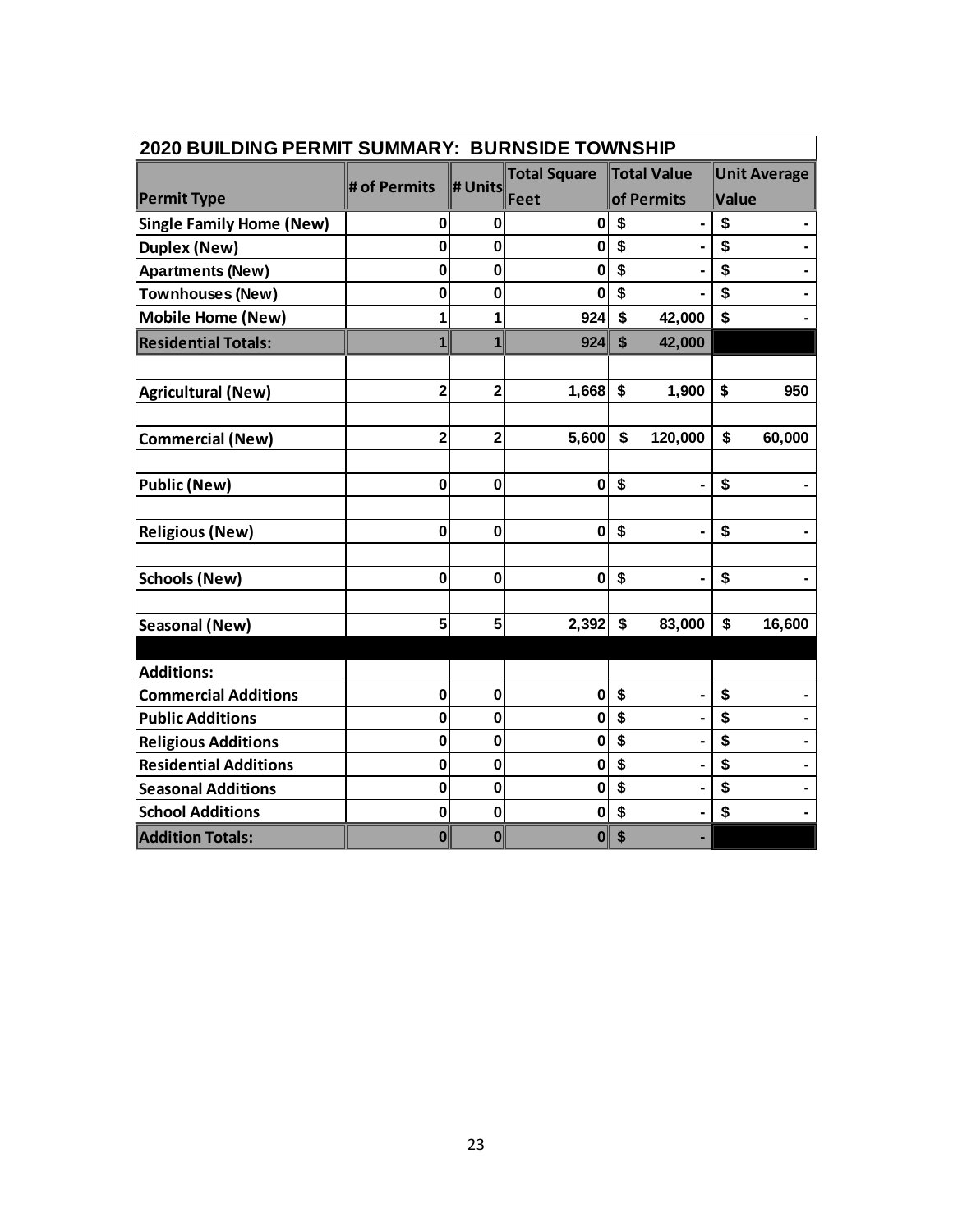|                                 | 2020 BUILDING PERMIT SUMMARY: SNOW SHOE BOROUGH |                  |                     |                           |                     |  |  |  |  |
|---------------------------------|-------------------------------------------------|------------------|---------------------|---------------------------|---------------------|--|--|--|--|
|                                 | # of Permits                                    | # Units          | <b>Total Square</b> | Total Value               | <b>Unit Average</b> |  |  |  |  |
| <b>Permit Type</b>              |                                                 |                  | Feet                | of Permits                | Value               |  |  |  |  |
| <b>Single Family Home (New)</b> | $\bf{0}$                                        | 0                | 0                   | \$                        | \$                  |  |  |  |  |
| <b>Duplex (New)</b>             | $\bf{0}$                                        | 0                | 0                   | \$                        | \$                  |  |  |  |  |
| <b>Apartments (New)</b>         | 0                                               | 0                | 0                   | \$                        | \$                  |  |  |  |  |
| <b>Townhouses (New)</b>         | $\bf{0}$                                        | $\bf{0}$         | 0                   | \$                        | \$                  |  |  |  |  |
| <b>Mobile Home (New)</b>        | $\mathbf 0$                                     | $\bf{0}$         | 0                   | \$                        | \$                  |  |  |  |  |
| <b>Residential Totals:</b>      | $\bf{0}$                                        | $\boldsymbol{0}$ | 0                   | \$                        |                     |  |  |  |  |
|                                 |                                                 |                  |                     |                           |                     |  |  |  |  |
| <b>Agricultural (New)</b>       | $\mathbf 0$                                     | $\bf{0}$         | $\mathbf 0$         | \$                        | \$                  |  |  |  |  |
|                                 |                                                 |                  |                     |                           |                     |  |  |  |  |
| <b>Commercial (New)</b>         | $\mathbf 0$                                     | $\mathbf 0$      | $\mathbf 0$         | \$                        | \$                  |  |  |  |  |
| <b>Public (New)</b>             | $\mathbf{0}$                                    | $\bf{0}$         | $\mathbf{0}$        | \$<br>Ξ.                  | \$                  |  |  |  |  |
|                                 |                                                 |                  |                     |                           |                     |  |  |  |  |
| <b>Religious (New)</b>          | $\mathbf 0$                                     | $\mathbf 0$      | $\mathbf 0$         | \$                        | \$                  |  |  |  |  |
|                                 |                                                 |                  |                     |                           |                     |  |  |  |  |
| <b>Schools (New)</b>            | $\mathbf 0$                                     | $\mathbf 0$      | 0                   | \$                        | \$                  |  |  |  |  |
| Seasonal (New)                  | 0                                               | 0                | 0                   | $\boldsymbol{\mathsf{s}}$ | \$                  |  |  |  |  |
|                                 |                                                 |                  |                     |                           |                     |  |  |  |  |
| <b>Additions:</b>               |                                                 |                  |                     |                           |                     |  |  |  |  |
| <b>Commercial Additions</b>     | $\bf{0}$                                        | $\mathbf 0$      | $\mathbf 0$         | \$                        | \$                  |  |  |  |  |
| <b>Public Additions</b>         | 0                                               | 0                | 0                   | \$                        | \$                  |  |  |  |  |
| <b>Religious Additions</b>      | $\bf{0}$                                        | $\bf{0}$         | $\mathbf 0$         | \$                        | \$                  |  |  |  |  |
| <b>Residential Additions</b>    | $\bf{0}$                                        | $\bf{0}$         | 0                   | \$                        | \$                  |  |  |  |  |
| <b>Seasonal Additions</b>       | $\bf{0}$                                        | $\bf{0}$         | 0                   | \$                        | \$                  |  |  |  |  |
| <b>School Additions</b>         | $\mathbf 0$                                     | $\bf{0}$         | 0                   | \$                        | \$                  |  |  |  |  |
| <b>Addition Totals:</b>         | 0                                               | 0                | 0                   | \$                        |                     |  |  |  |  |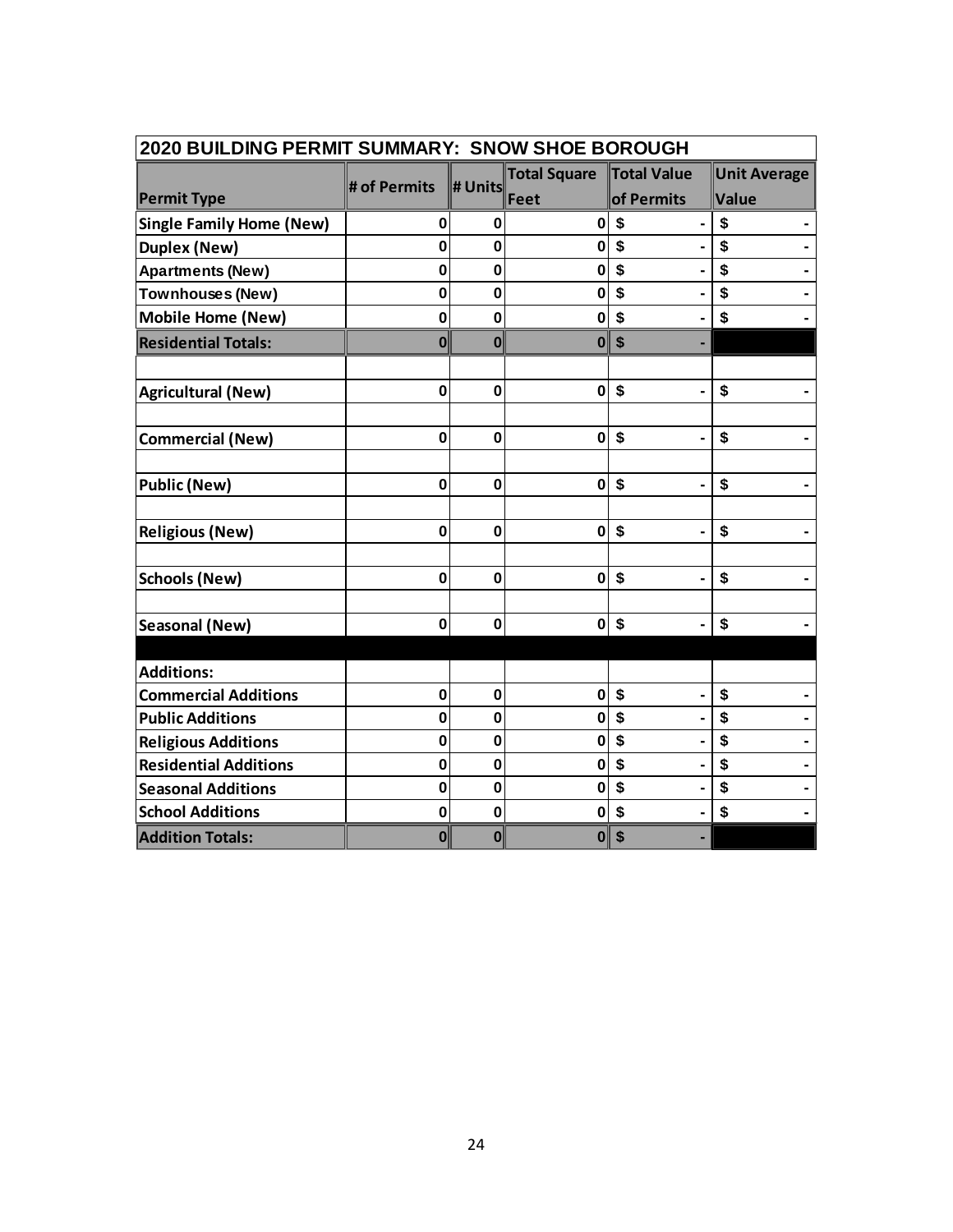| 2020 BUILDING PERMIT SUMMARY: SNOW SHOE TOWNSHIP |                |                |                     |                           |                |       |                     |  |  |  |  |
|--------------------------------------------------|----------------|----------------|---------------------|---------------------------|----------------|-------|---------------------|--|--|--|--|
|                                                  | # of Permits   | # Units        | <b>Total Square</b> |                           | Total Value    |       | <b>Unit Average</b> |  |  |  |  |
| <b>Permit Type</b>                               |                |                | Feet                |                           | of Permits     | Value |                     |  |  |  |  |
| <b>Single Family Home (New)</b>                  | 6              | 6              | 18,933              | \$                        | 967,000        | \$    | 161,167             |  |  |  |  |
| <b>Duplex (New)</b>                              | $\bf{0}$       | 0              | n                   | \$                        |                | \$    |                     |  |  |  |  |
| <b>Apartments (New)</b>                          | 0              | 0              | 0                   | \$                        |                | \$    |                     |  |  |  |  |
| Townhouses (New)                                 | $\bf{0}$       | $\bf{0}$       | O                   | \$                        |                | \$    |                     |  |  |  |  |
| <b>Mobile Home (New)</b>                         | 1              | 1              | 1,404               | $\boldsymbol{\mathsf{s}}$ | 70,000         | \$    | 68,000              |  |  |  |  |
| <b>Residential Totals:</b>                       | $\overline{7}$ | $\overline{7}$ | $20,337$ \$         |                           | 1,037,000      |       |                     |  |  |  |  |
|                                                  |                |                |                     |                           |                |       |                     |  |  |  |  |
| <b>Agricultural (New)</b>                        | $\mathbf 0$    | $\bf{0}$       | $\mathbf 0$         | \$                        |                | \$    |                     |  |  |  |  |
|                                                  |                |                |                     |                           |                |       |                     |  |  |  |  |
| <b>Commercial (New)</b>                          | $\mathbf 0$    | $\mathbf 0$    | $\mathbf 0$         | \$                        |                | \$    |                     |  |  |  |  |
|                                                  |                |                |                     |                           |                |       |                     |  |  |  |  |
| <b>Public (New)</b>                              | $\mathbf 0$    | $\mathbf 0$    | $\mathbf 0$         | \$                        | $\blacksquare$ | \$    |                     |  |  |  |  |
|                                                  |                |                |                     |                           |                |       |                     |  |  |  |  |
| <b>Religious (New)</b>                           | $\mathbf 0$    | $\mathbf 0$    | $\pmb{0}$           | \$                        | $\blacksquare$ | \$    |                     |  |  |  |  |
|                                                  |                | $\mathbf 0$    |                     |                           |                |       |                     |  |  |  |  |
| <b>Schools (New)</b>                             | 0              |                | 0                   | \$                        |                | \$    |                     |  |  |  |  |
| Seasonal (New)                                   | 11             | 11             | 9,424               | \$                        | 543,500        | \$    | 49,409              |  |  |  |  |
|                                                  |                |                |                     |                           |                |       |                     |  |  |  |  |
| <b>Additions:</b>                                |                |                |                     |                           |                |       |                     |  |  |  |  |
| <b>Commercial Additions</b>                      | $\mathbf 0$    | $\mathbf 0$    | $\bf{0}$            | \$                        |                | \$    |                     |  |  |  |  |
| <b>Public Additions</b>                          | 0              | 0              | 0                   | \$                        |                | \$    |                     |  |  |  |  |
| <b>Religious Additions</b>                       | $\mathbf 0$    | $\bf{0}$       | $\bf{0}$            | \$                        |                | \$    |                     |  |  |  |  |
| <b>Residential Additions</b>                     | 5              | 5              | 3,578               | \$                        | 179,000        | \$    | 35,800              |  |  |  |  |
| <b>Seasonal Additions</b>                        | $\bf{0}$       | $\bf{0}$       | 0                   | \$                        |                | \$    |                     |  |  |  |  |
| <b>School Additions</b>                          | $\bf{0}$       | $\bf{0}$       | 0                   | \$                        |                | \$    |                     |  |  |  |  |
| <b>Addition Totals:</b>                          | 5 <sup>2</sup> | 5 <sup>1</sup> | 3,578               | $\boldsymbol{\mathsf{s}}$ | 179,000        |       |                     |  |  |  |  |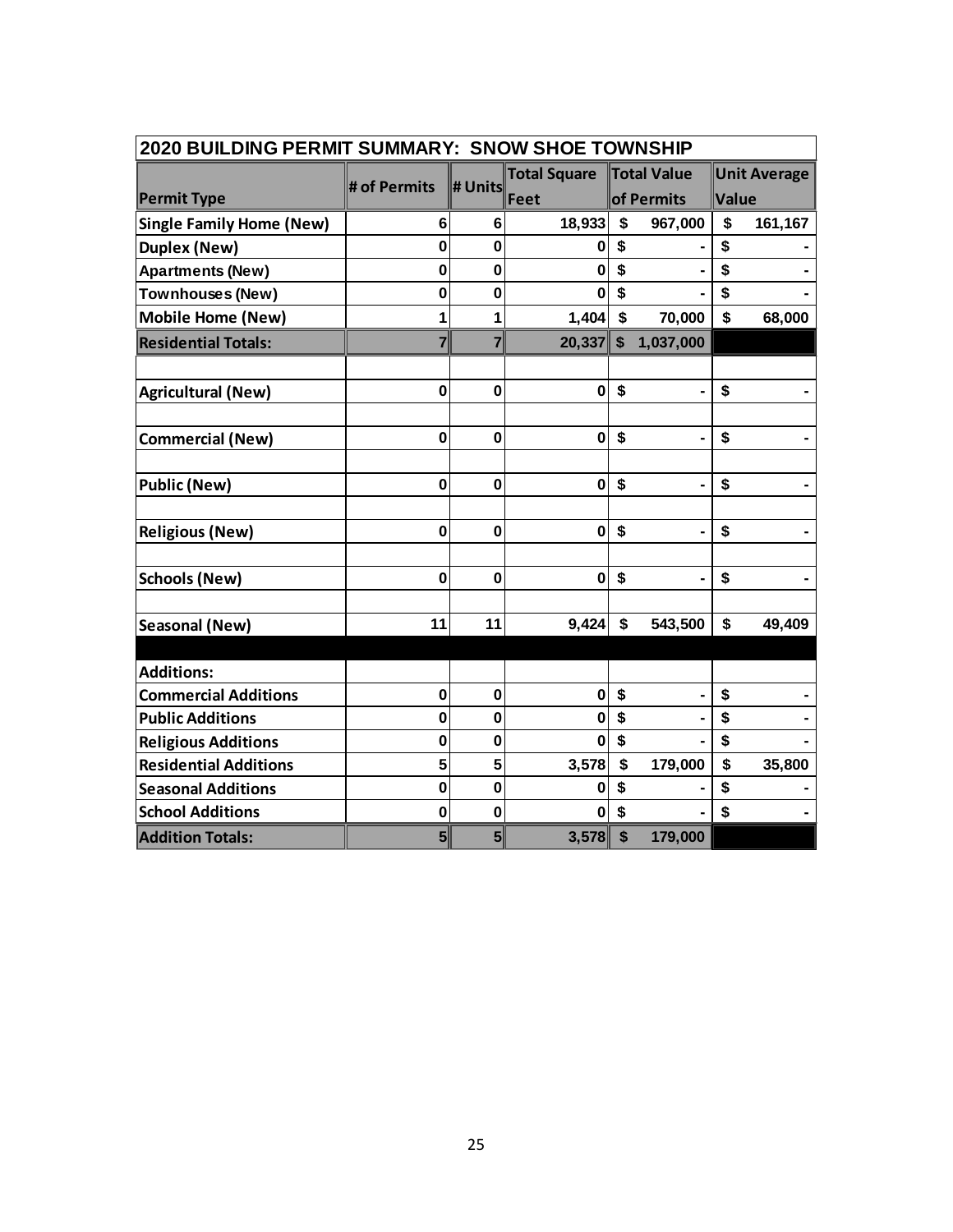| 2020 BUILDING PERMIT SUMMARY: NITTANY VALLEY REGION |                         |                         |                     |                 |                             |  |  |  |  |  |  |
|-----------------------------------------------------|-------------------------|-------------------------|---------------------|-----------------|-----------------------------|--|--|--|--|--|--|
|                                                     | # of Permits            | # Units                 | <b>Total Square</b> | Total Value     | <b>Unit Average</b>         |  |  |  |  |  |  |
| <b>Permit Type</b>                                  |                         |                         | Feet                | of Permits      | Value                       |  |  |  |  |  |  |
| <b>Single Family Home (New)</b>                     | 49                      | 49                      | 114,200             | \$11,768,563    | \$<br>240,174               |  |  |  |  |  |  |
| <b>Duplex (New)</b>                                 | 4                       | 8                       | 9,500               | \$<br>950,000   | \$<br>118,750               |  |  |  |  |  |  |
| <b>Apartments (New)</b>                             | 1                       | 21                      | 27,000              | \$<br>1,500,000 | \$<br>71,429                |  |  |  |  |  |  |
| <b>Townhouses (New)</b>                             | 4                       | 4                       | 6,700               | \$<br>480,000   | \$<br>120,000               |  |  |  |  |  |  |
| <b>Mobile Home (New)</b>                            | $\overline{2}$          | $\overline{2}$          | 2,784               | \$<br>155,596   | \$<br>77,798                |  |  |  |  |  |  |
| <b>Residential Totals:</b>                          | 60                      | 84                      | 160,184             | \$14,854,159    |                             |  |  |  |  |  |  |
|                                                     |                         |                         |                     |                 |                             |  |  |  |  |  |  |
| <b>Agricultural (New)</b>                           | 15                      | 15                      | 31,148              | \$<br>466,397   | $\boldsymbol{\$}$<br>31,093 |  |  |  |  |  |  |
|                                                     |                         |                         |                     |                 |                             |  |  |  |  |  |  |
| <b>Commercial (New)</b>                             | 8                       | 8                       | 62,987              | 3,839,339<br>\$ | \$<br>479,917               |  |  |  |  |  |  |
|                                                     |                         |                         |                     |                 |                             |  |  |  |  |  |  |
| <b>Public (New)</b>                                 | 3                       | 3                       | 8,882               | 5,810,275<br>\$ | \$<br>1,936,758             |  |  |  |  |  |  |
|                                                     |                         |                         |                     |                 |                             |  |  |  |  |  |  |
| <b>Religious (New)</b>                              | $\mathbf 0$             | $\mathbf 0$             | $\pmb{0}$           | \$              | \$                          |  |  |  |  |  |  |
|                                                     |                         |                         |                     |                 |                             |  |  |  |  |  |  |
| <b>Schools (New)</b>                                | 0                       | 0                       | $\bf{0}$            | \$              | \$                          |  |  |  |  |  |  |
| Seasonal (New)                                      | 3                       | 3                       | 2,264               | \$<br>50,000    | \$<br>16,667                |  |  |  |  |  |  |
|                                                     |                         |                         |                     |                 |                             |  |  |  |  |  |  |
| <b>Additions:</b>                                   |                         |                         |                     |                 |                             |  |  |  |  |  |  |
| <b>Commercial Additions</b>                         | $\overline{\mathbf{2}}$ | $\overline{\mathbf{2}}$ | 7,292               | \$<br>275,000   | \$<br>137,500               |  |  |  |  |  |  |
| <b>Public Additions</b>                             | $\mathbf 0$             | $\mathbf{0}$            | 0                   | \$              | \$                          |  |  |  |  |  |  |
| <b>Religious Additions</b>                          | $\mathbf 0$             | 0                       | $\bf{0}$            | \$              | \$                          |  |  |  |  |  |  |
| <b>Residential Additions</b>                        | 42                      | 42                      | 36,014              | \$<br>2,819,386 | \$<br>67,128                |  |  |  |  |  |  |
| <b>Seasonal Additions</b>                           | 0                       | 0                       | 0                   | \$              | \$                          |  |  |  |  |  |  |
| <b>School Additions</b>                             | 1                       | 1                       | 7,356               | 6,500,000<br>\$ | \$<br>6,500,000             |  |  |  |  |  |  |
| <b>Addition Totals:</b>                             | 45                      | 45                      | 50,662              | \$<br>9,594,386 |                             |  |  |  |  |  |  |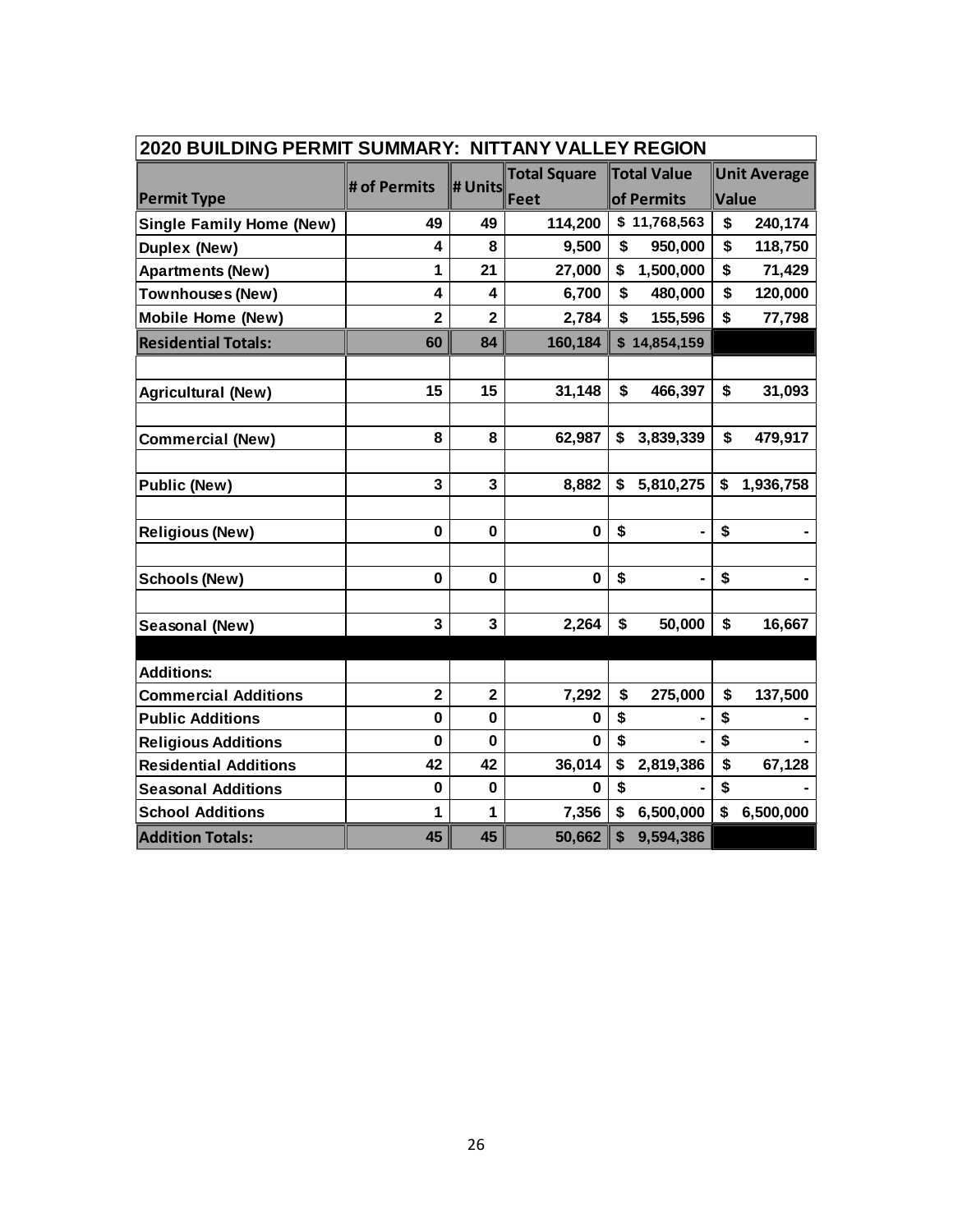| 2020 BUILDING PERMIT SUMMARY: BELLEFONTE BOROUGH |              |                         |                     |    |                |       |                     |  |  |  |  |
|--------------------------------------------------|--------------|-------------------------|---------------------|----|----------------|-------|---------------------|--|--|--|--|
|                                                  | # of Permits |                         | <b>Total Square</b> |    | Total Value    |       | <b>Unit Average</b> |  |  |  |  |
| <b>Permit Type</b>                               |              | # Units                 | Feet                |    | of Permits     | Value |                     |  |  |  |  |
| <b>Single Family Home (New)</b>                  | 3            | 3                       | 5,818               | \$ | 539,570        | \$    | 179,857             |  |  |  |  |
| <b>Duplex (New)</b>                              | $\mathbf 0$  | 0                       | 0                   | \$ |                | \$    |                     |  |  |  |  |
| <b>Apartments (New)</b>                          | $\mathbf 0$  | 0                       | $\bf{0}$            | \$ |                | \$    |                     |  |  |  |  |
| Townhouses (New)                                 | $\mathbf 0$  | $\mathbf 0$             | $\mathbf 0$         | \$ |                | \$    |                     |  |  |  |  |
| <b>Mobile Home (New)</b>                         | $\mathbf{0}$ | $\mathbf 0$             | $\bf{0}$            | \$ |                | \$    |                     |  |  |  |  |
| <b>Residential Totals:</b>                       | 4            | $\overline{\mathbf{4}}$ | 9,610               | \$ | 818,678        |       |                     |  |  |  |  |
|                                                  |              |                         |                     |    |                |       |                     |  |  |  |  |
| <b>Agricultural (New)</b>                        | 0            | $\mathbf 0$             | $\bf{0}$            | \$ |                | \$    |                     |  |  |  |  |
|                                                  |              |                         |                     |    |                |       |                     |  |  |  |  |
| <b>Commercial (New)</b>                          | 0            | $\mathbf 0$             | $\mathbf 0$         | \$ |                | \$    |                     |  |  |  |  |
|                                                  |              |                         |                     |    |                |       |                     |  |  |  |  |
| <b>Public (New)</b>                              | 0            | 0                       | $\bf{0}$            | \$ |                | \$    |                     |  |  |  |  |
|                                                  |              |                         |                     |    |                |       |                     |  |  |  |  |
| <b>Religious (New)</b>                           | $\bf{0}$     | $\mathbf 0$             | $\bf{0}$            | \$ | $\blacksquare$ | \$    |                     |  |  |  |  |
|                                                  |              |                         |                     |    |                |       |                     |  |  |  |  |
| <b>Schools (New)</b>                             | $\bf{0}$     | $\mathbf 0$             | $\mathbf 0$         | \$ |                | \$    |                     |  |  |  |  |
|                                                  |              |                         |                     |    |                |       |                     |  |  |  |  |
| Seasonal (New)                                   | $\bf{0}$     | $\mathbf 0$             | $\bf{0}$            | \$ |                | \$    |                     |  |  |  |  |
|                                                  |              |                         |                     |    |                |       |                     |  |  |  |  |
| <b>Additions:</b>                                | $\mathbf 0$  | $\mathbf 0$             | $\bf{0}$            | \$ |                | \$    |                     |  |  |  |  |
| <b>Commercial Additions</b>                      |              |                         |                     | \$ |                | \$    |                     |  |  |  |  |
| <b>Public Additions</b>                          | $\mathbf 0$  | 0                       | $\bf{0}$            |    |                |       |                     |  |  |  |  |
| <b>Religious Additions</b>                       | 0            | 0                       | $\bf{0}$            | \$ |                | \$    |                     |  |  |  |  |
| <b>Residential Additions</b>                     | 5            | 5                       | 3,720               | \$ | 335,227        | \$    | 67,045              |  |  |  |  |
| <b>Seasonal Additions</b>                        | $\bf{0}$     | $\mathbf 0$             | $\bf{0}$            | \$ |                | \$    |                     |  |  |  |  |
| <b>School Additions</b>                          | 1            | 1                       | 7,356               | \$ | 6,500,000      | \$    | 6,500,000           |  |  |  |  |
| <b>Addition Totals:</b>                          | 6            | 6                       | 11,076              | \$ | 6,835,227      |       |                     |  |  |  |  |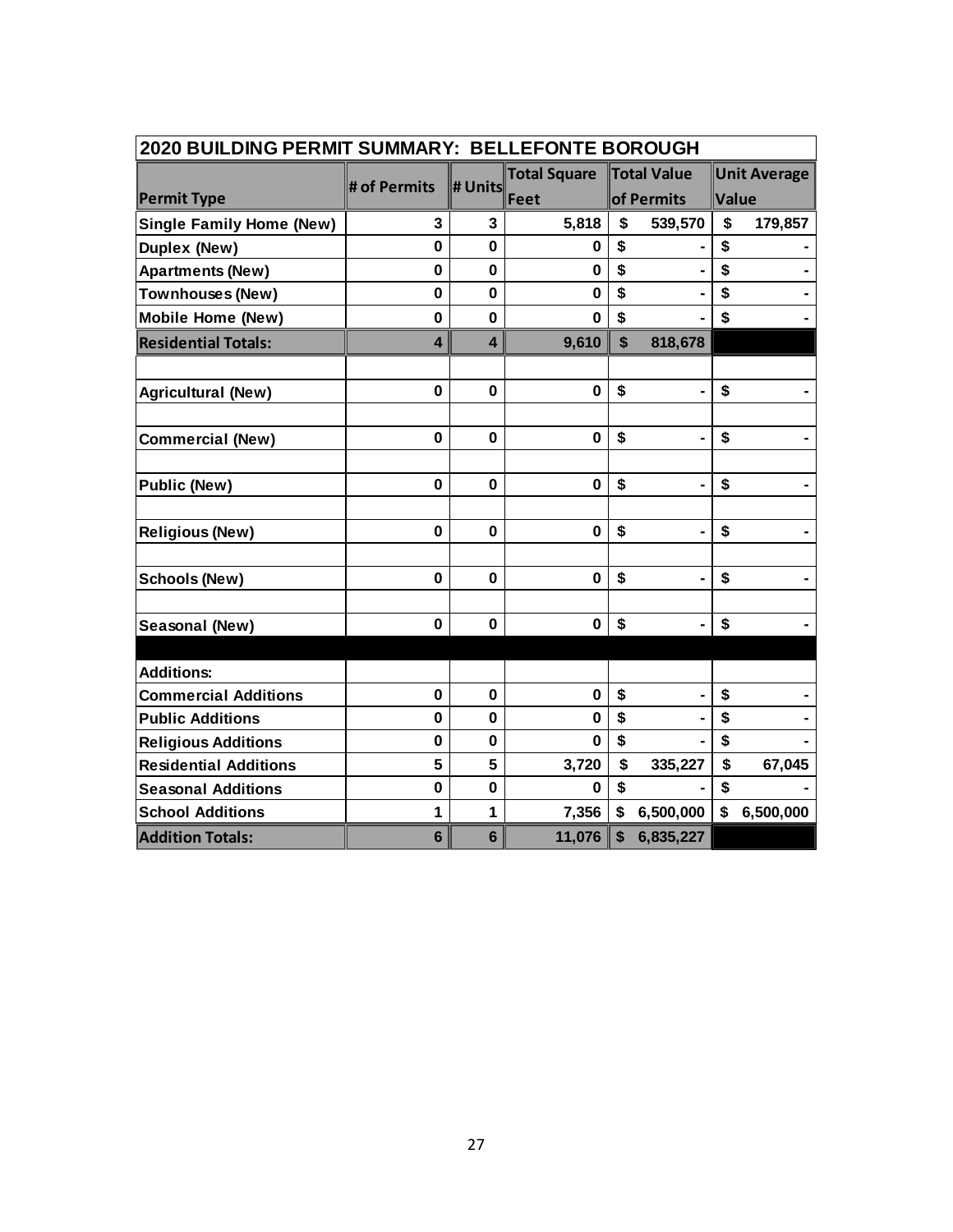| 2020 BUILDING PERMIT SUMMARY: BENNER TOWNSHIP |                |                |                     |    |                    |    |                     |  |  |  |  |
|-----------------------------------------------|----------------|----------------|---------------------|----|--------------------|----|---------------------|--|--|--|--|
|                                               | # of Permits   | # Units        | <b>Total Square</b> |    | <b>Total Value</b> |    | <b>Unit Average</b> |  |  |  |  |
| <b>Permit Type</b>                            |                |                | Feet                |    | of Permits         |    | Value               |  |  |  |  |
| <b>Single Family Home (New)</b>               | 12             | 12             | 27,676              | \$ | 2,228,073          | \$ | 186,673             |  |  |  |  |
| <b>Duplex (New)</b>                           | $\bf{0}$       | $\mathbf 0$    | 0                   | \$ |                    | \$ |                     |  |  |  |  |
| <b>Apartments (New)</b>                       | 0              | $\mathbf 0$    | $\mathbf 0$         | \$ |                    | \$ |                     |  |  |  |  |
| <b>Townhouses (New)</b>                       | 0              | $\mathbf 0$    | $\bf{0}$            | \$ |                    | \$ |                     |  |  |  |  |
| <b>Mobile Home (New)</b>                      | $\overline{2}$ | $\overline{2}$ | 2,784               | \$ | 155,596            | \$ | 77,798              |  |  |  |  |
| <b>Residential Totals:</b>                    | 14             | 14             | 30,460              | \$ | 2,383,669          |    |                     |  |  |  |  |
|                                               |                |                |                     |    |                    |    |                     |  |  |  |  |
| <b>Agricultural (New)</b>                     | 3              | 3              | 3,336               | \$ | 77,800             | \$ | 25,933              |  |  |  |  |
|                                               |                |                |                     |    |                    |    |                     |  |  |  |  |
| <b>Commercial (New)</b>                       | 5              | 5              | 50,803              | \$ | 3,345,000          | \$ | 669,000             |  |  |  |  |
|                                               |                |                |                     |    |                    |    |                     |  |  |  |  |
| <b>Public (New)</b>                           | 1              | 1              | 8,300               | \$ | 5,700,000          | \$ | 5,700,000           |  |  |  |  |
|                                               |                |                |                     |    |                    |    |                     |  |  |  |  |
| <b>Religious (New)</b>                        | 0              | $\mathbf 0$    | $\mathbf 0$         | \$ | $\blacksquare$     | \$ |                     |  |  |  |  |
|                                               |                |                |                     |    |                    |    |                     |  |  |  |  |
| <b>Schools (New)</b>                          | 0              | $\mathbf 0$    | $\mathbf 0$         | \$ |                    | \$ |                     |  |  |  |  |
|                                               |                |                |                     |    |                    |    |                     |  |  |  |  |
| Seasonal (New)                                | 0              | 0              | $\bf{0}$            | \$ | $\blacksquare$     | \$ |                     |  |  |  |  |
| <b>Additions:</b>                             |                |                |                     |    |                    |    |                     |  |  |  |  |
| <b>Commercial Additions</b>                   | 1              | 1              | 250                 | \$ | 75,000             | \$ | 75,000              |  |  |  |  |
| <b>Public Additions</b>                       | $\mathbf 0$    | 0              | 0                   | \$ |                    | \$ |                     |  |  |  |  |
| <b>Religious Additions</b>                    | $\mathbf 0$    | $\mathbf 0$    | $\bf{0}$            | \$ |                    | \$ |                     |  |  |  |  |
| <b>Residential Additions</b>                  | 16             | 16             | 18,278              |    | 1,541,040          | \$ | 96,315              |  |  |  |  |
| <b>Seasonal Additions</b>                     | 0              | 0              | 0                   | \$ |                    | \$ |                     |  |  |  |  |
| <b>School Additions</b>                       | $\mathbf 0$    | $\mathbf 0$    | 0                   | \$ |                    | \$ |                     |  |  |  |  |
| <b>Addition Totals:</b>                       | 17             | 17             | 18,528              | \$ | 1,616,040          |    |                     |  |  |  |  |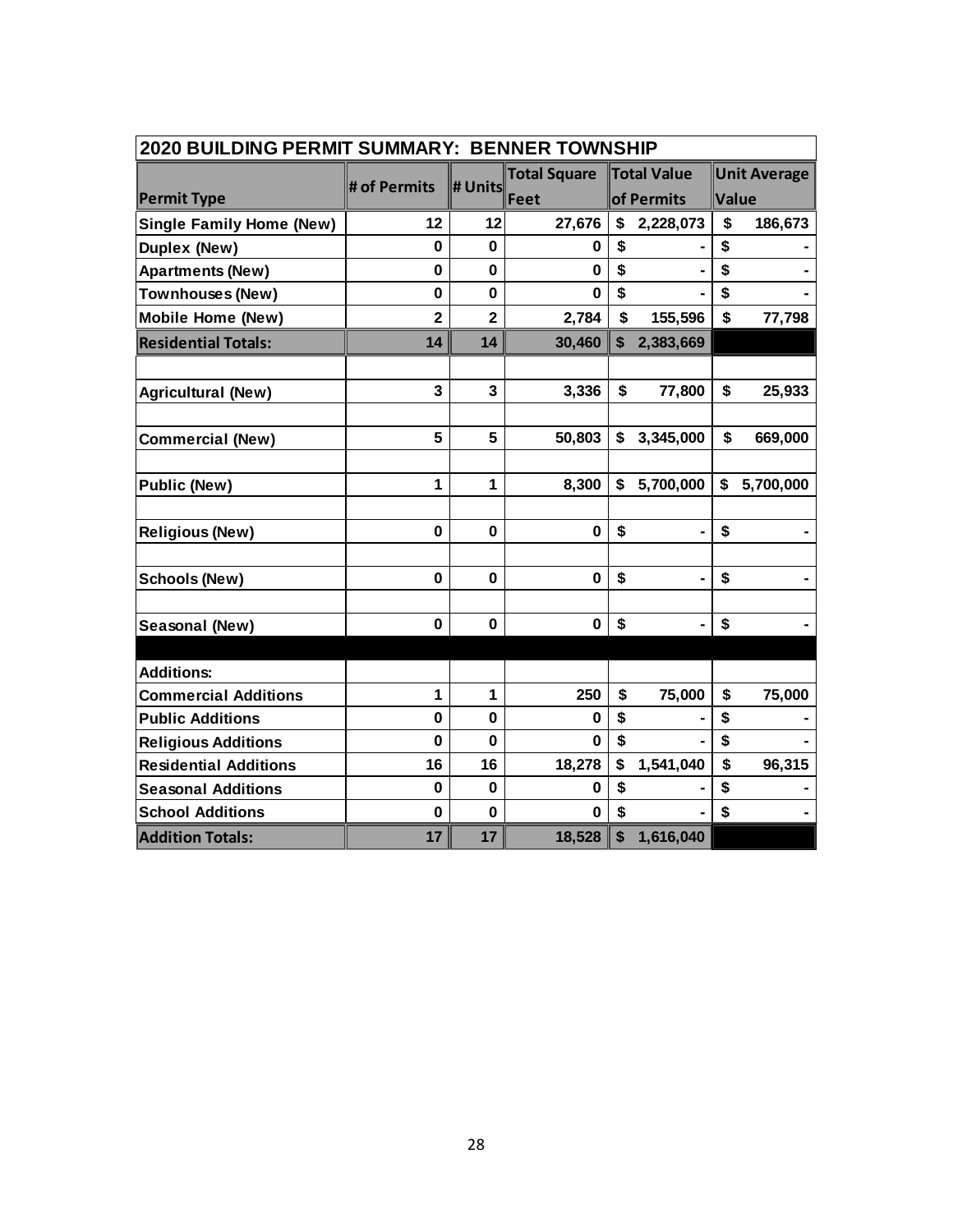| 2020 BUILDING PERMIT SUMMARY: MARION TOWNSHIP |                         |                |                     |            |                    |       |                     |  |  |  |  |
|-----------------------------------------------|-------------------------|----------------|---------------------|------------|--------------------|-------|---------------------|--|--|--|--|
|                                               | # of Permits            | # Units        | <b>Total Square</b> |            | <b>Total Value</b> |       | <b>Unit Average</b> |  |  |  |  |
| <b>Permit Type</b>                            |                         |                | Feet                | of Permits |                    | Value |                     |  |  |  |  |
| <b>Single Family Home (New)</b>               | $\overline{2}$          | $\overline{2}$ | 5,436               | \$         | 828,000            | \$    | 414,000             |  |  |  |  |
| <b>Duplex (New)</b>                           | 0                       | 0              | 0                   | \$         |                    | \$    |                     |  |  |  |  |
| <b>Apartments (New)</b>                       | $\mathbf 0$             | $\mathbf 0$    | $\bf{0}$            | \$         |                    | \$    |                     |  |  |  |  |
| Townhouses (New)                              | $\mathbf 0$             | $\mathbf 0$    | $\bf{0}$            | \$         |                    | \$    |                     |  |  |  |  |
| <b>Mobile Home (New)</b>                      | $\mathbf 0$             | 0              | $\bf{0}$            | \$         |                    | \$    |                     |  |  |  |  |
| <b>Residential Totals:</b>                    | $\overline{2}$          | $\overline{2}$ | 5,436               | \$         | 828,000            |       |                     |  |  |  |  |
|                                               |                         |                |                     |            |                    |       |                     |  |  |  |  |
| <b>Agricultural (New)</b>                     | 6                       | 6              | 12,860              | \$         | 99,500             | \$    | 16,583              |  |  |  |  |
|                                               |                         |                |                     |            |                    |       |                     |  |  |  |  |
| <b>Commercial (New)</b>                       | $\overline{\mathbf{2}}$ | $\mathbf{2}$   | 11,480              | \$         | 259,339            | \$    | 129,670             |  |  |  |  |
|                                               |                         |                |                     |            |                    |       |                     |  |  |  |  |
| <b>Public (New)</b>                           | $\bf{0}$                | 0              | $\mathbf 0$         | \$         |                    | \$    |                     |  |  |  |  |
|                                               |                         |                |                     |            |                    |       |                     |  |  |  |  |
| <b>Religious (New)</b>                        | 0                       | $\mathbf 0$    | $\mathbf 0$         | \$         | $\blacksquare$     | \$    |                     |  |  |  |  |
|                                               |                         |                |                     |            |                    |       |                     |  |  |  |  |
| <b>Schools (New)</b>                          | $\bf{0}$                | 0              | $\mathbf 0$         | \$         |                    | \$    |                     |  |  |  |  |
|                                               |                         |                |                     |            |                    |       |                     |  |  |  |  |
| Seasonal (New)                                | 3                       | 3              | 2,264               | \$         | 50,000             | \$    | 16,667              |  |  |  |  |
|                                               |                         |                |                     |            |                    |       |                     |  |  |  |  |
| <b>Additions:</b>                             |                         |                |                     |            |                    |       |                     |  |  |  |  |
| <b>Commercial Additions</b>                   | $\bf{0}$                | $\mathbf 0$    | $\bf{0}$            | \$         | $\blacksquare$     | \$    |                     |  |  |  |  |
| <b>Public Additions</b>                       | $\mathbf 0$             | $\mathbf 0$    | $\bf{0}$            | \$         |                    | \$    |                     |  |  |  |  |
| <b>Religious Additions</b>                    | $\mathbf 0$             | 0              | 0                   | \$         |                    | \$    |                     |  |  |  |  |
| <b>Residential Additions</b>                  | $\overline{\mathbf{2}}$ | $\overline{2}$ | 1,960               | \$         | 165,000            | \$    | 82,500              |  |  |  |  |
| <b>Seasonal Additions</b>                     | 0                       | $\mathbf 0$    | $\bf{0}$            | \$         |                    | \$    |                     |  |  |  |  |
| <b>School Additions</b>                       | 0                       | $\mathbf 0$    | $\bf{0}$            | \$         |                    | \$    |                     |  |  |  |  |
| <b>Addition Totals:</b>                       | $\overline{2}$          | $\overline{2}$ | 1,960               | \$         | 165,000            |       |                     |  |  |  |  |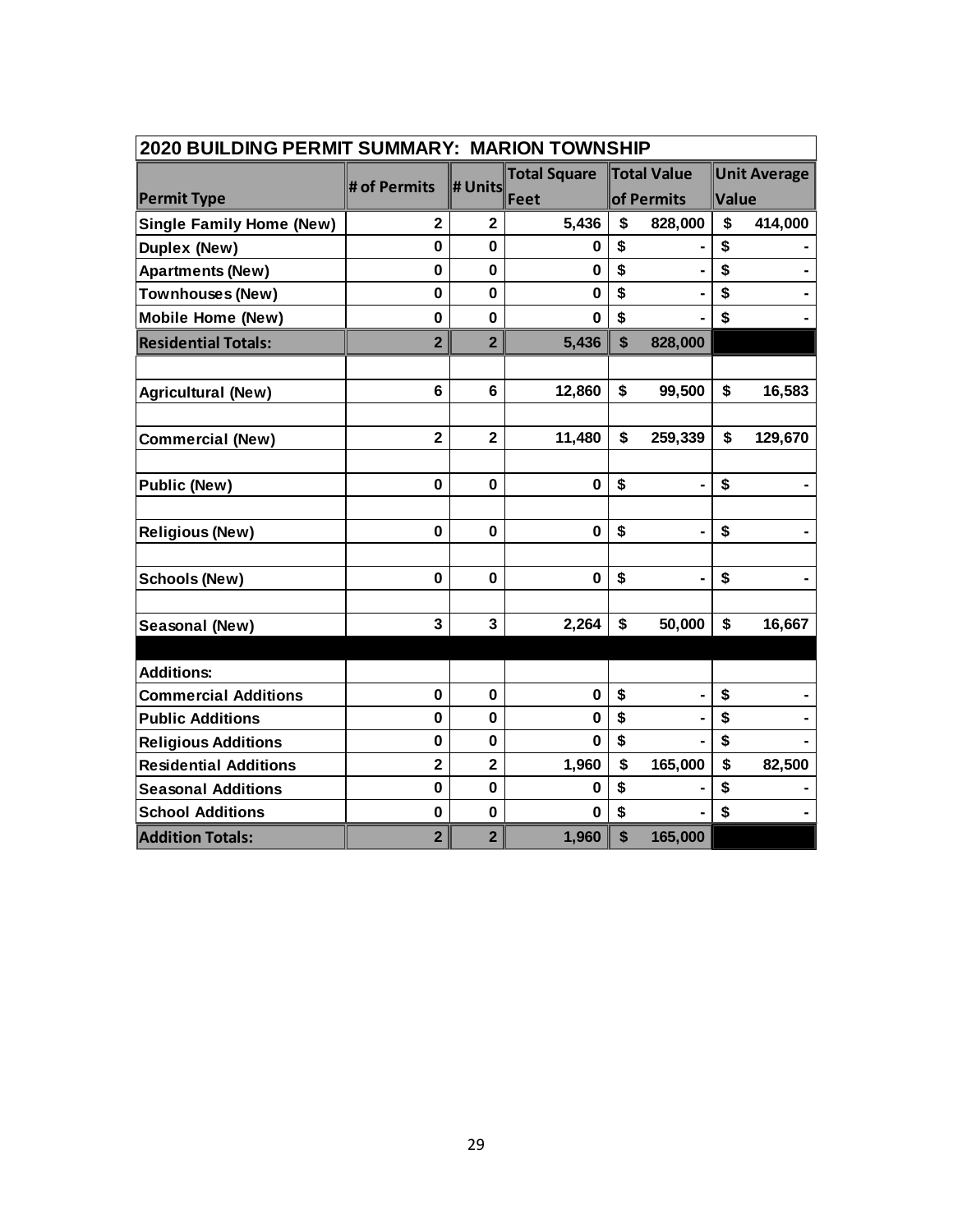| <b>2020 BUILDING PERMIT SUMMARY: SPRING TOWNSHIP</b> |                |                |                     |                           |                    |       |                     |  |  |  |
|------------------------------------------------------|----------------|----------------|---------------------|---------------------------|--------------------|-------|---------------------|--|--|--|
|                                                      |                | # Units        | <b>Total Square</b> |                           | <b>Total Value</b> |       | <b>Unit Average</b> |  |  |  |
| <b>Permit Type</b>                                   | # of Permits   |                | Feet                | of Permits                |                    | Value |                     |  |  |  |
| <b>Single Family Home (New)</b>                      | 15             | 15             | 29,528              | \$                        | 3,257,134          | \$    | 217,142             |  |  |  |
| <b>Duplex (New)</b>                                  | 4              | 8              | 9,500               | \$                        | 950,000            | \$    | 118,750             |  |  |  |
| <b>Apartments (New)</b>                              | 1              | 21             | 27,000              | \$                        | 1,500,000          | \$    | 71,429              |  |  |  |
| <b>Townhouses (New)</b>                              | 4              | 4              | 6,700               | \$                        | 480,000            | \$    | 120,000             |  |  |  |
| <b>Mobile Home (New)</b>                             | $\mathbf 0$    | $\mathbf{0}$   | 0                   | \$                        |                    | \$    |                     |  |  |  |
| <b>Residential Totals:</b>                           | 24             | 48             | 72,728              | $\boldsymbol{\mathsf{s}}$ | 6,187,134          |       |                     |  |  |  |
|                                                      |                |                |                     |                           |                    |       |                     |  |  |  |
| <b>Agricultural (New)</b>                            | $\mathbf 0$    | $\bf{0}$       | $\bf{0}$            | \$                        |                    | \$    |                     |  |  |  |
|                                                      |                |                |                     |                           |                    |       |                     |  |  |  |
| <b>Commercial (New)</b>                              | 1              | 1              | 704                 | \$                        | 235,000            | \$    | 235,000             |  |  |  |
|                                                      |                |                |                     |                           |                    |       |                     |  |  |  |
| <b>Public (New)</b>                                  | $\overline{2}$ | $\overline{2}$ | 582                 | \$                        | 110,275            | \$    | 55,138              |  |  |  |
|                                                      |                |                |                     |                           |                    |       |                     |  |  |  |
| <b>Religious (New)</b>                               | $\mathbf{0}$   | $\mathbf 0$    | $\mathbf 0$         | \$                        | $\blacksquare$     | \$    |                     |  |  |  |
| <b>Schools (New)</b>                                 | 0              | $\mathbf 0$    | $\mathbf 0$         | \$                        |                    | \$    |                     |  |  |  |
|                                                      |                |                |                     |                           |                    |       |                     |  |  |  |
| Seasonal (New)                                       | 0              | 0              | $\mathbf 0$         | \$                        | $\blacksquare$     | \$    |                     |  |  |  |
|                                                      |                |                |                     |                           |                    |       |                     |  |  |  |
| <b>Additions:</b>                                    |                |                |                     |                           |                    |       |                     |  |  |  |
| <b>Commercial Additions</b>                          | 1              | 1              | 7,042               | \$                        | 200,000            | \$    | 200,000             |  |  |  |
| <b>Public Additions</b>                              | $\mathbf 0$    | 0              | 0                   | \$                        |                    | \$    |                     |  |  |  |
| <b>Religious Additions</b>                           | $\mathbf 0$    | $\mathbf{0}$   | $\mathbf 0$         | \$                        |                    | \$    |                     |  |  |  |
| <b>Residential Additions</b>                         | 8              | 8              | 5,989               | \$                        | 442,119            | \$    | 55,265              |  |  |  |
| <b>Seasonal Additions</b>                            | 0              | 0              | 0                   | \$                        |                    | \$    |                     |  |  |  |
| <b>School Additions</b>                              | $\mathbf 0$    | 0              | $\mathbf 0$         | \$                        |                    | \$    |                     |  |  |  |
| <b>Addition Totals:</b>                              | 9              | 9              | 13,031              | $\boldsymbol{\mathsf{s}}$ | 642,119            |       |                     |  |  |  |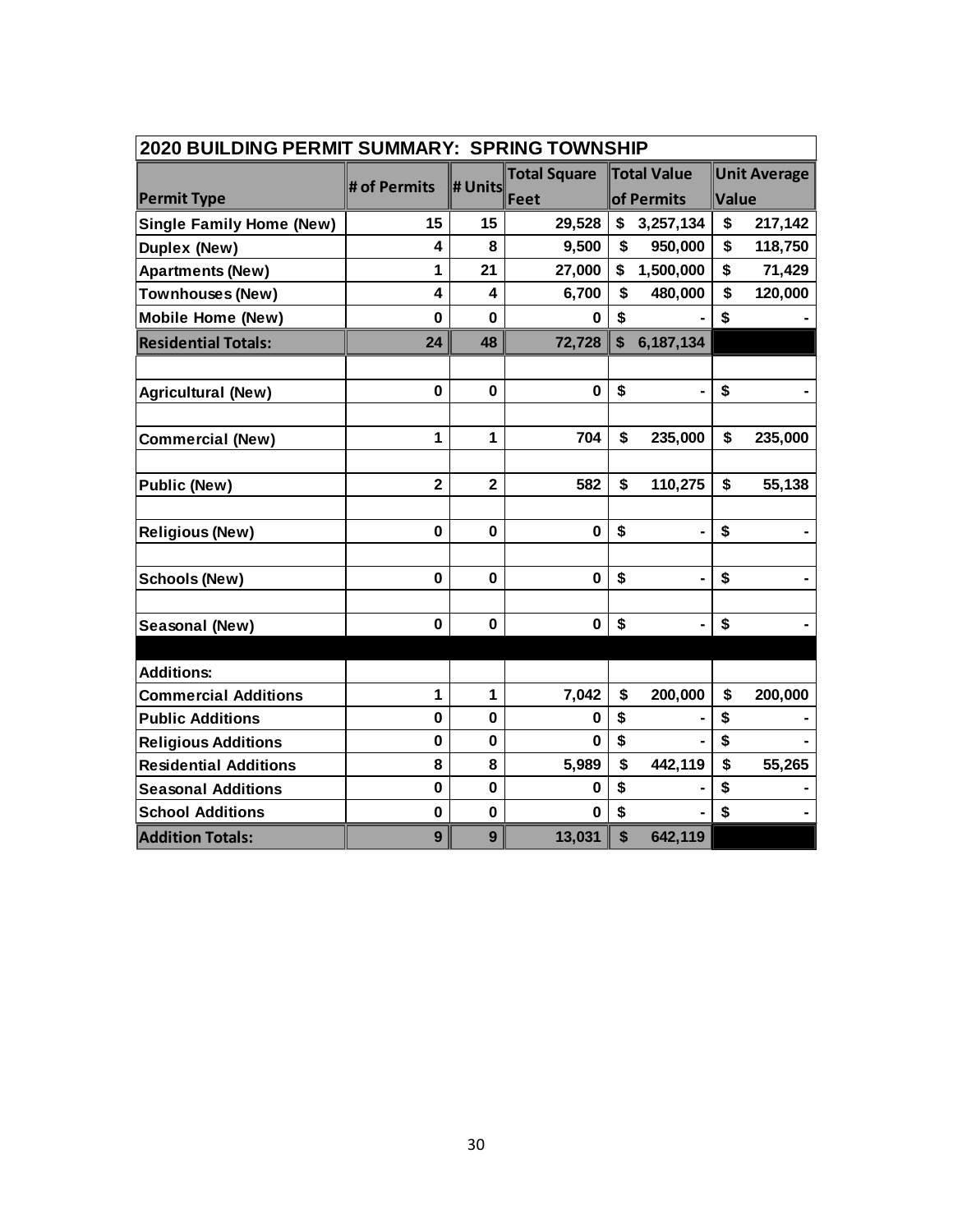| 2020 BUILDING PERMIT SUMMARY: WALKER TOWNSHIP |              |              |                     |                           |                |              |                     |  |  |  |  |
|-----------------------------------------------|--------------|--------------|---------------------|---------------------------|----------------|--------------|---------------------|--|--|--|--|
|                                               | # of Permits | # Units      | <b>Total Square</b> | Total Value               |                |              | <b>Unit Average</b> |  |  |  |  |
| <b>Permit Type</b>                            |              |              | Feet                |                           | of Permits     | Value        |                     |  |  |  |  |
| <b>Single Family Home (New)</b>               | 17           | 17           | 45,742              | \$                        | 4,915,786      | \$           | 289,164             |  |  |  |  |
| Duplex (New)                                  | $\mathbf 0$  | $\mathbf 0$  | 0                   | \$                        |                | \$           |                     |  |  |  |  |
| <b>Apartments (New)</b>                       | 0            | $\mathbf{0}$ | $\mathbf 0$         | \$                        |                | \$           |                     |  |  |  |  |
| <b>Townhouses (New)</b>                       | 0            | 0            | 0                   | \$                        |                | \$           |                     |  |  |  |  |
| <b>Mobile Home (New)</b>                      | $\mathbf{0}$ | $\mathbf{0}$ | $\bf{0}$            | \$                        |                | $\mathbf S$  |                     |  |  |  |  |
| <b>Residential Totals:</b>                    | 17           | 17           | 45,742              | $\boldsymbol{\mathsf{s}}$ | 4,915,786      |              |                     |  |  |  |  |
|                                               |              |              |                     |                           |                |              |                     |  |  |  |  |
| <b>Agricultural (New)</b>                     | 6            | 6            | 14,952              | \$                        | 289,097        | $\mathbf{s}$ | 48,183              |  |  |  |  |
|                                               |              |              |                     |                           |                |              |                     |  |  |  |  |
| <b>Commercial (New)</b>                       | $\mathbf 0$  | $\mathbf 0$  | $\mathbf 0$         | \$                        |                | \$           |                     |  |  |  |  |
|                                               |              |              |                     |                           |                |              |                     |  |  |  |  |
| <b>Public (New)</b>                           | 0            | 0            | $\mathbf 0$         | \$                        |                | \$           |                     |  |  |  |  |
|                                               |              |              |                     |                           |                |              |                     |  |  |  |  |
| <b>Religious (New)</b>                        | 0            | 0            | $\mathbf 0$         | \$                        | $\blacksquare$ | \$           |                     |  |  |  |  |
|                                               |              |              |                     |                           |                |              |                     |  |  |  |  |
| <b>Schools (New)</b>                          | 0            | 0            | $\bf{0}$            | \$                        |                | \$           |                     |  |  |  |  |
|                                               |              |              |                     |                           |                |              |                     |  |  |  |  |
| Seasonal (New)                                | $\mathbf 0$  | $\mathbf 0$  | $\bf{0}$            | \$                        | $\blacksquare$ | \$           |                     |  |  |  |  |
|                                               |              |              |                     |                           |                |              |                     |  |  |  |  |
| <b>Additions:</b>                             |              |              |                     |                           |                |              |                     |  |  |  |  |
| <b>Commercial Additions</b>                   | $\mathbf 0$  | $\mathbf 0$  | $\mathbf 0$         | \$                        |                | \$           |                     |  |  |  |  |
| <b>Public Additions</b>                       | $\mathbf 0$  | 0            | $\bf{0}$            | \$                        |                | \$           |                     |  |  |  |  |
| <b>Religious Additions</b>                    | $\mathbf 0$  | $\mathbf 0$  | $\mathbf 0$         | \$                        |                | \$           |                     |  |  |  |  |
| <b>Residential Additions</b>                  | 11           | 11           | 6,067               | \$                        | 336,000        | \$           | 30,545              |  |  |  |  |
| <b>Seasonal Additions</b>                     | $\bf{0}$     | $\mathbf 0$  | 0                   | \$                        |                | \$           |                     |  |  |  |  |
| <b>School Additions</b>                       | $\mathbf 0$  | $\mathbf 0$  | $\bf{0}$            | \$                        |                | \$           |                     |  |  |  |  |
| <b>Addition Totals:</b>                       | 11           | 11           | 6,067               | \$                        | 336,000        |              |                     |  |  |  |  |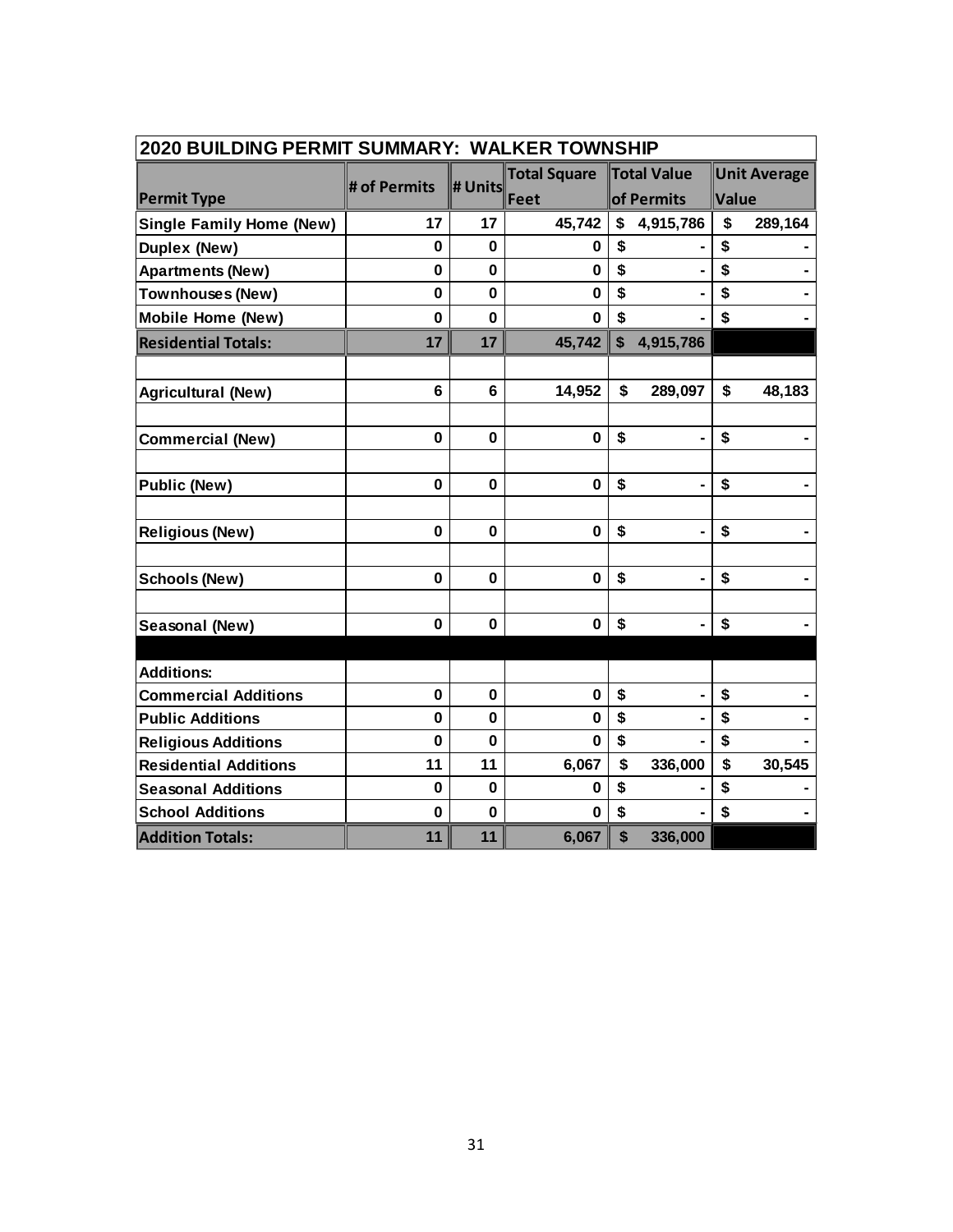| 2020 BUILDING PERMIT SUMMARY: PENNS VALLEY REGION |                         |                         |                     |            |             |                           |                     |  |  |  |  |
|---------------------------------------------------|-------------------------|-------------------------|---------------------|------------|-------------|---------------------------|---------------------|--|--|--|--|
|                                                   | # of Permits            |                         | <b>Total Square</b> |            | Total Value |                           | <b>Unit Average</b> |  |  |  |  |
| <b>Permit Type</b>                                |                         | # Units                 | Feet                | of Permits |             | Value                     |                     |  |  |  |  |
| <b>Single Family Home (New)</b>                   | 30                      | 30                      | 72,123              | \$         | 6,295,910   | \$                        | 209,864             |  |  |  |  |
| <b>Duplex (New)</b>                               | $\mathbf 0$             | $\bf{0}$                | 0                   | \$         |             | \$                        |                     |  |  |  |  |
| <b>Apartments (New)</b>                           | $\mathbf 0$             | 0                       | $\bf{0}$            | \$         |             | \$                        |                     |  |  |  |  |
| <b>Townhouses (New)</b>                           | 0                       | 0                       | 0                   | \$         |             | \$                        |                     |  |  |  |  |
| <b>Mobile Home (New)</b>                          | 6                       | 6                       | 6,103               | \$         | 139,000     | \$                        | 23,167              |  |  |  |  |
| <b>Residential Totals:</b>                        | 36                      | 36                      | 78,226              | \$         | 6,434,910   |                           |                     |  |  |  |  |
|                                                   |                         |                         |                     |            |             |                           |                     |  |  |  |  |
| <b>Agricultural (New)</b>                         | 44                      | 53                      | 118,473             | \$         | 1,814,238   | $\boldsymbol{\mathsf{s}}$ | 34,231              |  |  |  |  |
|                                                   |                         |                         |                     |            |             |                           |                     |  |  |  |  |
| <b>Commercial (New)</b>                           | 4                       | 4                       | 10,828              | \$         | 1,253,500   | \$                        | 313,375             |  |  |  |  |
|                                                   |                         |                         |                     |            |             |                           |                     |  |  |  |  |
| <b>Public (New)</b>                               | $\overline{\mathbf{2}}$ | $\overline{\mathbf{2}}$ | 22,068              | \$         | 7,230,000   | \$                        | 3,615,000           |  |  |  |  |
|                                                   |                         |                         |                     |            |             |                           |                     |  |  |  |  |
| <b>Religious (New)</b>                            | $\mathbf{1}$            | $\mathbf{1}$            | 4,320               | \$         | 450,000     | \$                        | 450,000             |  |  |  |  |
|                                                   |                         |                         |                     |            |             |                           |                     |  |  |  |  |
| <b>Schools (New)</b>                              | 0                       | 0                       | $\bf{0}$            | \$         |             | \$                        |                     |  |  |  |  |
|                                                   |                         |                         |                     |            |             |                           |                     |  |  |  |  |
| Seasonal (New)                                    | 3                       | 3                       | 6,000               | \$         | 259,140     | \$                        | 86,380              |  |  |  |  |
|                                                   |                         |                         |                     |            |             |                           |                     |  |  |  |  |
| <b>Additions:</b>                                 |                         |                         |                     |            |             |                           |                     |  |  |  |  |
| <b>Commercial Additions</b>                       | 4                       | 4                       | 7,433               | \$         | 1,349,900   | \$                        | 337,475             |  |  |  |  |
| <b>Public Additions</b>                           | $\bf{0}$                | $\mathbf 0$             | 0                   | \$         |             | \$                        |                     |  |  |  |  |
| <b>Religious Additions</b>                        | 0                       | $\bf{0}$                | 0                   | \$         |             | \$                        |                     |  |  |  |  |
| <b>Residential Additions</b>                      | 32                      | 32                      | 29,952              | \$         | 2,776,954   | \$                        | 86,780              |  |  |  |  |
| <b>Seasonal Additions</b>                         | 0                       | $\bf{0}$                | $\bf{0}$            | \$         |             | \$                        |                     |  |  |  |  |
| <b>School Additions</b>                           | $\mathbf 0$             | $\mathbf 0$             | $\bf{0}$            | \$         |             | \$                        |                     |  |  |  |  |
| <b>Addition Totals:</b>                           | 36                      | 36                      | 37,385              |            | \$4,126,854 |                           |                     |  |  |  |  |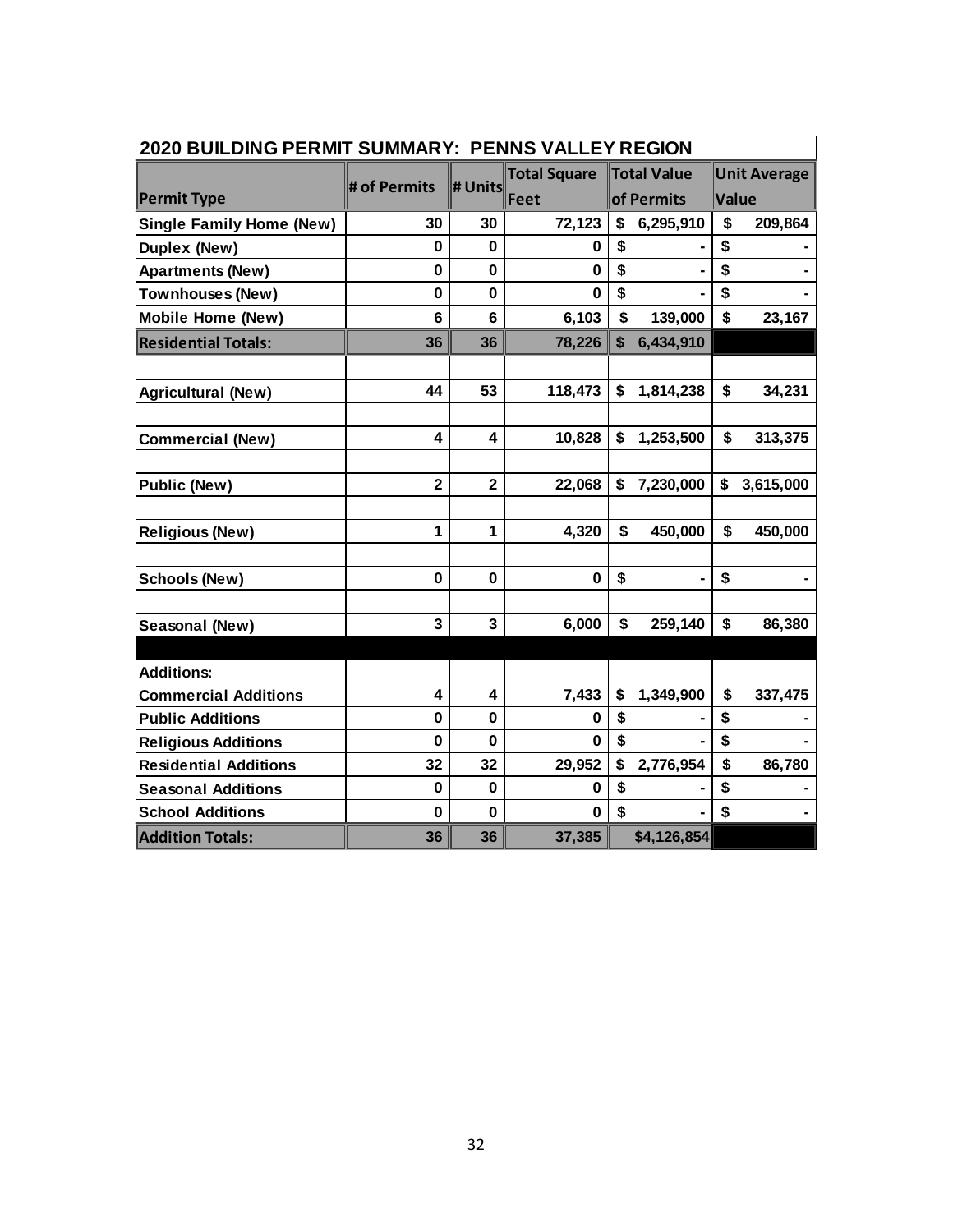| 2020 BUILDING PERMIT SUMMARY: CENTRE HALL BOROUGH |              |                |                     |                           |                |    |                     |  |  |  |  |
|---------------------------------------------------|--------------|----------------|---------------------|---------------------------|----------------|----|---------------------|--|--|--|--|
|                                                   | # of Permits | # Units        | <b>Total Square</b> |                           | Total Value    |    | <b>Unit Average</b> |  |  |  |  |
| <b>Permit Type</b>                                |              |                | Feet                | of Permits                |                |    | Value               |  |  |  |  |
| <b>Single Family Home (New)</b>                   | 1            | 1              | 1,020               | \$                        | 32,400         | \$ | 32,400              |  |  |  |  |
| Duplex (New)                                      | $\mathbf{0}$ | $\mathbf 0$    | 0                   | \$                        |                | \$ |                     |  |  |  |  |
| <b>Apartments (New)</b>                           | 0            | 0              | $\mathbf 0$         | \$                        |                | \$ |                     |  |  |  |  |
| <b>Townhouses (New)</b>                           | $\bf{0}$     | $\mathbf 0$    | $\bf{0}$            | \$                        |                | \$ |                     |  |  |  |  |
| <b>Mobile Home (New)</b>                          | $\mathbf 0$  | $\mathbf 0$    | $\bf{0}$            | \$                        |                | \$ |                     |  |  |  |  |
| <b>Residential Totals:</b>                        | 1            | $\overline{1}$ | 1,020               | $\boldsymbol{\mathsf{s}}$ | 32,400         |    |                     |  |  |  |  |
|                                                   |              |                |                     |                           |                |    |                     |  |  |  |  |
| <b>Agricultural (New)</b>                         | $\mathbf{0}$ | $\mathbf 0$    | $\bf{0}$            | \$                        |                | \$ |                     |  |  |  |  |
|                                                   |              |                |                     |                           |                |    |                     |  |  |  |  |
| <b>Commercial (New)</b>                           | 0            | $\mathbf 0$    | $\mathbf 0$         | \$                        |                | \$ |                     |  |  |  |  |
| <b>Public (New)</b>                               | 1            | $\mathbf{1}$   | 14,580              | \$                        | 3,400,000      | \$ | 3,400,000           |  |  |  |  |
|                                                   |              |                |                     |                           |                |    |                     |  |  |  |  |
| <b>Religious (New)</b>                            | $\mathbf 0$  | $\mathbf 0$    | $\mathbf 0$         | \$                        | $\blacksquare$ | \$ |                     |  |  |  |  |
| <b>Schools (New)</b>                              | 0            | $\mathbf 0$    | $\bf{0}$            | \$                        |                | \$ |                     |  |  |  |  |
| Seasonal (New)                                    | 0            | $\mathbf 0$    | $\mathbf 0$         | \$                        | $\blacksquare$ | \$ |                     |  |  |  |  |
|                                                   |              |                |                     |                           |                |    |                     |  |  |  |  |
| <b>Additions:</b>                                 |              |                |                     |                           |                |    |                     |  |  |  |  |
| <b>Commercial Additions</b>                       | $\mathbf{0}$ | $\mathbf 0$    | $\mathbf 0$         | \$                        | $\blacksquare$ | \$ |                     |  |  |  |  |
| <b>Public Additions</b>                           | $\mathbf 0$  | 0              | $\bf{0}$            | \$                        |                | \$ |                     |  |  |  |  |
| <b>Religious Additions</b>                        | $\bf{0}$     | 0              | $\mathbf 0$         | \$                        |                | \$ |                     |  |  |  |  |
| <b>Residential Additions</b>                      | $\mathbf{0}$ | $\mathbf 0$    | $\mathbf 0$         | \$                        |                | \$ |                     |  |  |  |  |
| <b>Seasonal Additions</b>                         | $\bf{0}$     | $\mathbf 0$    | $\mathbf 0$         | \$                        |                | \$ |                     |  |  |  |  |
| <b>School Additions</b>                           | $\mathbf 0$  | $\mathbf 0$    | $\mathbf 0$         | \$                        |                | \$ |                     |  |  |  |  |
| <b>Addition Totals:</b>                           | $\bf{0}$     | $\bf{0}$       | $\bf{0}$            | \$                        |                |    |                     |  |  |  |  |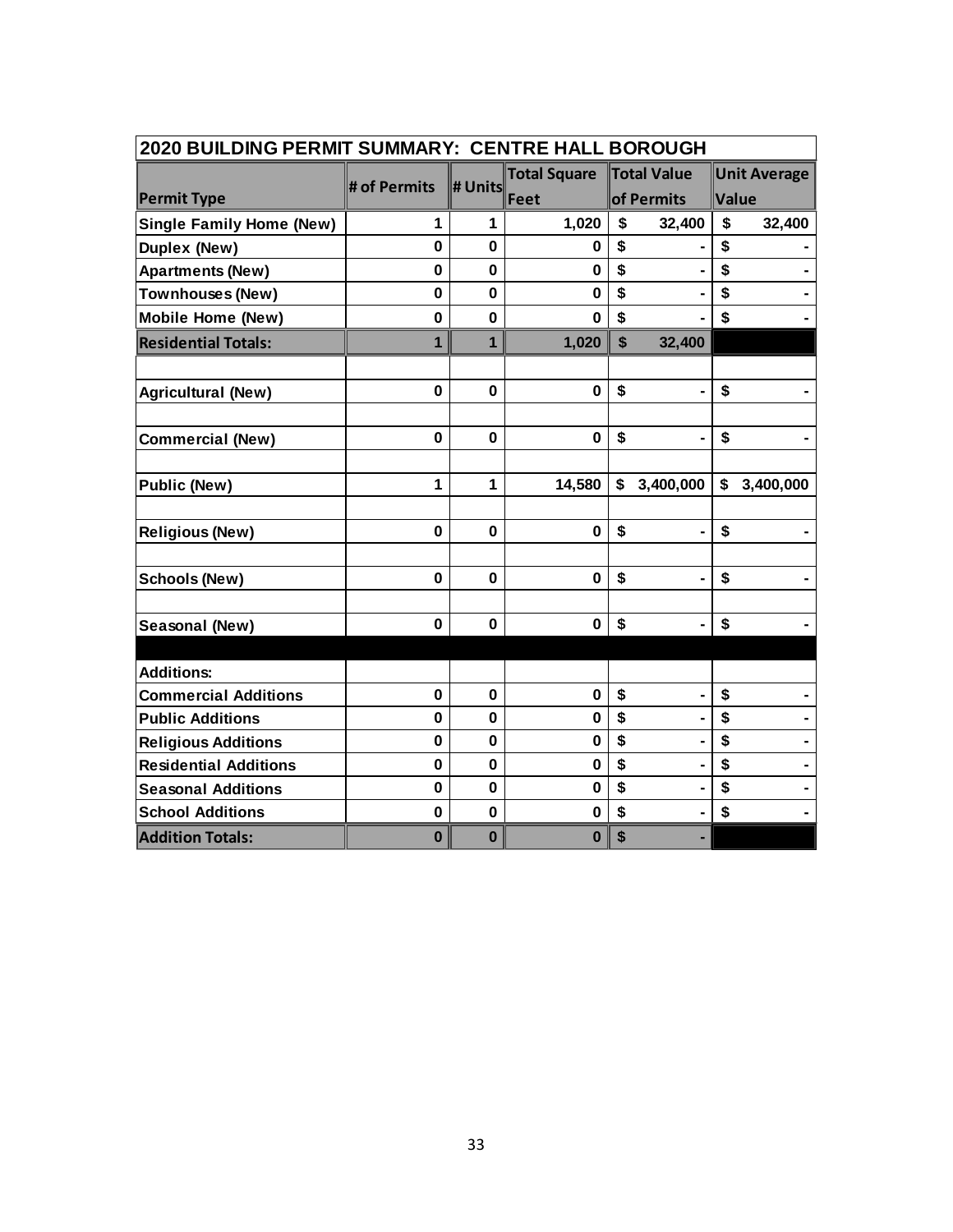| 2020 BUILDING PERMIT SUMMARY: GREGG TOWNSHIP |              |              |                     |            |             |       |                     |  |  |  |  |
|----------------------------------------------|--------------|--------------|---------------------|------------|-------------|-------|---------------------|--|--|--|--|
|                                              | # of Permits | # Units      | <b>Total Square</b> |            | Total Value |       | <b>Unit Average</b> |  |  |  |  |
| <b>Permit Type</b>                           |              |              | Feet                | of Permits |             | Value |                     |  |  |  |  |
| <b>Single Family Home (New)</b>              | 5            | 5            | 121,369             | \$         | 1,195,430   | \$    | 239,086             |  |  |  |  |
| <b>Duplex (New)</b>                          | 0            | 0            | 0                   | \$         |             | \$    |                     |  |  |  |  |
| <b>Apartments (New)</b>                      | $\mathbf 0$  | 0            | $\bf{0}$            | \$         |             | \$    |                     |  |  |  |  |
| <b>Townhouses (New)</b>                      | $\mathbf 0$  | $\mathbf 0$  | $\bf{0}$            | \$         |             | \$    |                     |  |  |  |  |
| <b>Mobile Home (New)</b>                     | 0            | 0            | $\bf{0}$            | \$         |             | \$    |                     |  |  |  |  |
| <b>Residential Totals:</b>                   | 5            | 5            | 121,369             | \$         | 1,195,430   |       |                     |  |  |  |  |
|                                              |              |              |                     |            |             |       |                     |  |  |  |  |
| <b>Agricultural (New)</b>                    | 10           | 10           | 34,973              | \$         | 545,820     | \$    | 54,582              |  |  |  |  |
|                                              |              |              |                     |            |             |       |                     |  |  |  |  |
| <b>Commercial (New)</b>                      | 1            | 1            | 1,800               | \$         | 10,000      | \$    | 10,000              |  |  |  |  |
|                                              |              |              |                     |            |             |       |                     |  |  |  |  |
| <b>Public (New)</b>                          | 0            | 0            | $\mathbf 0$         | \$         |             | \$    |                     |  |  |  |  |
|                                              |              |              |                     |            |             |       |                     |  |  |  |  |
| <b>Religious (New)</b>                       | 1            | $\mathbf{1}$ | 4,320               | \$         | 450,000     | \$    | 450,000             |  |  |  |  |
|                                              |              |              |                     |            |             |       |                     |  |  |  |  |
| <b>Schools (New)</b>                         | $\mathbf 0$  | $\mathbf 0$  | $\bf{0}$            | \$         |             | \$    |                     |  |  |  |  |
|                                              |              |              |                     |            |             |       |                     |  |  |  |  |
| Seasonal (New)                               | 0            | $\mathbf 0$  | $\bf{0}$            | \$         |             | \$    |                     |  |  |  |  |
|                                              |              |              |                     |            |             |       |                     |  |  |  |  |
| <b>Additions:</b>                            |              |              |                     |            |             |       |                     |  |  |  |  |
| <b>Commercial Additions</b>                  | 1            | $\mathbf{1}$ | 360                 | \$         | 9,900       | \$    | 9,900               |  |  |  |  |
| <b>Public Additions</b>                      | $\mathbf 0$  | $\bf{0}$     | 0                   | \$         |             | \$    |                     |  |  |  |  |
| <b>Religious Additions</b>                   | $\mathbf 0$  | 0            | 0                   | \$         |             | \$    |                     |  |  |  |  |
| <b>Residential Additions</b>                 | 8            | 8            | 5,446               | \$         | 427,322     | \$    | 53,415              |  |  |  |  |
| <b>Seasonal Additions</b>                    | 0            | $\mathbf 0$  | 0                   | \$         |             | \$    |                     |  |  |  |  |
| <b>School Additions</b>                      | 0            | $\mathbf 0$  | 0                   | \$         |             | \$    |                     |  |  |  |  |
| <b>Addition Totals:</b>                      | 9            | 9            | 5,806               | \$         | 437,222     |       |                     |  |  |  |  |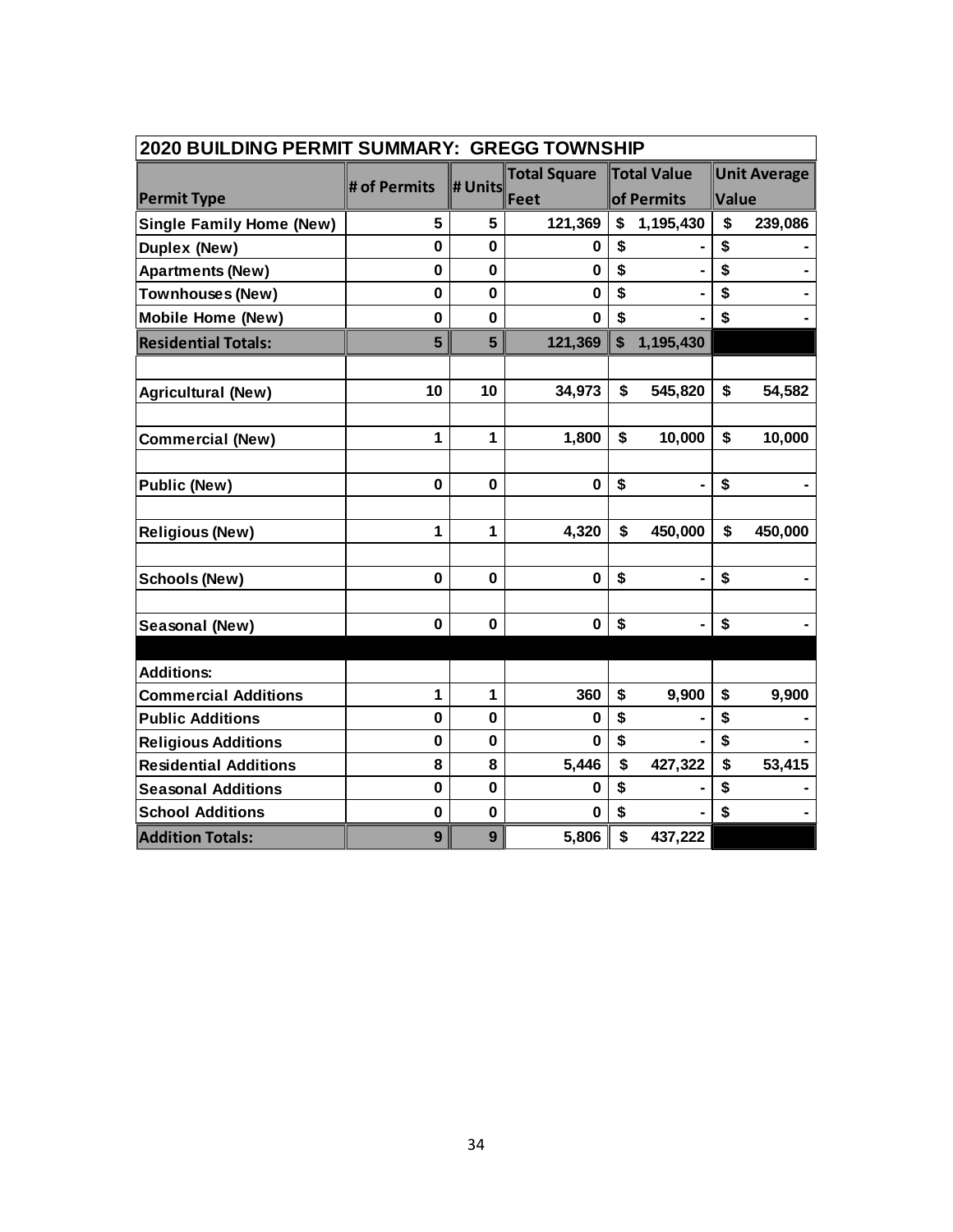| 2020 BUILDING PERMIT SUMMARY: HAINES TOWNSHIP |              |                 |                     |            |                |       |                     |  |  |  |  |
|-----------------------------------------------|--------------|-----------------|---------------------|------------|----------------|-------|---------------------|--|--|--|--|
|                                               | # of Permits | # Units         | <b>Total Square</b> |            | Total Value    |       | <b>Unit Average</b> |  |  |  |  |
| <b>Permit Type</b>                            |              |                 | Feet                | of Permits |                | Value |                     |  |  |  |  |
| <b>Single Family Home (New)</b>               | 4            | 4               | 6,514               | \$         | 422,830        | \$    | 105,708             |  |  |  |  |
| <b>Duplex (New)</b>                           | 0            | 0               | 0                   | \$         |                | \$    |                     |  |  |  |  |
| <b>Apartments (New)</b>                       | 0            | 0               | $\bf{0}$            | \$         |                | \$    |                     |  |  |  |  |
| <b>Townhouses (New)</b>                       | $\bf{0}$     | $\mathbf 0$     | $\mathbf 0$         | \$         |                | \$    |                     |  |  |  |  |
| <b>Mobile Home (New)</b>                      | 0            | 0               | $\bf{0}$            | \$         |                | \$    |                     |  |  |  |  |
| <b>Residential Totals:</b>                    | 4            | 4               | 6,514               | \$         | 422,830        |       |                     |  |  |  |  |
|                                               |              |                 |                     |            |                |       |                     |  |  |  |  |
| <b>Agricultural (New)</b>                     | 8            | 13              | 17,642              | \$         | 179,821        | \$    | 13,833              |  |  |  |  |
|                                               |              |                 |                     |            |                |       |                     |  |  |  |  |
| <b>Commercial (New)</b>                       | 0            | $\mathbf 0$     | $\bf{0}$            | \$         |                | \$    |                     |  |  |  |  |
| <b>Public (New)</b>                           | $\mathbf{0}$ | $\bf{0}$        | $\mathbf 0$         | \$         | $\blacksquare$ | \$    |                     |  |  |  |  |
|                                               |              |                 |                     |            |                |       |                     |  |  |  |  |
| <b>Religious (New)</b>                        | $\mathbf 0$  | $\mathbf 0$     | $\mathbf 0$         | \$         |                | \$    |                     |  |  |  |  |
|                                               |              |                 |                     |            |                |       |                     |  |  |  |  |
| <b>Schools (New)</b>                          | 0            | 0               | $\bf{0}$            | \$         |                | \$    |                     |  |  |  |  |
| Seasonal (New)                                | 1            | 1               | 4,224               | \$         | 149,140        | \$    | 149,140             |  |  |  |  |
|                                               |              |                 |                     |            |                |       |                     |  |  |  |  |
| <b>Additions:</b>                             |              |                 |                     |            |                |       |                     |  |  |  |  |
| <b>Commercial Additions</b>                   | $\mathbf 0$  | $\mathbf 0$     | $\bf{0}$            | \$         |                | \$    |                     |  |  |  |  |
| <b>Public Additions</b>                       | $\mathbf 0$  | 0               | $\bf{0}$            | \$         |                | \$    |                     |  |  |  |  |
| <b>Religious Additions</b>                    | $\mathbf 0$  | 0               | $\bf{0}$            | \$         |                | \$    |                     |  |  |  |  |
| <b>Residential Additions</b>                  | 5            | 5               | 5,636               | \$         | 588,590        | \$    | 117,718             |  |  |  |  |
| <b>Seasonal Additions</b>                     | 1            | 1               | 432                 | \$         | 13,100         | \$    | 13,100              |  |  |  |  |
| <b>School Additions</b>                       | $\bf{0}$     | $\mathbf 0$     | 0                   | \$         |                | \$    |                     |  |  |  |  |
| <b>Addition Totals:</b>                       | 6            | $6\phantom{1}6$ | 6,068               |            | \$601,690      |       |                     |  |  |  |  |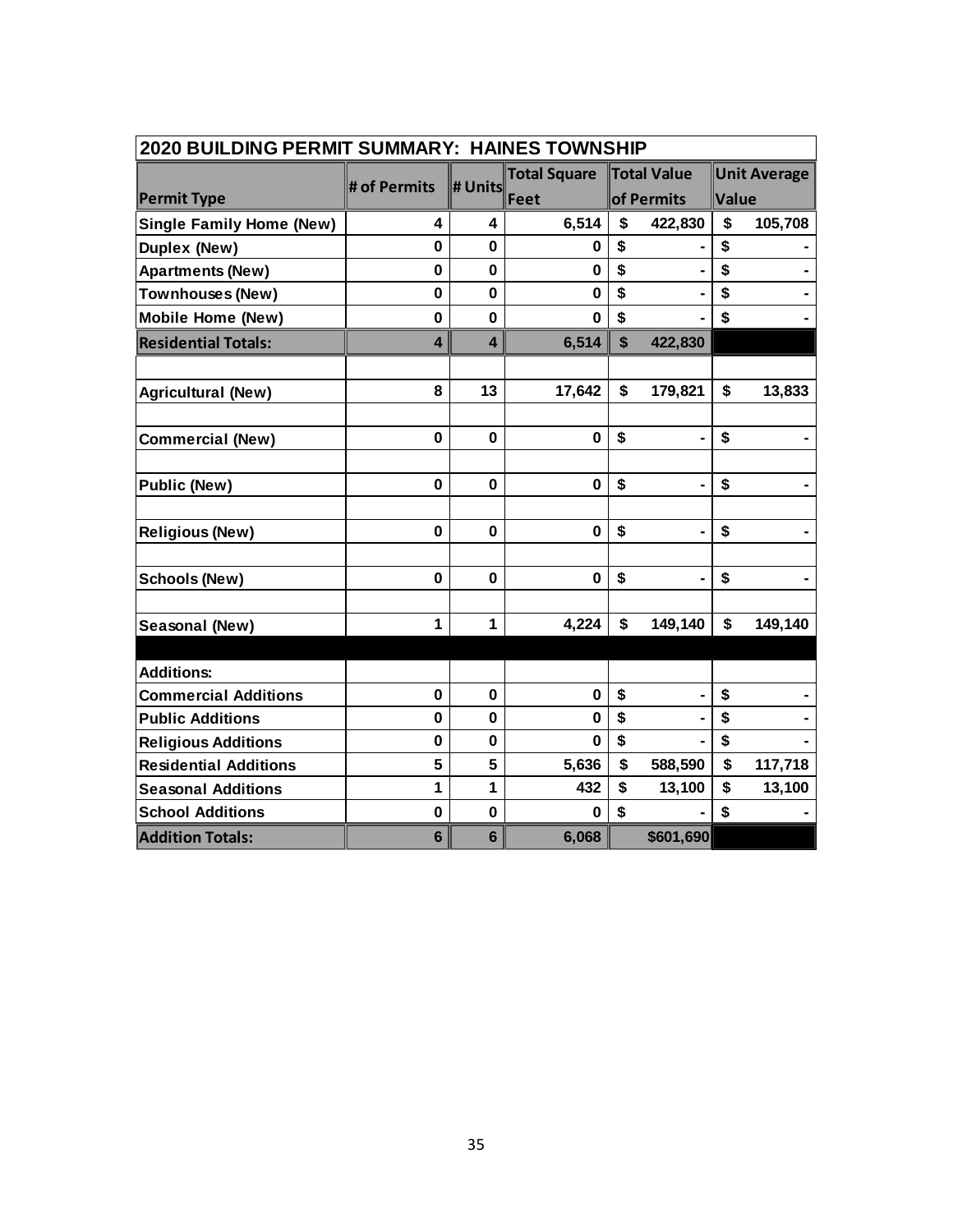| 2020 BUILDING PERMIT SUMMARY: MILES TOWNSHIP |                         |                         |                     |                           |                    |       |                     |  |  |  |  |
|----------------------------------------------|-------------------------|-------------------------|---------------------|---------------------------|--------------------|-------|---------------------|--|--|--|--|
|                                              | # of Permits            | # Units                 | <b>Total Square</b> |                           | <b>Total Value</b> |       | <b>Unit Average</b> |  |  |  |  |
| <b>Permit Type</b>                           |                         |                         | Feet                | of Permits                |                    | Value |                     |  |  |  |  |
| <b>Single Family Home (New)</b>              | 3                       | 3                       | 7,824               | \$                        | 104,000            | \$    | 34,667              |  |  |  |  |
| Duplex (New)                                 | $\mathbf{0}$            | $\mathbf 0$             | 0                   | \$                        |                    | \$    |                     |  |  |  |  |
| <b>Apartments (New)</b>                      | 0                       | $\mathbf 0$             | $\mathbf 0$         | \$                        |                    | \$    |                     |  |  |  |  |
| <b>Townhouses (New)</b>                      | 0                       | $\mathbf 0$             | $\bf{0}$            | \$                        |                    | \$    |                     |  |  |  |  |
| <b>Mobile Home (New)</b>                     | $\overline{2}$          | $\overline{2}$          | 1,851               | \$                        | 34,000             | \$    | 17,000              |  |  |  |  |
| <b>Residential Totals:</b>                   | 5                       | 5                       | 9,675               | \$                        | 138,000            |       |                     |  |  |  |  |
|                                              |                         |                         |                     |                           |                    |       |                     |  |  |  |  |
| <b>Agricultural (New)</b>                    | 12                      | 12                      | 39,700              | \$                        | 431,200            | \$    | 35,933              |  |  |  |  |
|                                              |                         |                         |                     |                           |                    |       |                     |  |  |  |  |
| <b>Commercial (New)</b>                      | $\mathbf 0$             | $\mathbf 0$             | $\mathbf 0$         | \$                        |                    | \$    |                     |  |  |  |  |
| <b>Public (New)</b>                          | 0                       | $\bf{0}$                | $\bf{0}$            | \$                        |                    | \$    |                     |  |  |  |  |
|                                              |                         |                         |                     |                           |                    |       |                     |  |  |  |  |
| <b>Religious (New)</b>                       | 0                       | $\mathbf 0$             | $\mathbf 0$         | \$                        | $\blacksquare$     | \$    |                     |  |  |  |  |
|                                              |                         |                         |                     |                           |                    |       |                     |  |  |  |  |
| <b>Schools (New)</b>                         | 0                       | $\mathbf 0$             | $\bf{0}$            | \$                        | $\blacksquare$     | \$    |                     |  |  |  |  |
| Seasonal (New)                               | 1                       | 1                       | 864                 | \$                        | 30,000             | \$    | 30,000              |  |  |  |  |
|                                              |                         |                         |                     |                           |                    |       |                     |  |  |  |  |
| <b>Additions:</b>                            |                         |                         |                     |                           |                    |       |                     |  |  |  |  |
| <b>Commercial Additions</b>                  | $\overline{\mathbf{2}}$ | $\overline{\mathbf{2}}$ | 2,635               | \$                        | 40,000             | \$    | 20,000              |  |  |  |  |
| <b>Public Additions</b>                      | $\mathbf 0$             | 0                       | 0                   | \$                        |                    | \$    |                     |  |  |  |  |
| <b>Religious Additions</b>                   | $\mathbf 0$             | $\mathbf 0$             | $\mathbf{0}$        | \$                        |                    | \$    |                     |  |  |  |  |
| <b>Residential Additions</b>                 | 5                       | 5                       | 7,760               | \$                        | 501,000            | \$    | 100,200             |  |  |  |  |
| <b>Seasonal Additions</b>                    | 0                       | $\mathbf 0$             | 0                   | \$                        |                    | \$    |                     |  |  |  |  |
| <b>School Additions</b>                      | $\mathbf 0$             | $\mathbf 0$             | 0                   | \$                        |                    | \$    |                     |  |  |  |  |
| <b>Addition Totals:</b>                      | $\overline{7}$          | $\overline{7}$          | 10,395              | $\boldsymbol{\mathsf{s}}$ | 541,000            |       |                     |  |  |  |  |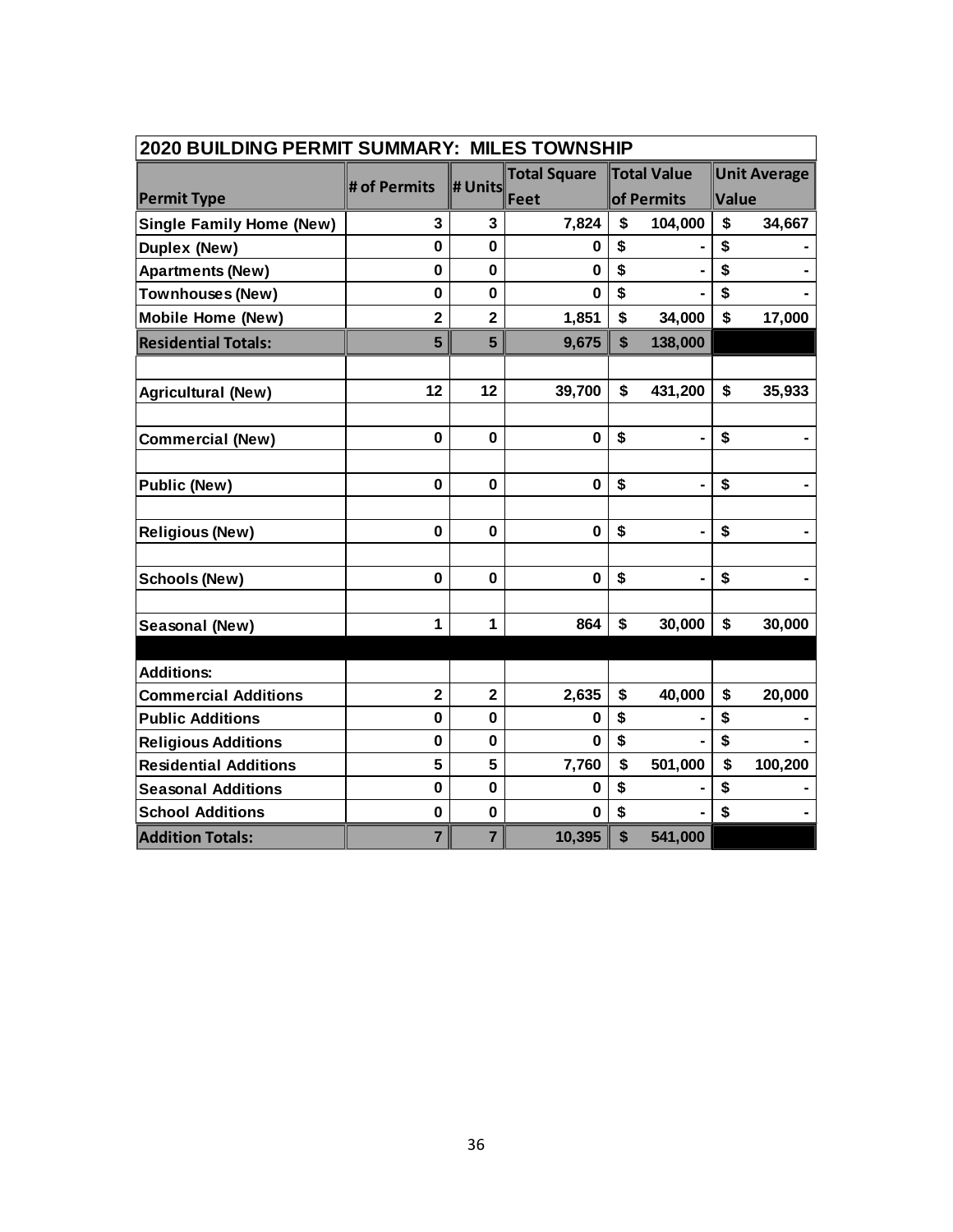| 2020 BUILDING PERMIT SUMMARY: MILLHEIM BOROUGH |                |                |                     |             |                |             |                     |  |
|------------------------------------------------|----------------|----------------|---------------------|-------------|----------------|-------------|---------------------|--|
|                                                |                |                | <b>Total Square</b> |             | Total Value    |             | <b>Unit Average</b> |  |
| <b>Permit Type</b>                             | # of Permits   | # Units        | Feet                |             | of Permits     | Value       |                     |  |
| <b>Single Family Home (New)</b>                | $\overline{2}$ | $\overline{2}$ | 6,666               | \$          | 520,900        | \$          | 260,450             |  |
| Duplex (New)                                   | 0              | $\mathbf 0$    | 0                   | \$          |                | \$          |                     |  |
| <b>Apartments (New)</b>                        | $\mathbf 0$    | $\mathbf 0$    | $\bf{0}$            | \$          |                | \$          |                     |  |
| <b>Townhouses (New)</b>                        | 0              | 0              | 0                   | \$          |                | \$          |                     |  |
| <b>Mobile Home (New)</b>                       | 1              | 1              | 1,312               | $\mathbf S$ | 60,000         | $\mathbf S$ | 60,000              |  |
| <b>Residential Totals:</b>                     | 3              | 3              | 7,978               | \$          | 580,900        |             |                     |  |
|                                                |                |                |                     |             |                |             |                     |  |
| <b>Agricultural (New)</b>                      | 1              | 1              | 840                 | \$          | 25,000         | \$          | 25,000              |  |
| <b>Commercial (New)</b>                        | $\bf{0}$       | $\mathbf 0$    | $\mathbf 0$         | \$          |                | \$          |                     |  |
|                                                |                |                |                     |             |                |             |                     |  |
| <b>Public (New)</b>                            | 0              | 0              | $\mathbf 0$         | \$          |                | \$          |                     |  |
|                                                |                |                |                     |             |                |             |                     |  |
| <b>Religious (New)</b>                         | 0              | $\mathbf 0$    | $\mathbf 0$         | \$          | $\blacksquare$ | \$          |                     |  |
| <b>Schools (New)</b>                           | 0              | 0              | $\mathbf 0$         | \$          |                | \$          |                     |  |
|                                                |                |                |                     |             |                |             |                     |  |
| Seasonal (New)                                 | $\bf{0}$       | $\mathbf 0$    | $\mathbf 0$         | \$          | $\blacksquare$ | \$          |                     |  |
|                                                |                |                |                     |             |                |             |                     |  |
| <b>Additions:</b>                              |                |                |                     |             |                |             |                     |  |
| <b>Commercial Additions</b>                    | $\mathbf 0$    | $\mathbf 0$    | $\mathbf 0$         | \$          |                | \$          |                     |  |
| <b>Public Additions</b>                        | $\mathbf 0$    | 0              | $\bf{0}$            | \$          |                | \$          |                     |  |
| <b>Religious Additions</b>                     | $\mathbf 0$    | $\mathbf 0$    | $\bf{0}$            | \$          |                | \$          |                     |  |
| <b>Residential Additions</b>                   | 1              | 1              | 265                 | \$          | 6,500          | \$          | 6,500               |  |
| <b>Seasonal Additions</b>                      | $\bf{0}$       | 0              | 0                   | \$          |                | \$          |                     |  |
| <b>School Additions</b>                        | $\mathbf 0$    | $\mathbf 0$    | $\bf{0}$            | \$          |                | \$          |                     |  |
| <b>Addition Totals:</b>                        | $\mathbf{1}$   | $\mathbf{1}$   | 265                 | \$          | 6,500          |             |                     |  |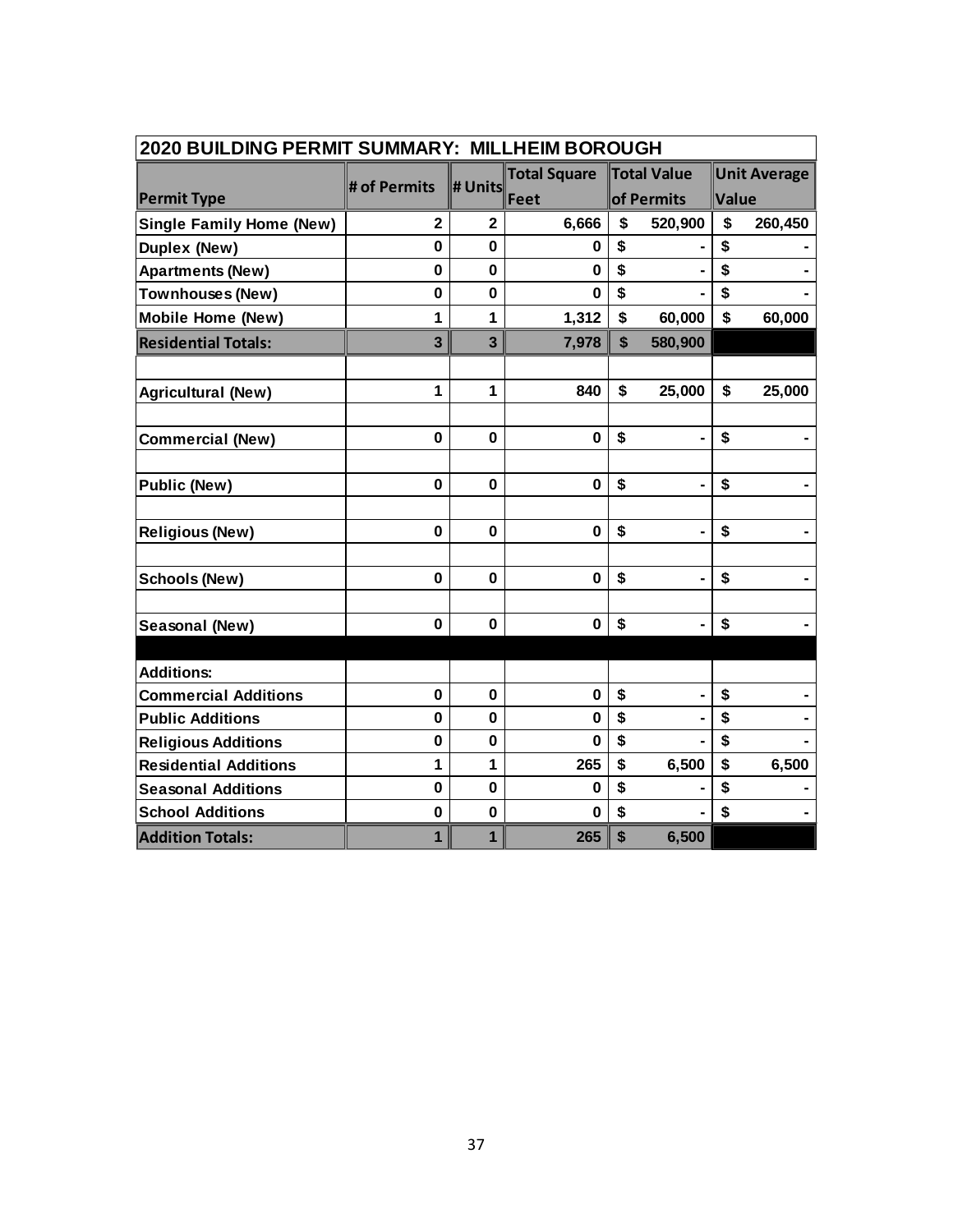| 2020 BUILDING PERMIT SUMMARY: PENN TOWNSHIP |              |                         |                     |    |                    |       |                     |  |  |
|---------------------------------------------|--------------|-------------------------|---------------------|----|--------------------|-------|---------------------|--|--|
|                                             | # of Permits | # Units                 | <b>Total Square</b> |    | <b>Total Value</b> |       | <b>Unit Average</b> |  |  |
| <b>Permit Type</b>                          |              |                         | Feet                |    | of Permits         | Value |                     |  |  |
| <b>Single Family Home (New)</b>             | 4            | 4                       | 9,792               | \$ | 605,000            | \$    | 151,250             |  |  |
| <b>Duplex (New)</b>                         | $\mathbf{0}$ | 0                       | 0                   | \$ |                    | \$    |                     |  |  |
| <b>Apartments (New)</b>                     | 0            | $\mathbf 0$             | $\mathbf 0$         | \$ |                    | \$    |                     |  |  |
| <b>Townhouses (New)</b>                     | $\mathbf 0$  | $\mathbf 0$             | $\bf{0}$            | \$ |                    | \$    |                     |  |  |
| <b>Mobile Home (New)</b>                    | $\mathbf 0$  | $\mathbf 0$             | $\bf{0}$            | \$ |                    | \$    |                     |  |  |
| <b>Residential Totals:</b>                  | 4            | 4                       | 9,792               | \$ | 605,000            |       |                     |  |  |
| <b>Agricultural (New)</b>                   | 6            | 6                       | 15,250              | \$ | 272,397            | \$    | 45,400              |  |  |
| <b>Commercial (New)</b>                     | 1            | 1                       | 1,800               | \$ | 11,500             | \$    | 11,500              |  |  |
| <b>Public (New)</b>                         | $\mathbf 0$  | 0                       | $\bf{0}$            | \$ |                    | \$    |                     |  |  |
| <b>Religious (New)</b>                      | $\mathbf 0$  | $\mathbf 0$             | $\mathbf 0$         | \$ |                    | \$    |                     |  |  |
| <b>Schools (New)</b>                        | $\mathbf 0$  | $\mathbf{0}$            | $\bf{0}$            | \$ |                    | \$    |                     |  |  |
| Seasonal (New)                              | 1            | 1                       | 912                 | \$ | 80,000             | \$    | 80,000              |  |  |
| <b>Additions:</b>                           |              |                         |                     |    |                    |       |                     |  |  |
| <b>Commercial Additions</b>                 | $\mathbf 0$  | $\mathbf 0$             | $\mathbf 0$         | \$ |                    | \$    |                     |  |  |
| <b>Public Additions</b>                     | 0            | $\mathbf 0$             | $\mathbf 0$         | \$ |                    | \$    |                     |  |  |
| <b>Religious Additions</b>                  | 0            | $\mathbf 0$             | 0                   | \$ |                    | \$    |                     |  |  |
| <b>Residential Additions</b>                | 4            | 4                       | 3,623               | \$ | 339,000            | \$    | 84,750              |  |  |
| <b>Seasonal Additions</b>                   | 0            | $\bf{0}$                | $\bf{0}$            | \$ |                    | \$    |                     |  |  |
| <b>School Additions</b>                     | $\mathbf 0$  | $\mathbf 0$             | $\mathbf 0$         | \$ |                    | \$    |                     |  |  |
| <b>Addition Totals:</b>                     | 4            | $\overline{\mathbf{4}}$ | 3,623               |    | \$339,000          |       |                     |  |  |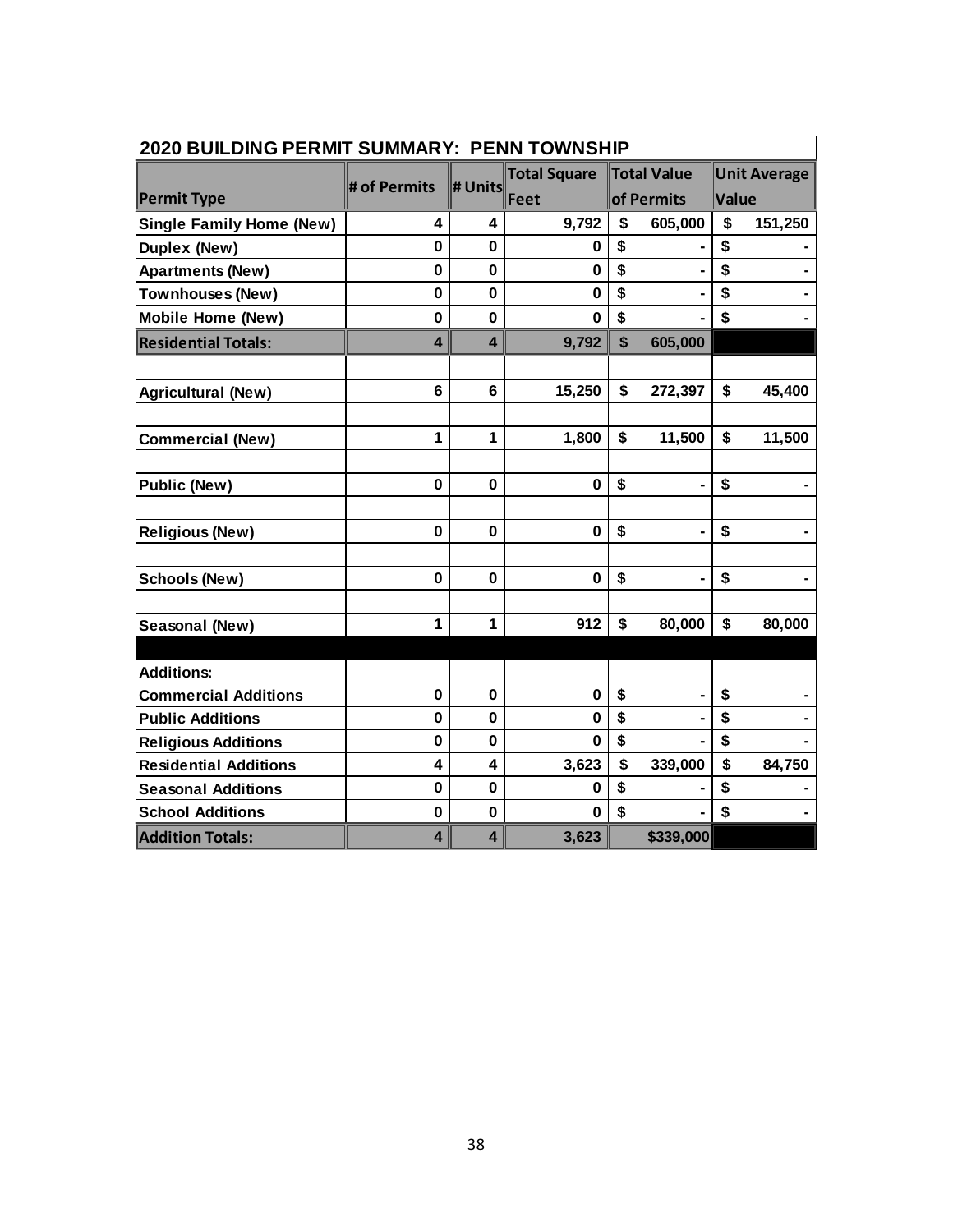| <b>2020 BUILDING PERMIT SUMMARY: POTTER TOWNSHIP</b> |                         |                         |                     |              |                    |                           |                     |  |
|------------------------------------------------------|-------------------------|-------------------------|---------------------|--------------|--------------------|---------------------------|---------------------|--|
|                                                      | # of Permits            | # Units                 | <b>Total Square</b> |              | <b>Total Value</b> |                           | <b>Unit Average</b> |  |
| <b>Permit Type</b>                                   |                         |                         | Feet                |              | of Permits         | Value                     |                     |  |
| <b>Single Family Home (New)</b>                      | 9                       | 9                       | 27,938              | \$           | 3,415,350          | \$                        | 379,483             |  |
| <b>Duplex (New)</b>                                  | $\mathbf{0}$            | $\mathbf 0$             | 0                   | \$           |                    | \$                        |                     |  |
| <b>Apartments (New)</b>                              | $\mathbf 0$             | $\mathbf 0$             | $\mathbf 0$         | \$           |                    | \$                        |                     |  |
| <b>Townhouses (New)</b>                              | 0                       | $\mathbf 0$             | $\bf{0}$            | \$           |                    | \$                        |                     |  |
| <b>Mobile Home (New)</b>                             | 3                       | 3                       | 2,940               | \$           | 45,000             | \$                        | 15,000              |  |
| <b>Residential Totals:</b>                           | 12                      | 12                      | 30,878              | $\mathbf{s}$ | 3,622,900          |                           |                     |  |
|                                                      |                         |                         |                     |              |                    |                           |                     |  |
| <b>Agricultural (New)</b>                            | 5                       | 8                       | 7,228               | \$           | 360,000            | \$                        | 45,000              |  |
|                                                      |                         |                         |                     |              |                    |                           |                     |  |
| <b>Commercial (New)</b>                              | $\overline{\mathbf{2}}$ | $\overline{\mathbf{2}}$ | 48,500              | \$           | 1,232,000          | \$                        | 616,000             |  |
|                                                      |                         |                         |                     |              |                    |                           |                     |  |
| <b>Public (New)</b>                                  | 1                       | 1                       | 7,488               | \$           | 3,830,000          | \$                        | 3,830,000           |  |
|                                                      |                         |                         |                     |              |                    |                           |                     |  |
| <b>Religious (New)</b>                               | $\mathbf 0$             | $\mathbf 0$             | $\mathbf 0$         | \$           | $\blacksquare$     | \$                        |                     |  |
|                                                      |                         |                         |                     |              |                    |                           |                     |  |
| <b>Schools (New)</b>                                 | 0                       | $\mathbf 0$             | $\mathbf 0$         | \$           | $\blacksquare$     | \$                        |                     |  |
|                                                      |                         |                         |                     |              |                    |                           |                     |  |
| Seasonal (New)                                       | 0                       | 0                       | $\mathbf 0$         | \$           | $\blacksquare$     | \$                        |                     |  |
|                                                      |                         |                         |                     |              |                    |                           |                     |  |
| <b>Additions:</b>                                    |                         |                         |                     |              |                    |                           |                     |  |
| <b>Commercial Additions</b>                          | 1                       | 1                       | 4,438               | \$           | 1,300,000          | \$                        | 1,300,000           |  |
| <b>Public Additions</b>                              | $\mathbf 0$             | 0                       | 0                   | \$           |                    | \$                        |                     |  |
| <b>Religious Additions</b>                           | $\mathbf 0$             | $\mathbf 0$             | $\mathbf 0$         | \$           |                    | $\boldsymbol{\mathsf{s}}$ |                     |  |
| <b>Residential Additions</b>                         | 9                       | 9                       | 7,222               | \$           | 914,542            | \$                        | 101,616             |  |
| <b>Seasonal Additions</b>                            | 1                       | 1                       | 100                 | \$           | 5,000              | \$                        | 5,000               |  |
| <b>School Additions</b>                              | $\mathbf 0$             | $\bf{0}$                | 0                   | \$           |                    | \$                        |                     |  |
| <b>Addition Totals:</b>                              | 11                      | 11                      | 11,660              |              | \$2,219,542        |                           |                     |  |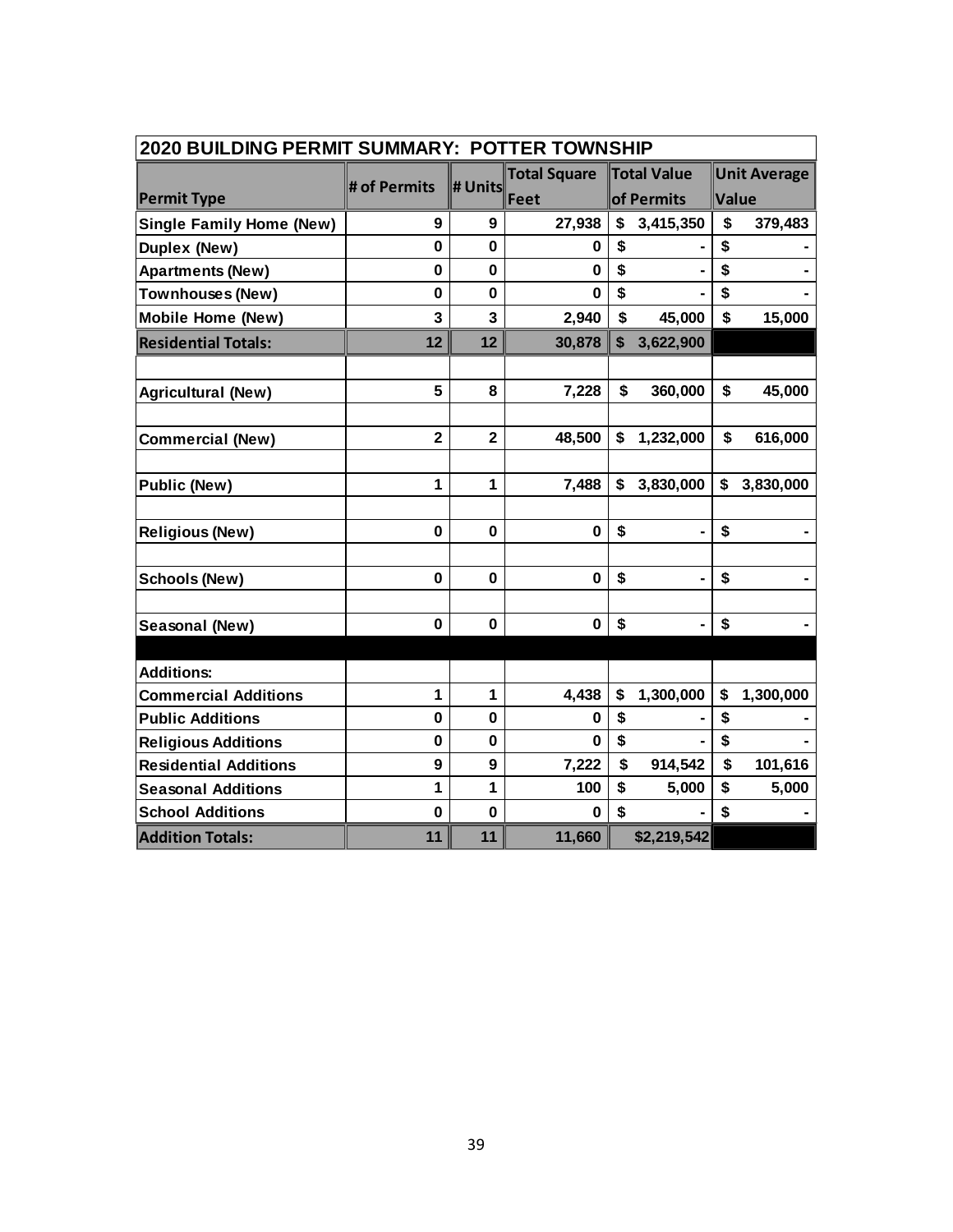| 2020 BUILDING PERMIT SUMMARY: UPPER BALD EAGLE VALLEY REGION |                |             |                     |                 |                     |           |  |
|--------------------------------------------------------------|----------------|-------------|---------------------|-----------------|---------------------|-----------|--|
|                                                              | # of Permits   | # Units     | <b>Total Square</b> | Total Value     | <b>Unit Average</b> |           |  |
| <b>Permit Type</b>                                           |                |             | Feet                | of Permits      | Value               |           |  |
| <b>Single Family Home (New)</b>                              | 8              | 8           | 21,258              | \$<br>1,426,850 | \$                  | 178,356   |  |
| Duplex (New)                                                 | 0              | 0           | 0                   | \$              | \$                  |           |  |
| <b>Apartments (New)</b>                                      | 0              | 0           | $\bf{0}$            | \$              | \$                  |           |  |
| <b>Townhouses (New)</b>                                      | $\mathbf 0$    | 0           | $\Omega$            | \$              | \$                  |           |  |
| <b>Mobile Home (New)</b>                                     | 6              | 6           | 6,540               | \$<br>375,580   | \$                  | 62,597    |  |
| <b>Residential Totals:</b>                                   | 14             | 14          | 27,798              | \$<br>1,802,430 |                     |           |  |
|                                                              |                |             |                     |                 |                     |           |  |
| <b>Agricultural (New)</b>                                    | $\overline{7}$ | 7           | 16,456              | \$<br>258,575   | \$                  | 36,939    |  |
|                                                              |                |             |                     |                 |                     |           |  |
| <b>Commercial (New)</b>                                      | 1              | 1           | 24,000              | \$<br>1,100,009 | \$                  | 1,100,009 |  |
| <b>Public (New)</b>                                          | 0              | $\mathbf 0$ | $\bf{0}$            | \$              | \$                  |           |  |
|                                                              |                |             |                     |                 |                     |           |  |
| <b>Religious (New)</b>                                       | $\mathbf 0$    | $\mathbf 0$ | $\bf{0}$            | \$              | \$                  |           |  |
|                                                              |                |             |                     |                 |                     |           |  |
| <b>Schools (New)</b>                                         | 0              | $\bf{0}$    | $\bf{0}$            | \$              | \$                  |           |  |
| Seasonal (New)                                               | $\mathbf 0$    | $\mathbf 0$ | $\mathbf 0$         | \$              | \$                  |           |  |
|                                                              |                |             |                     |                 |                     |           |  |
| <b>Additions:</b>                                            |                |             |                     |                 |                     |           |  |
| <b>Commercial Additions</b>                                  | 0              | 0           | $\mathbf 0$         | \$              | \$                  |           |  |
| <b>Public Additions</b>                                      | $\mathbf{0}$   | $\mathbf 0$ | $\bf{0}$            | \$              | \$                  |           |  |
| <b>Religious Additions</b>                                   | 0              | $\mathbf 0$ | $\bf{0}$            | \$              | \$                  |           |  |
| <b>Residential Additions</b>                                 | 10             | 10          | 6,340               | \$<br>580,500   | \$                  | 58,050    |  |
| <b>Seasonal Additions</b>                                    | 0              | 0           | 0                   | \$              | \$                  |           |  |
| <b>School Additions</b>                                      | $\mathbf 0$    | $\mathbf 0$ | $\bf{0}$            | \$              | \$                  |           |  |
| <b>Addition Totals:</b>                                      | 10             | 10          | 6,340               | \$580,500       |                     |           |  |

### 'n **2020 BUILDING PERMIT SUMMARY: UPPER BALD EAGLE VALLEY REGION**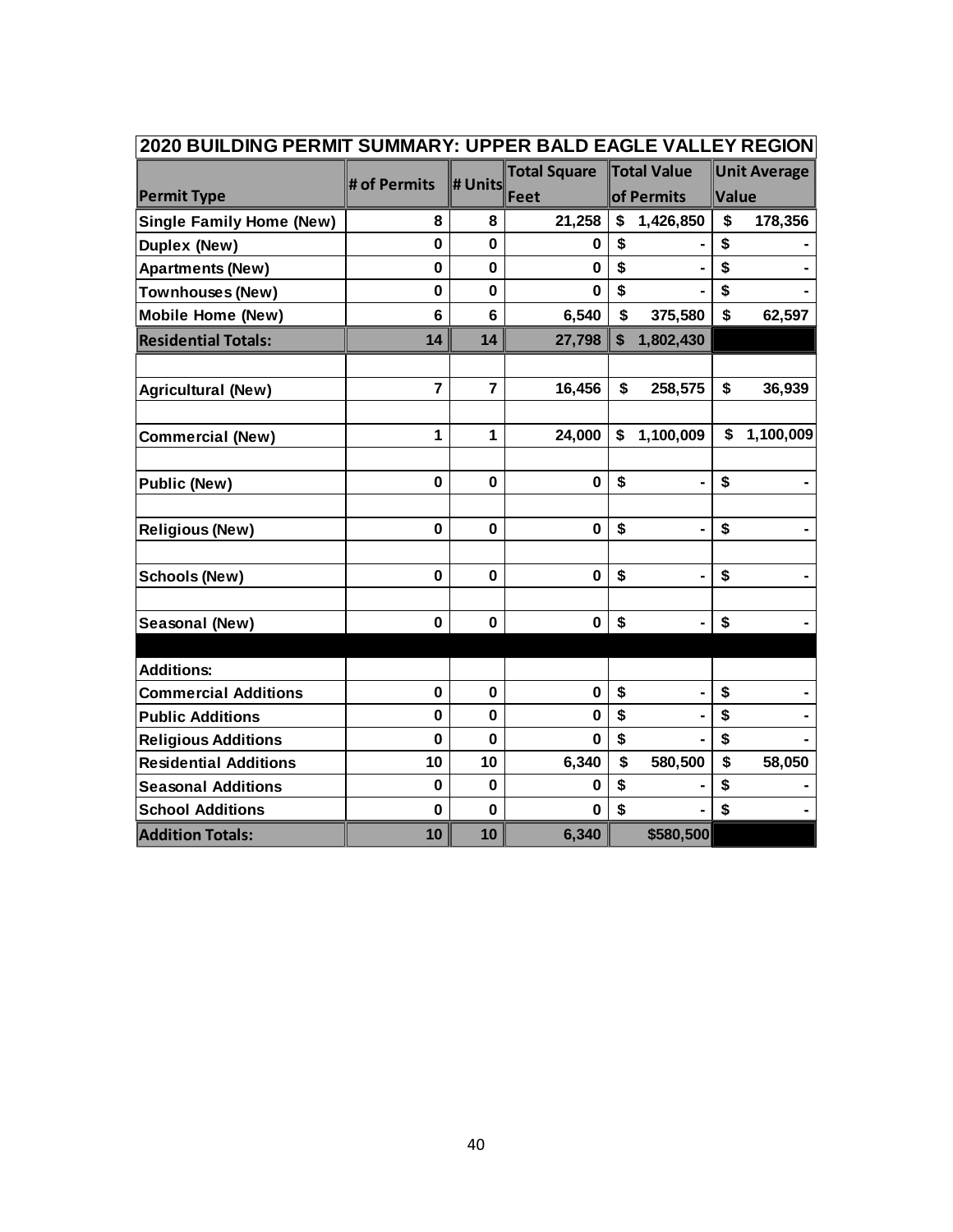| 2020 BUILDING PERMIT SUMMARY: HUSTON TOWNSHIP |                |                         |                     |            |                |                         |         |  |  |  |
|-----------------------------------------------|----------------|-------------------------|---------------------|------------|----------------|-------------------------|---------|--|--|--|
|                                               | # of Permits   | # Units                 | <b>Total Square</b> |            | Total Value    | <b>Unit Average</b>     |         |  |  |  |
| <b>Permit Type</b>                            |                |                         | Feet                | of Permits |                | Value                   |         |  |  |  |
| <b>Single Family Home (New)</b>               | 1              | 1                       | 1,840               | \$         | 60,000         | \$                      | 60,000  |  |  |  |
| Duplex (New)                                  | 0              | 0                       | 0                   | \$         |                | \$                      |         |  |  |  |
| <b>Apartments (New)</b>                       | 0              | $\mathbf 0$             | $\bf{0}$            | \$         |                | \$                      |         |  |  |  |
| Townhouses (New)                              | 0              | $\mathbf 0$             | $\bf{0}$            | \$         |                | \$                      |         |  |  |  |
| <b>Mobile Home (New)</b>                      | 0              | $\mathbf 0$             | $\bf{0}$            | \$         |                | \$                      |         |  |  |  |
| <b>Residential Totals:</b>                    | $\mathbf{1}$   | $\mathbf{1}$            | 1,840               | \$         | 60,000         |                         |         |  |  |  |
|                                               |                |                         |                     |            |                |                         |         |  |  |  |
| <b>Agricultural (New)</b>                     | 4              | 4                       | 11,000              | \$         | 188,000        | \$                      | 47,000  |  |  |  |
|                                               |                |                         |                     |            |                |                         |         |  |  |  |
| <b>Commercial (New)</b>                       | $\mathbf 0$    | $\mathbf 0$             | $\bf{0}$            | \$         | $\blacksquare$ | \$                      |         |  |  |  |
|                                               |                |                         |                     |            |                |                         |         |  |  |  |
| <b>Public (New)</b>                           | $\mathbf 0$    | $\mathbf 0$             | $\bf{0}$            | \$         |                | \$                      |         |  |  |  |
|                                               |                |                         |                     |            |                |                         |         |  |  |  |
| <b>Religious (New)</b>                        | $\mathbf 0$    | $\mathbf 0$             | $\bf{0}$            | \$         |                | \$                      |         |  |  |  |
|                                               |                |                         |                     |            |                |                         |         |  |  |  |
| <b>Schools (New)</b>                          | $\mathbf 0$    | $\mathbf 0$             | $\mathbf 0$         | \$         |                | \$                      |         |  |  |  |
|                                               |                |                         |                     |            |                |                         |         |  |  |  |
| Seasonal (New)                                | 0              | $\mathbf 0$             | $\bf{0}$            | \$         |                | \$                      |         |  |  |  |
|                                               |                |                         |                     |            |                |                         |         |  |  |  |
| <b>Additions:</b>                             |                |                         |                     |            |                |                         |         |  |  |  |
| <b>Commercial Additions</b>                   | 0              | 0                       | $\mathbf 0$         | \$         |                | \$                      |         |  |  |  |
| <b>Public Additions</b>                       | 0              | $\mathbf 0$             | $\bf{0}$            | \$         |                | \$                      |         |  |  |  |
| <b>Religious Additions</b>                    | 0              | $\mathbf 0$             | $\bf{0}$            | \$         |                | \$                      |         |  |  |  |
| <b>Residential Additions</b>                  | $\overline{2}$ | $\overline{\mathbf{2}}$ | 1,080               | \$         | 200,000        | $\overline{\mathbf{s}}$ | 100,000 |  |  |  |
| <b>Seasonal Additions</b>                     | $\mathbf 0$    | $\mathbf 0$             | $\bf{0}$            | \$         |                | \$                      |         |  |  |  |
| <b>School Additions</b>                       | $\mathbf 0$    | $\mathbf 0$             | 0                   | \$         |                | \$                      |         |  |  |  |
| <b>Addition Totals:</b>                       | $\overline{2}$ | $\overline{2}$          | 1,080               | \$         | 200,000        |                         |         |  |  |  |

### r. **2020 BUILDING PERMIT SUMMARY: HUSTON TOWNSHIP**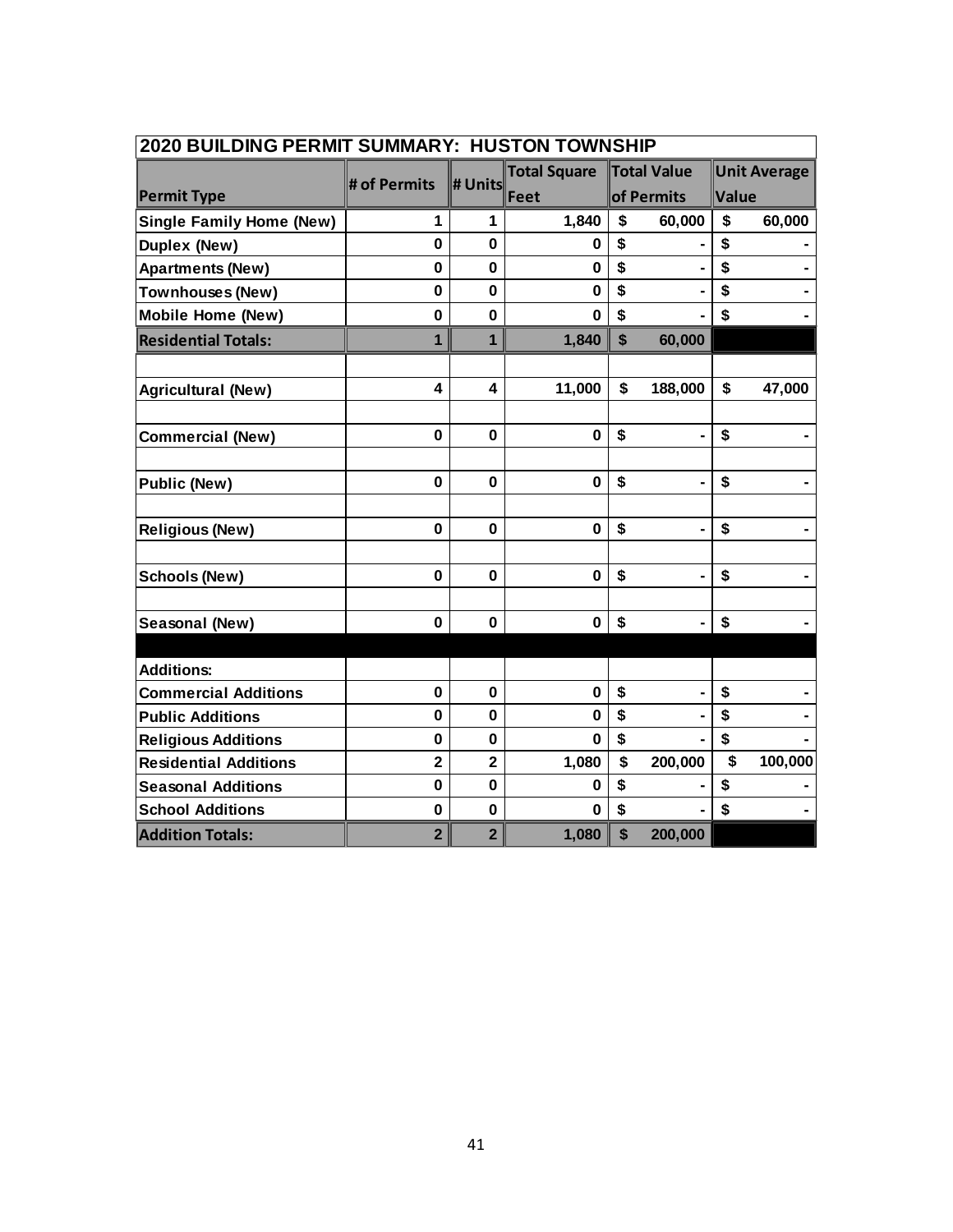| 2020 BUILDING PERMIT SUMMARY: PORT MATILDA BOROUGH |                |                |                     |               |                     |  |  |  |
|----------------------------------------------------|----------------|----------------|---------------------|---------------|---------------------|--|--|--|
|                                                    | # of Permits   | # Units        | <b>Total Square</b> | Total Value   | <b>Unit Average</b> |  |  |  |
| <b>Permit Type</b>                                 |                |                | Feet                | of Permits    | Value               |  |  |  |
| <b>Single Family Home (New)</b>                    | 0              | 0              | 0                   | \$            | \$                  |  |  |  |
| <b>Duplex (New)</b>                                | $\mathbf{0}$   | $\mathbf{0}$   | $\bf{0}$            | \$            | \$                  |  |  |  |
| <b>Apartments (New)</b>                            | 0              | 0              | 0                   | \$            | \$                  |  |  |  |
| Townhouses (New)                                   | $\mathbf 0$    | 0              | $\bf{0}$            | \$            | \$                  |  |  |  |
| <b>Mobile Home (New)</b>                           | 3              | 3              | 3,200               | \$<br>195,580 | \$<br>65,193        |  |  |  |
| <b>Residential Totals:</b>                         | 3              | 3              | 3,200               | 195,580<br>\$ |                     |  |  |  |
| <b>Agricultural (New)</b>                          | 0              | $\pmb{0}$      | $\bf{0}$            | \$            | \$                  |  |  |  |
|                                                    |                |                |                     |               |                     |  |  |  |
| <b>Commercial (New)</b>                            | $\mathbf 0$    | $\mathbf 0$    | $\mathbf 0$         | \$<br>۰       | \$                  |  |  |  |
| <b>Public (New)</b>                                | 0              | $\mathbf 0$    | $\bf{0}$            | \$            | \$                  |  |  |  |
|                                                    |                |                |                     |               |                     |  |  |  |
| <b>Religious (New)</b>                             | $\mathbf 0$    | $\mathbf 0$    | $\bf{0}$            | \$            | \$                  |  |  |  |
| <b>Schools (New)</b>                               | $\mathbf 0$    | $\bf{0}$       | $\bf{0}$            | \$            | \$                  |  |  |  |
| Seasonal (New)                                     | 0              | 0              | 0                   | \$            | \$                  |  |  |  |
|                                                    |                |                |                     |               |                     |  |  |  |
| <b>Additions:</b>                                  |                |                |                     |               |                     |  |  |  |
| <b>Commercial Additions</b>                        | $\mathbf 0$    | $\mathbf 0$    | $\mathbf 0$         | \$            | \$                  |  |  |  |
| <b>Public Additions</b>                            | $\mathbf 0$    | $\mathbf{0}$   | $\mathbf 0$         | \$            | \$                  |  |  |  |
| <b>Religious Additions</b>                         | $\mathbf 0$    | $\mathbf 0$    | $\bf{0}$            | \$            | \$                  |  |  |  |
| <b>Residential Additions</b>                       | $\overline{2}$ | $\overline{2}$ | 1,546               | \$<br>32,000  | \$<br>16,000        |  |  |  |
| <b>Seasonal Additions</b>                          | $\mathbf 0$    | $\mathbf 0$    | $\bf{0}$            | \$            | \$                  |  |  |  |
| <b>School Additions</b>                            | $\mathbf 0$    | $\mathbf 0$    | $\bf{0}$            | \$            | \$                  |  |  |  |
| <b>Addition Totals:</b>                            | $\overline{2}$ | $\overline{2}$ | 1,546               | \$32,000      |                     |  |  |  |

# **2020 BUILDING BEBMIT SUMMARY: BORT MATILDA BOROUGH**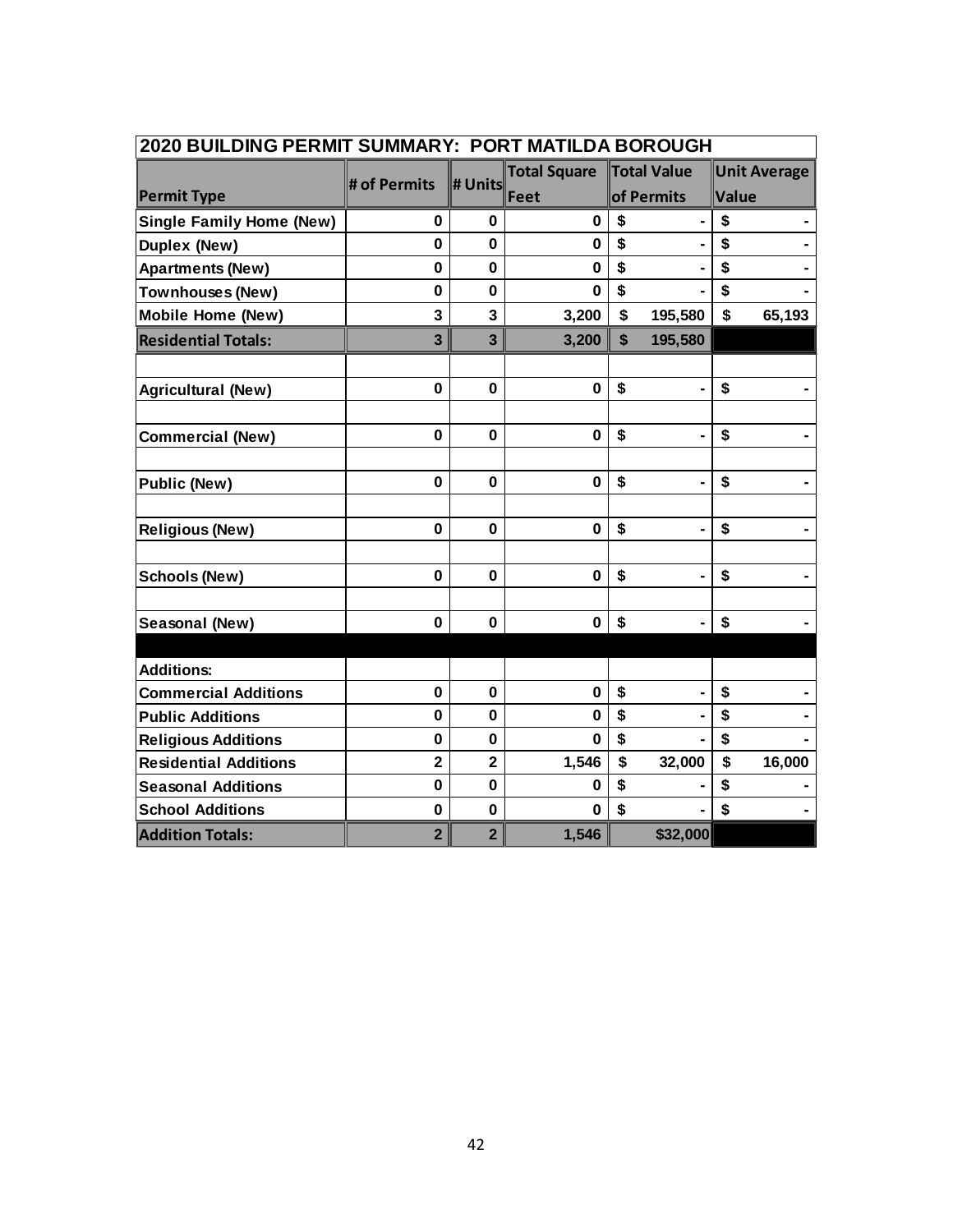| <b>2020 BUILDING PERMIT SUMMARY: TAYLOR TOWNSHIP</b> |              |                         |                     |              |                |              |                     |  |  |
|------------------------------------------------------|--------------|-------------------------|---------------------|--------------|----------------|--------------|---------------------|--|--|
|                                                      |              |                         | <b>Total Square</b> |              | Total Value    |              | <b>Unit Average</b> |  |  |
| <b>Permit Type</b>                                   | # of Permits | # Units                 | $\ $ Feet           |              | of Permits     | <b>Value</b> |                     |  |  |
| <b>Single Family Home (New)</b>                      | 3            | 3                       | 7,507               | \$           | 520,000        | \$           | 173,333             |  |  |
| Duplex (New)                                         | 0            | $\mathbf{0}$            | 0                   | \$           |                | \$           |                     |  |  |
| <b>Apartments (New)</b>                              | 0            | $\mathbf 0$             | 0                   | \$           |                | \$           |                     |  |  |
| <b>Townhouses (New)</b>                              | 0            | $\bf{0}$                | 0                   | \$           |                | \$           |                     |  |  |
| <b>Mobile Home (New)</b>                             | $\mathbf{0}$ | $\mathbf 0$             | $\bf{0}$            | \$           |                | \$           |                     |  |  |
| <b>Residential Totals:</b>                           | 3            | $\overline{\mathbf{3}}$ | 7,507               | $\mathbf{s}$ | 520,000        |              |                     |  |  |
| <b>Agricultural (New)</b>                            | 3            | 3                       | 5,456               | \$           | 70,575         | \$           | 23,525              |  |  |
| <b>Commercial (New)</b>                              | 0            | 0                       | 0                   | \$           |                | \$           |                     |  |  |
| <b>Public (New)</b>                                  | $\mathbf 0$  | $\mathbf 0$             | $\mathbf 0$         | \$           |                | \$           |                     |  |  |
| <b>Religious (New)</b>                               | $\mathbf 0$  | $\mathbf 0$             | $\mathbf 0$         | \$           |                | \$           |                     |  |  |
| <b>Schools (New)</b>                                 | $\mathbf 0$  | 0                       | $\bf{0}$            | \$           |                | \$           |                     |  |  |
| Seasonal (New)                                       | $\mathbf 0$  | $\mathbf 0$             | $\bf{0}$            | \$           | $\blacksquare$ | \$           |                     |  |  |
| <b>Additions:</b>                                    |              |                         |                     |              |                |              |                     |  |  |
| <b>Commercial Additions</b>                          | $\mathbf 0$  | $\mathbf 0$             | $\mathbf 0$         | \$           |                | \$           |                     |  |  |
| <b>Public Additions</b>                              | 0            | $\mathbf{0}$            | 0                   | \$           |                | \$           |                     |  |  |
| <b>Religious Additions</b>                           | $\mathbf 0$  | $\bf{0}$                | O                   | \$           |                | \$           |                     |  |  |
| <b>Residential Additions</b>                         | 1            | 1                       | 420                 | \$           | 60,000         | \$           | 60,000              |  |  |
| <b>Seasonal Additions</b>                            | $\mathbf{0}$ | $\mathbf 0$             | $\bf{0}$            | \$           |                | \$           |                     |  |  |
| <b>School Additions</b>                              | $\mathbf 0$  | $\mathbf 0$             | 0                   | \$           |                | \$           |                     |  |  |
| <b>Addition Totals:</b>                              | $\mathbf{1}$ | $\mathbf{1}$            | 420                 | \$           | 60,000         |              |                     |  |  |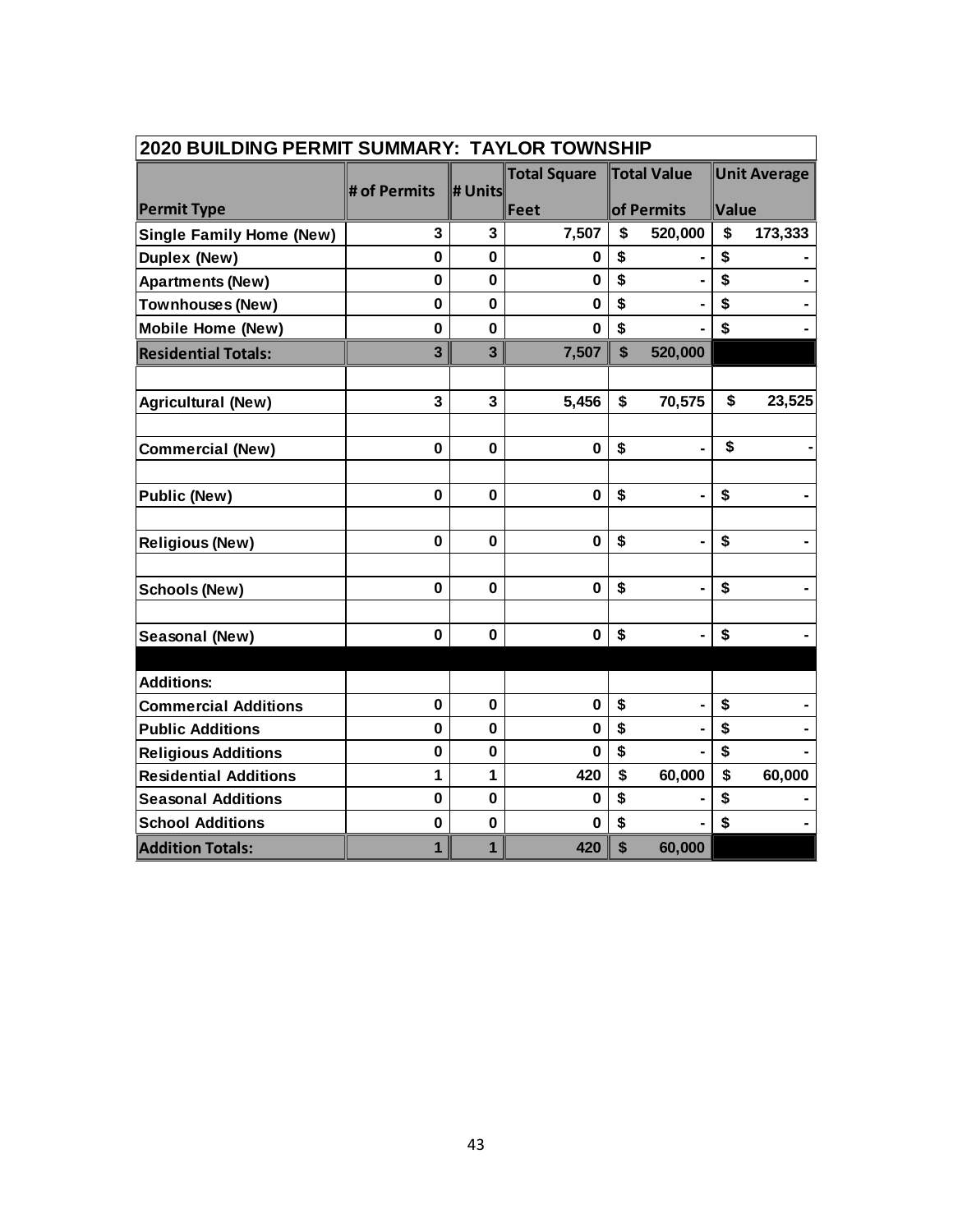| <b>2020 BUILDING PERMIT SUMMARY: UNION TOWNSHIP</b> |                         |                         |                     |    |                |       |                     |  |  |
|-----------------------------------------------------|-------------------------|-------------------------|---------------------|----|----------------|-------|---------------------|--|--|
|                                                     | # of Permits            | $\ $ # Units $\ $       | <b>Total Square</b> |    | Total Value    |       | <b>Unit Average</b> |  |  |
| <b>Permit Type</b>                                  |                         |                         | $\ $ Feet           |    | of Permits     | Value |                     |  |  |
| <b>Single Family Home (New)</b>                     | 3                       | 3                       | 10,375              | \$ | 696,850        | \$    | 232,283             |  |  |
| <b>Duplex (New)</b>                                 | $\mathbf 0$             | $\mathbf 0$             | 0                   | \$ |                | \$    |                     |  |  |
| <b>Apartments (New)</b>                             | $\bf{0}$                | $\bf{0}$                | $\bf{0}$            | \$ |                | \$    |                     |  |  |
| <b>Townhouses (New)</b>                             | $\mathbf 0$             | $\mathbf 0$             | 0                   | \$ |                | \$    |                     |  |  |
| <b>Mobile Home (New)</b>                            | 3                       | 3                       | 3,340               | \$ | 180,000        | \$    | 60,000              |  |  |
| <b>Residential Totals:</b>                          | $6\phantom{1}$          | $6\phantom{1}$          | 13,715              | \$ | 876,850        |       |                     |  |  |
| <b>Agricultural (New)</b>                           | 0                       | $\bf{0}$                | $\bf{0}$            | \$ |                | \$    |                     |  |  |
|                                                     |                         |                         |                     |    |                |       |                     |  |  |
| <b>Commercial (New)</b>                             | $\mathbf{1}$            | 1                       | 24,000              | \$ | 1,100,009      | \$    | 1,100,009           |  |  |
| <b>Public (New)</b>                                 | $\mathbf 0$             | $\mathbf 0$             | $\mathbf 0$         | \$ |                | \$    |                     |  |  |
| <b>Religious (New)</b>                              | 0                       | 0                       | $\mathbf 0$         | \$ |                | \$    |                     |  |  |
|                                                     |                         |                         |                     |    |                |       |                     |  |  |
| <b>Schools (New)</b>                                | $\mathbf 0$             | $\mathbf 0$             | $\mathbf 0$         | \$ |                | \$    |                     |  |  |
| Seasonal (New)                                      | $\mathbf 0$             | 0                       | $\mathbf 0$         | \$ | $\blacksquare$ | \$    |                     |  |  |
| <b>Additions:</b>                                   |                         |                         |                     |    |                |       |                     |  |  |
| <b>Commercial Additions</b>                         | $\mathbf{1}$            | $\mathbf{1}$            | 448                 | \$ | 6,800          | \$    | 6,800               |  |  |
| <b>Public Additions</b>                             | $\mathbf 0$             | $\mathbf 0$             | 0                   | \$ |                | \$    |                     |  |  |
| <b>Religious Additions</b>                          | $\mathbf 0$             | $\mathbf 0$             | $\bf{0}$            | \$ |                | \$    |                     |  |  |
| <b>Residential Additions</b>                        | 3                       | 3                       | 1,038               | \$ | 88,500         | \$    | 29,500              |  |  |
| <b>Seasonal Additions</b>                           | $\mathbf{0}$            | $\mathbf 0$             | $\bf{0}$            | \$ |                | \$    |                     |  |  |
| <b>School Additions</b>                             | 0                       | 0                       | 0                   | \$ |                | \$    |                     |  |  |
| <b>Addition Totals:</b>                             | $\overline{\mathbf{4}}$ | $\overline{\mathbf{4}}$ | 1,486               | \$ | 95,300         |       |                     |  |  |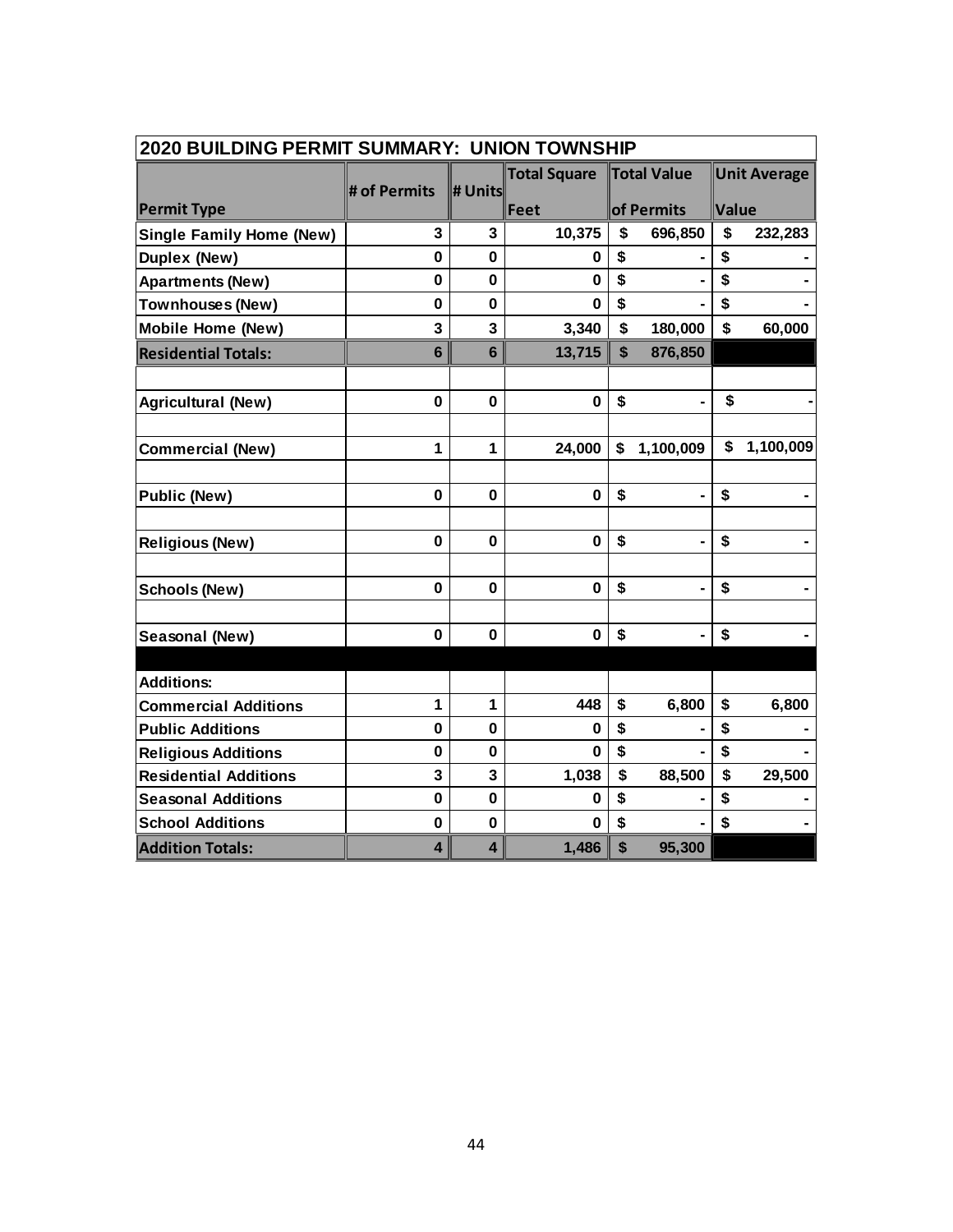| 2020 BUILDING PERMIT SUMMARY: UNIONVILLE BOROUGH |              |              |                     |                      |                     |  |  |  |  |
|--------------------------------------------------|--------------|--------------|---------------------|----------------------|---------------------|--|--|--|--|
|                                                  |              |              | <b>Total Square</b> | Total Value          | <b>Unit Average</b> |  |  |  |  |
| <b>Permit Type</b>                               | # of Permits | # Units      | Feet                | of Permits           | Value               |  |  |  |  |
| <b>Single Family Home (New)</b>                  | $\mathbf 0$  | $\mathbf 0$  | $\bf{0}$            | \$<br>$\blacksquare$ | \$                  |  |  |  |  |
| Duplex (New)                                     | $\mathbf 0$  | $\mathbf 0$  | $\bf{0}$            | \$<br>$\blacksquare$ | \$                  |  |  |  |  |
| <b>Apartments (New)</b>                          | $\bf{0}$     | $\mathbf{0}$ | $\bf{0}$            | \$                   | \$                  |  |  |  |  |
| Townhouses (New)                                 | $\mathbf 0$  | $\mathbf 0$  | 0                   | \$                   | \$                  |  |  |  |  |
| Mobile Home (New)                                | $\mathbf 0$  | $\mathbf 0$  | $\bf{0}$            | \$                   | \$                  |  |  |  |  |
| <b>Residential Totals:</b>                       | $\bf{0}$     | $\bf{0}$     | $\bf{0}$            | \$                   |                     |  |  |  |  |
|                                                  |              |              |                     |                      |                     |  |  |  |  |
| <b>Agricultural (New)</b>                        | 0            | $\bf{0}$     | $\bf{0}$            | \$<br>$\blacksquare$ | \$                  |  |  |  |  |
|                                                  |              |              |                     |                      |                     |  |  |  |  |
| <b>Commercial (New)</b>                          | 0            | $\bf{0}$     | $\bf{0}$            | \$<br>۰              | \$                  |  |  |  |  |
|                                                  |              |              |                     |                      |                     |  |  |  |  |
| <b>Public (New)</b>                              | $\mathbf 0$  | $\mathbf 0$  | $\mathbf 0$         | \$                   | \$                  |  |  |  |  |
|                                                  | $\mathbf 0$  | 0            | $\mathbf 0$         | \$                   | \$                  |  |  |  |  |
| <b>Religious (New)</b>                           |              |              |                     |                      |                     |  |  |  |  |
| Schools (New)                                    | 0            | $\mathbf 0$  | $\mathbf 0$         | \$                   | \$                  |  |  |  |  |
|                                                  |              |              |                     |                      |                     |  |  |  |  |
| Seasonal (New)                                   | 0            | $\mathbf 0$  | $\bf{0}$            | \$                   | \$                  |  |  |  |  |
|                                                  |              |              |                     |                      |                     |  |  |  |  |
| <b>Additions:</b>                                |              |              |                     |                      |                     |  |  |  |  |
| <b>Commercial Additions</b>                      | $\mathbf 0$  | 0            | $\mathbf 0$         | \$<br>$\blacksquare$ | \$                  |  |  |  |  |
| <b>Public Additions</b>                          | $\mathbf 0$  | $\mathbf 0$  | $\bf{0}$            | \$<br>$\blacksquare$ | \$                  |  |  |  |  |
| <b>Religious Additions</b>                       | $\mathbf 0$  | $\mathbf 0$  | $\bf{0}$            | \$                   | \$                  |  |  |  |  |
| <b>Residential Additions</b>                     | $\mathbf 0$  | $\mathbf 0$  | $\bf{0}$            | \$                   | \$                  |  |  |  |  |
| <b>Seasonal Additions</b>                        | $\mathbf 0$  | $\mathbf 0$  | $\mathbf 0$         | \$<br>۰              | \$                  |  |  |  |  |
| <b>School Additions</b>                          | 0            | $\mathbf 0$  | $\bf{0}$            | \$<br>$\blacksquare$ | \$                  |  |  |  |  |
| <b>Addition Totals:</b>                          | $\bf{0}$     | $\bf{0}$     | $\bf{0}$            | \$                   |                     |  |  |  |  |